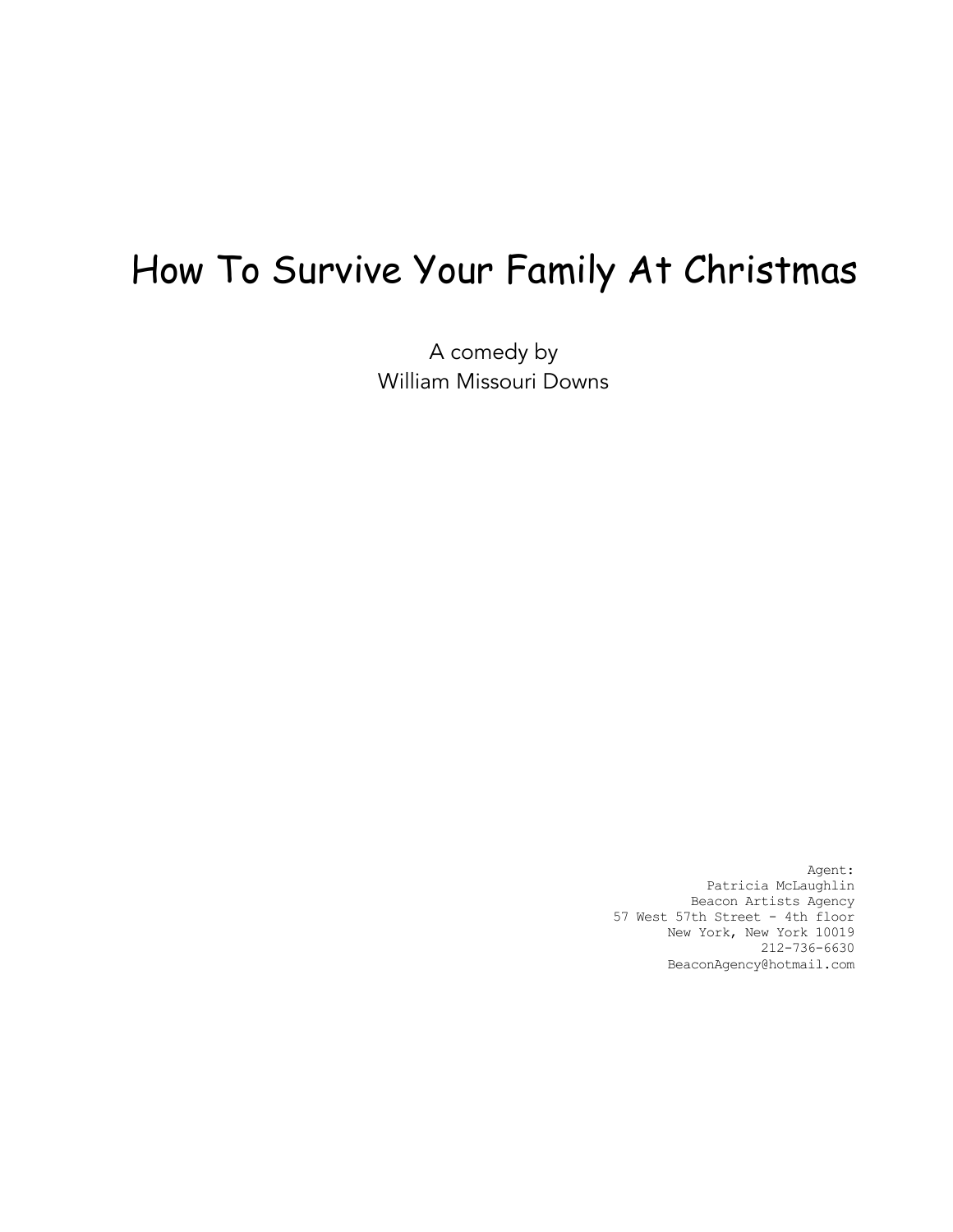## **CAST OF CHARACTERS**

## **LORETTA NUTT**

*(Jerry and Rosy's daughter – A Harvard student– 20s)*

#### **JERRY NUTT**

*(A stern, hot-headed hat salesman - middle aged)*

## **ROSY NUTT**

*(A sweetly-nutty housewife – middle aged)*

#### **LANGDON KENNEDY**

*(A handsome Harvard law student – Late 20s)*

#### **FATHER RAMONA**

*(A young priest with a limp. He walks with a cain - 30)*

**&**

## **CHRISTMAS CAROLERS**

*Decked out in Charles Dickens A Christmas Carol outfits if possible. If necessary the Carolers can be recorded and off stage but it's better if they are on.*

**TIME & PLACE**

Christmas 1975-ish, Chicago Act One – Christmas eve eve Act Two - Christmas eve

#### **SETTING**

There are three playing areas but they are inner connected. (1) Jerry and Rosy's living room is represented by two easy chairs, a hat rack, and a Christmas tree. (2) Jerry's hat shop has a display counter with hat-covered mannequins. (3) A confessional in Saint Hyacinth Basilica. These locations should flow into each other just as the scenes flow without pause or blackout. In the back is an area for the Christmas Carolers.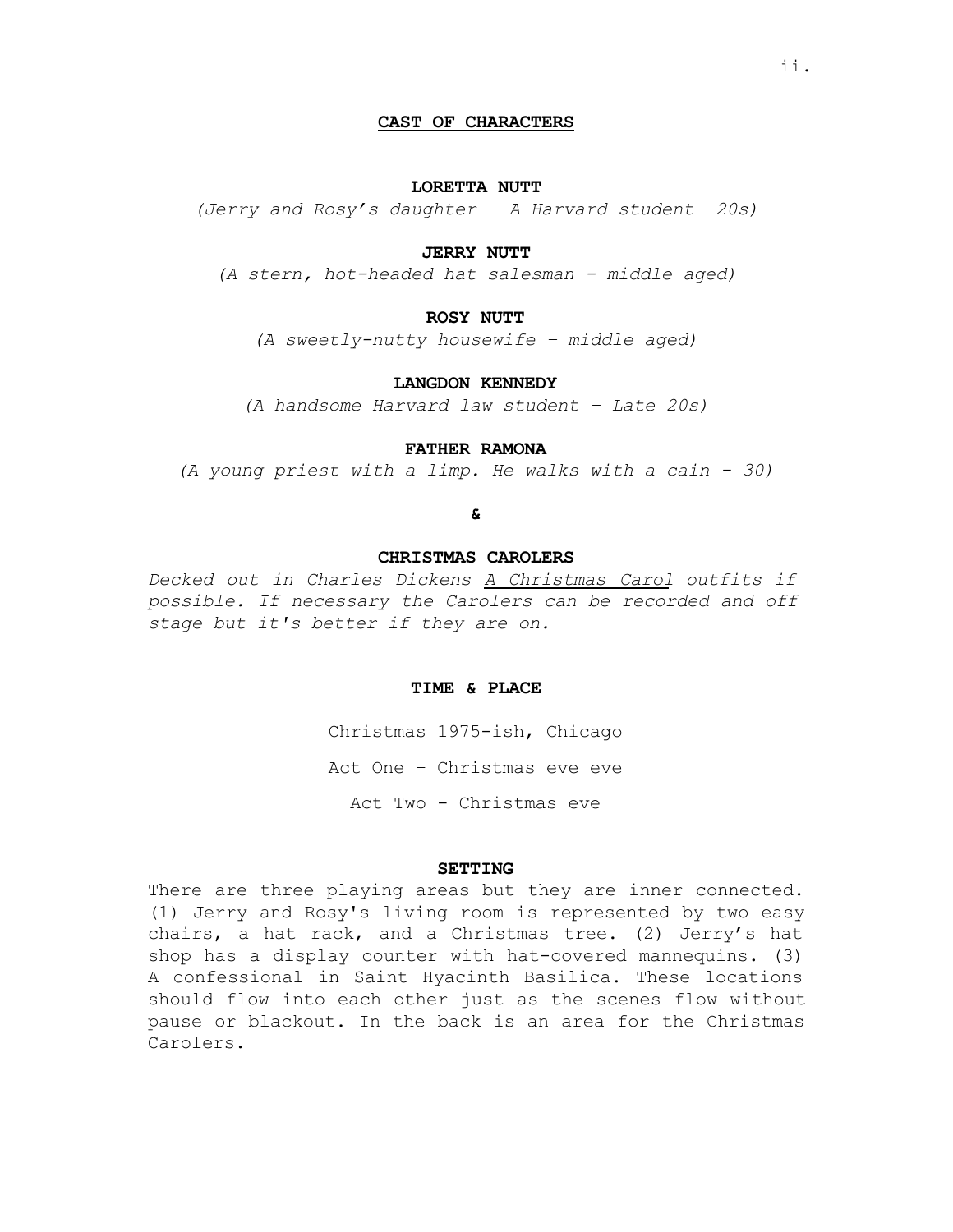**Synopsis:** It's Christmas, that wonderful time of year when families deck the halls, don their gay apparel, and pretend they don't hate each other.

College student Loretta hasn't been home in two years mostly because she has nothing in common with her blue-collar parents. When she left to attend Harvard, she thought she'd never return, but then she fell in love with a cultivated Cambridge law student, and he wants to meet her parents.

The difference between Loretta's law student and her parents couldn't be more profound. He loves yachting, while her parents never let her near water - growing up Loretta's mother told her chlorine caused skepticism. He reads Tennyson, while her parents read Jonathan Livingston Seagull - not the book, the Cliffs Notes.

How to Survive Your Family At Christmas is a crowd-pleasing comedy about family, love and the one thing we all need to survive the holidays, forgiveness.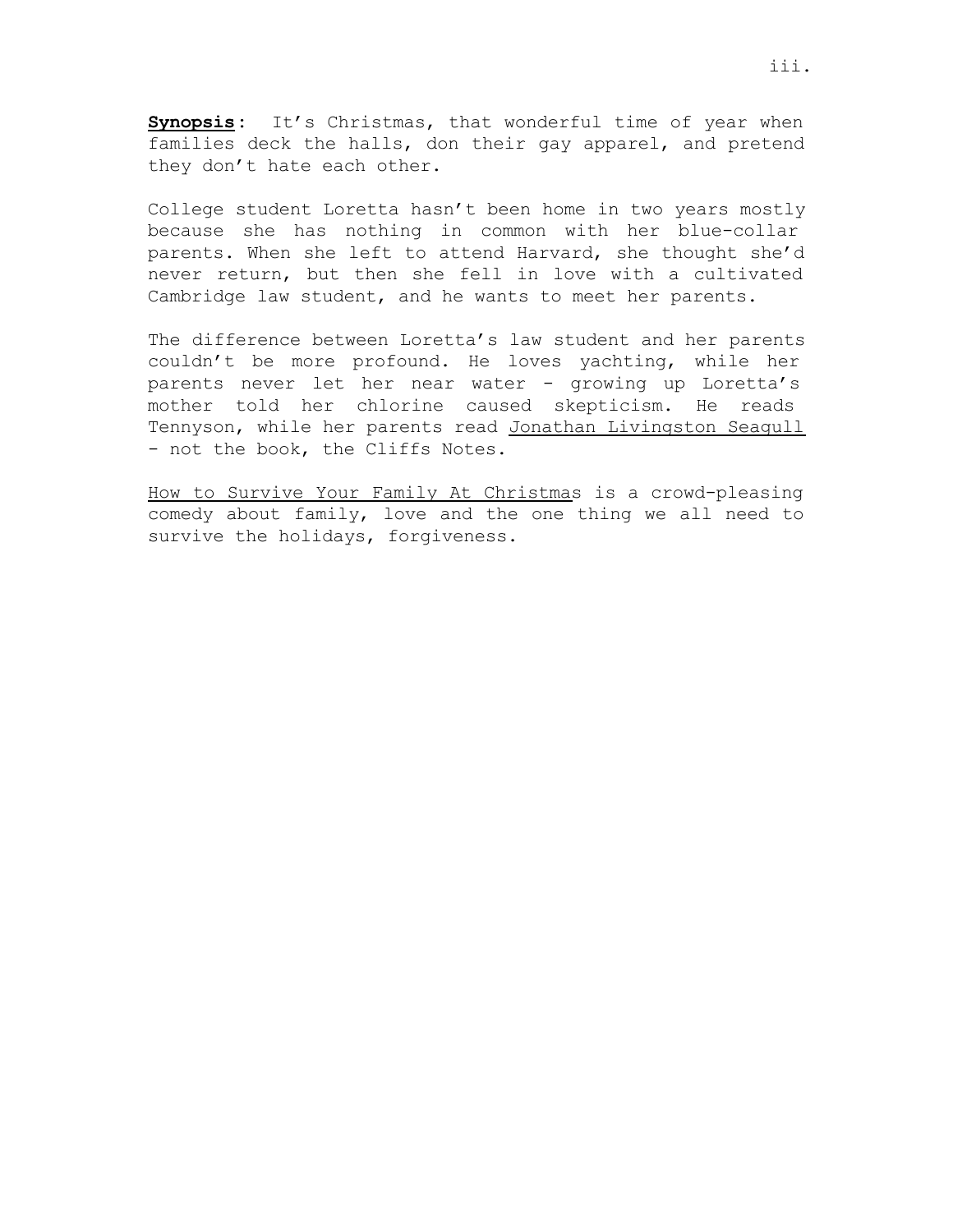## How To Survive Your Family At Christmas

(ACT I)

**PROLOGUE**

*(The CHRISTMAS CAROLERS - decked out in Charles Dickens-like A Christmas Carol outfits stroll through singing.)*

CHRISTMAS CAROLERS *(Delightfully in tune)* WE WISH YOU A MERRY CHRISTMAS WE WISH YOU A MERRY CHRISTMAS WE WISH YOU A MERRY CHRISTMAS AND A HAPPY NEW YEAR GOOD TIDINGS WE BRING TO YOU AND YOUR KIN WE WISH YOU A MERRY CHRISTMAS AND A HAPPY NEW YEAR!

*(The CHRISTMAS CAROLERS exit.)*

*(Lights up on LORETTA - A brainy college student wearing a Harvard Tshirt. On each side stand her working class parents JERRY and ROSY. He's an abrupt man in a bowtie. She's a sweet stay-at-home screwball.)*

LORETTA *(To the audience)*

My parents are nuts!

JERRY *(To the audience)*

My daughter is nuts!

## ROSY

*(To the audience)* Let's face it, families, in general, if you think about it, are kinda nuts.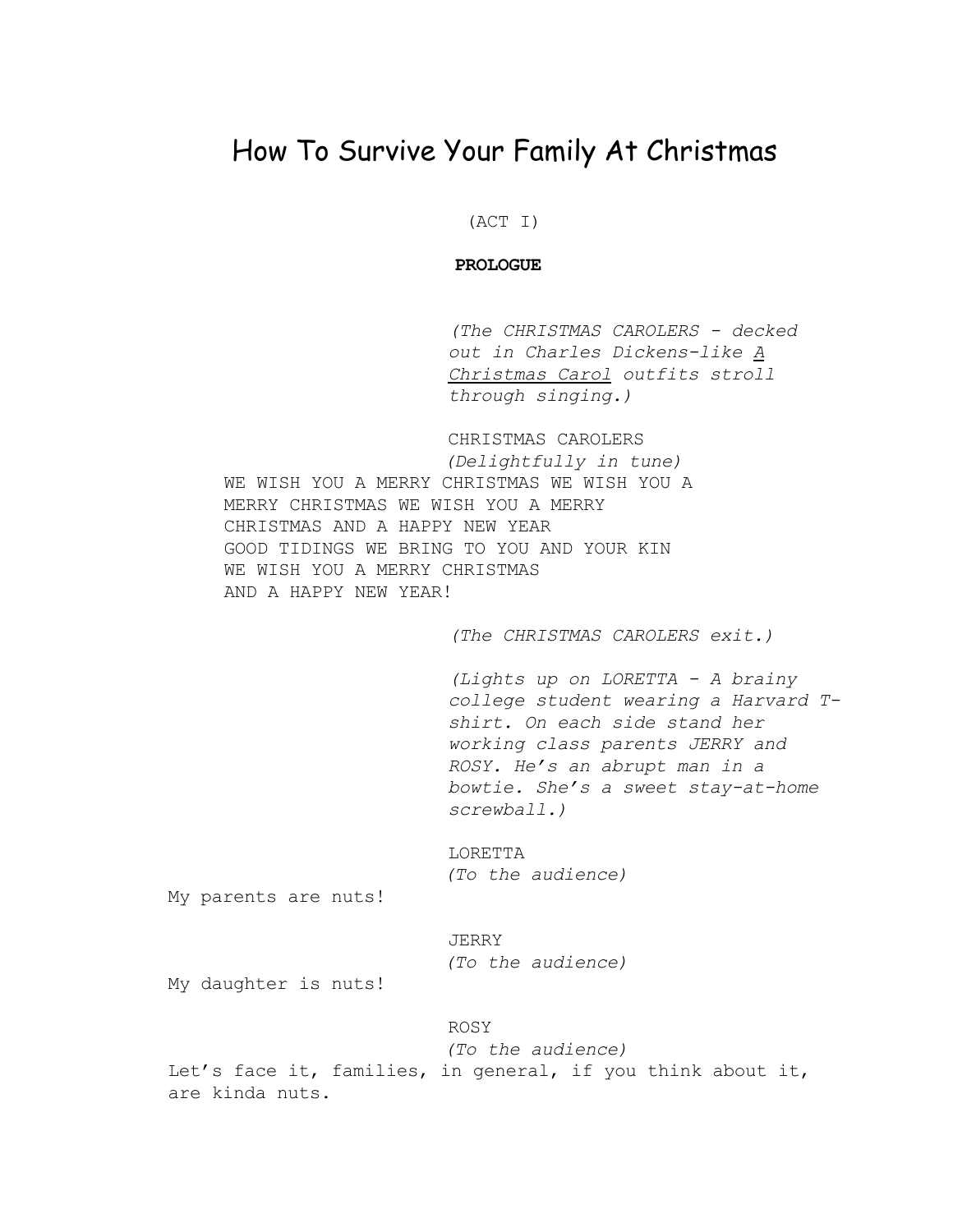#### LORETTA

And if you disagree it's because you're not part of the Nutt family of Chicago Illinois. You heard me, our last name is Nutt.

#### JERRY

N.U.T.T. Good name. Solid name. Easy to remember.

## LORETTA

That's my father, Jerry. If he had to describe himself using only three words he'd say:

## JERRY

Hat-salesman. Hard-worker. Professional-Grinch.

#### LORETTA

Okay that's six words, but who's counting. And this is my mother Rosy. If she had to describe herself using only three words she'd say...

## ROSY

*(Delighted to meet the audience)* First, thank you for coming. You know it'll soon be Christmas. That wonderful time of year when families deck the halls, don gay apparel, and pretend they don't hate each other to the very depths of their souls.

## LORETTA

Mama, three words.

#### ROSY

Oh. Loving, house, wife.

#### LORETTA

That's only two.

## ROSY

*(Counting)*

Loving, house, wife.

## LORETTA

"Housewife" is one word. Unless you are describing yourself as a "house."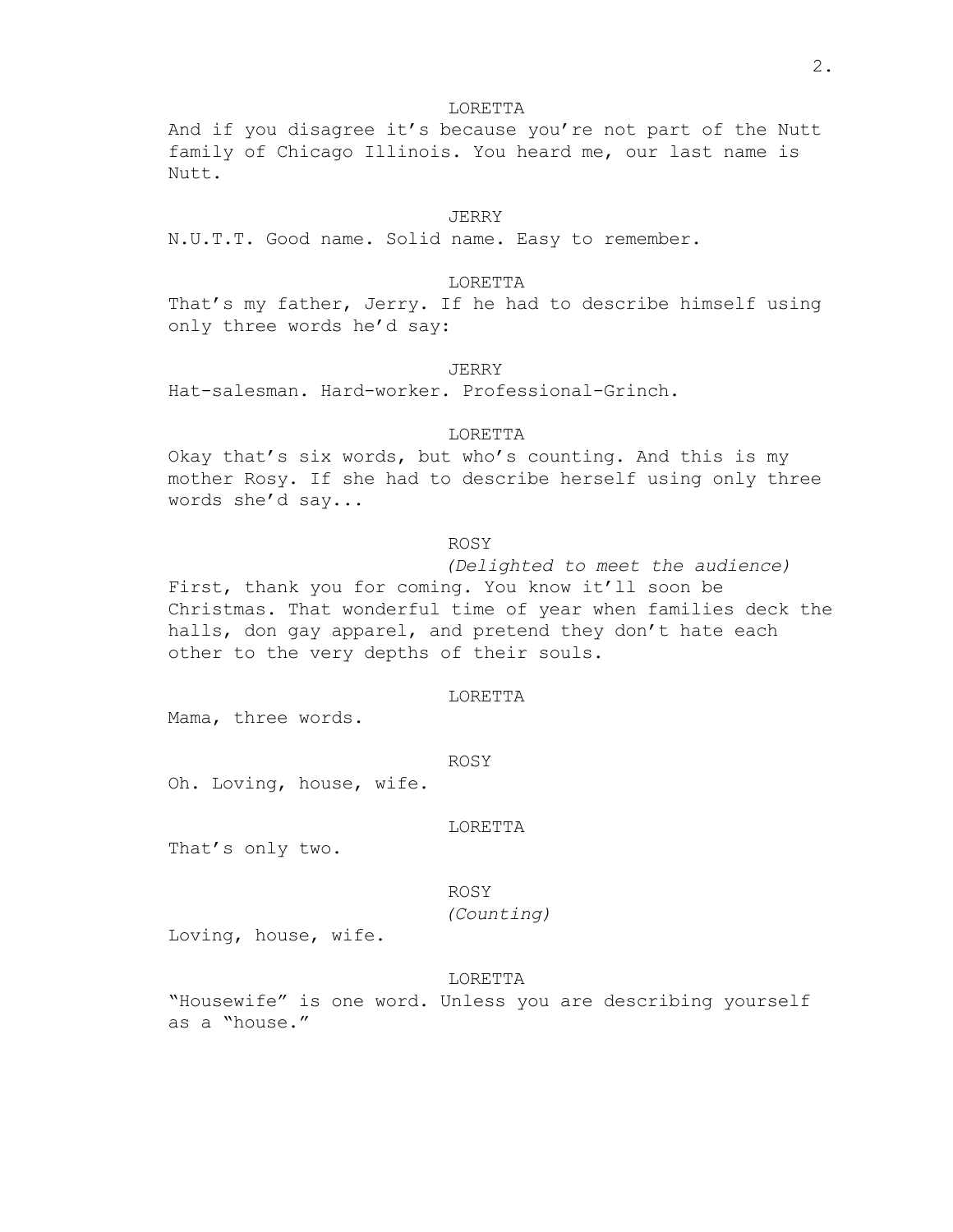Oh, in that case add "mother." Loving, housewife and mother of a wonderful, precious, delightful, sarcastic daughter who can't seem to find time to come home for Christmas for two years now.

#### LORETTA

ROSY

*(To the audience)* The day I left for Harvard, my mother said:

ROSY

Stay in Chicago, marry the boy next door, okay-so one of his arms is shorter than the other, who notices?

LORETTA

My father...

## JERRY

*(Pissed)*

If you go to Harvard you'll come back a communist, or pregnant or one of those weirdos who wears socks and sandals in the middle of winter!

ROSY Hold on! You didn't describe yourself.

## JERRY

Yes, three words!

#### LORETTA

Summa Cum Laude.

#### ROSY

What does that mean?

## LORETTA

It's Latin, it means//

#### JERRY

You don't think I know Latin? I'm fully acquainted with Latin. It means too smart for your own breeches.

## LORETTA

## *(To the audience)*

Growing up I thought my family was normal, we all make that mistake. But one day it'll occur to you that your family is absolutely nuts. For me that moment happened on a Christmas eve, eve when my Grinch-father went to confession.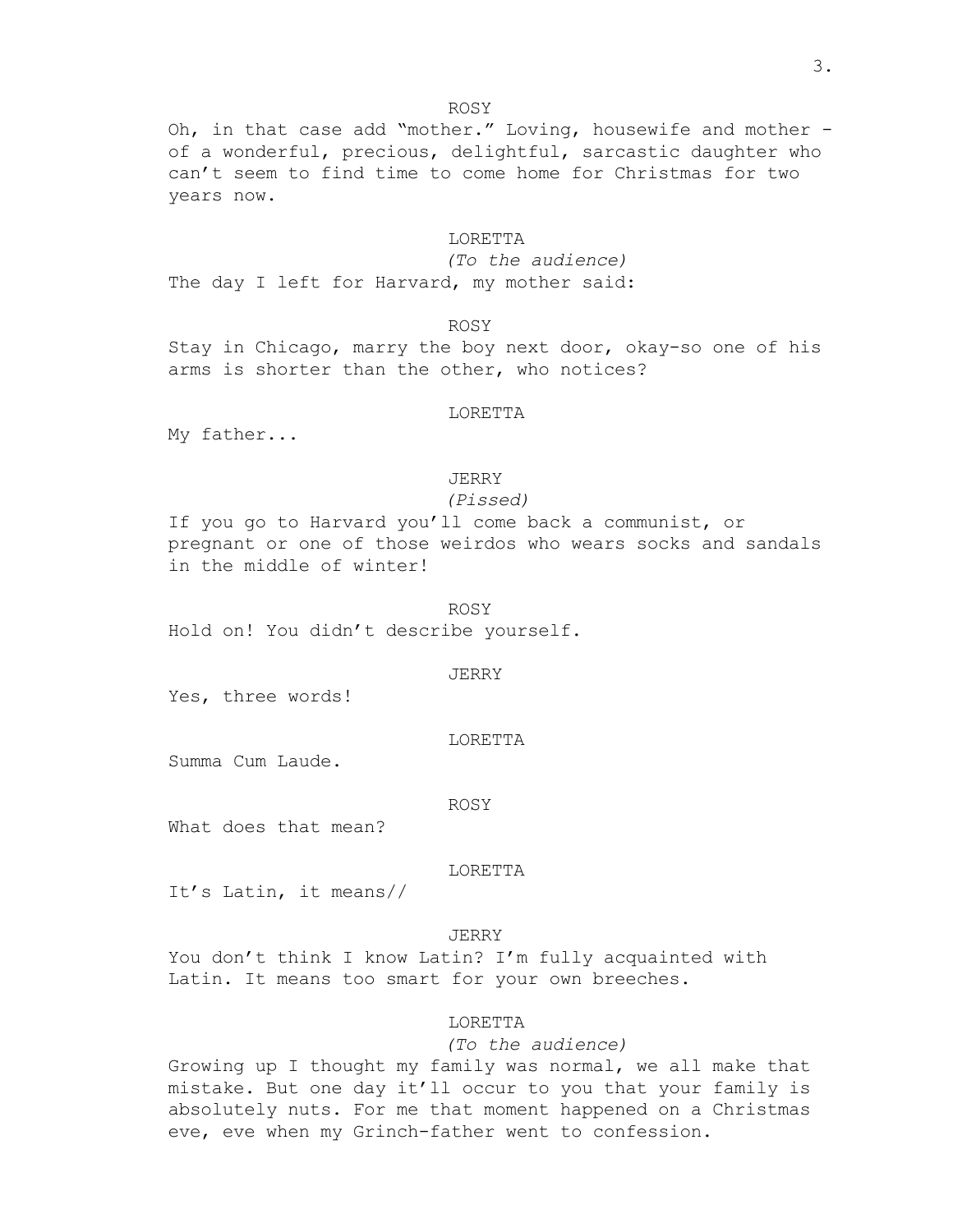*(JERRY enters the confessional with FATHER RAMONA.)*

LORETTA

The year was 1975. A gallon of gas cost 44 cents, the Dow Jones Industrial Average was under 1000. And the inflation rate was 9.2 percent.

> *(LORETTA watches the following scene from the side.)*

*(There are no blackouts, the action should flow from scene to scene without interruption.)*

*(JERRY and FATHER RAMONA in a confessional.*

*(Please note, FATHER RAMONA walks with a cain.)*

JERRY *(Trying to get comfortable)* Okay, this is claustrophobic don't you know.

### FATHER RAMONA

Mr. Nuts//

## JERRY

It's Nutt. Not Nuts.

#### FATHER RAMONA

So sorry. Mr. Nutt.

JERRY Father, is that what I'm supposed to call ya son, "Father?"

FATHER RAMONA

*(Holding on to a secret)*

If it makes you comfortable.

JERRY You know, you and me gotta lot in common.

FATHER RAMONA

Do we?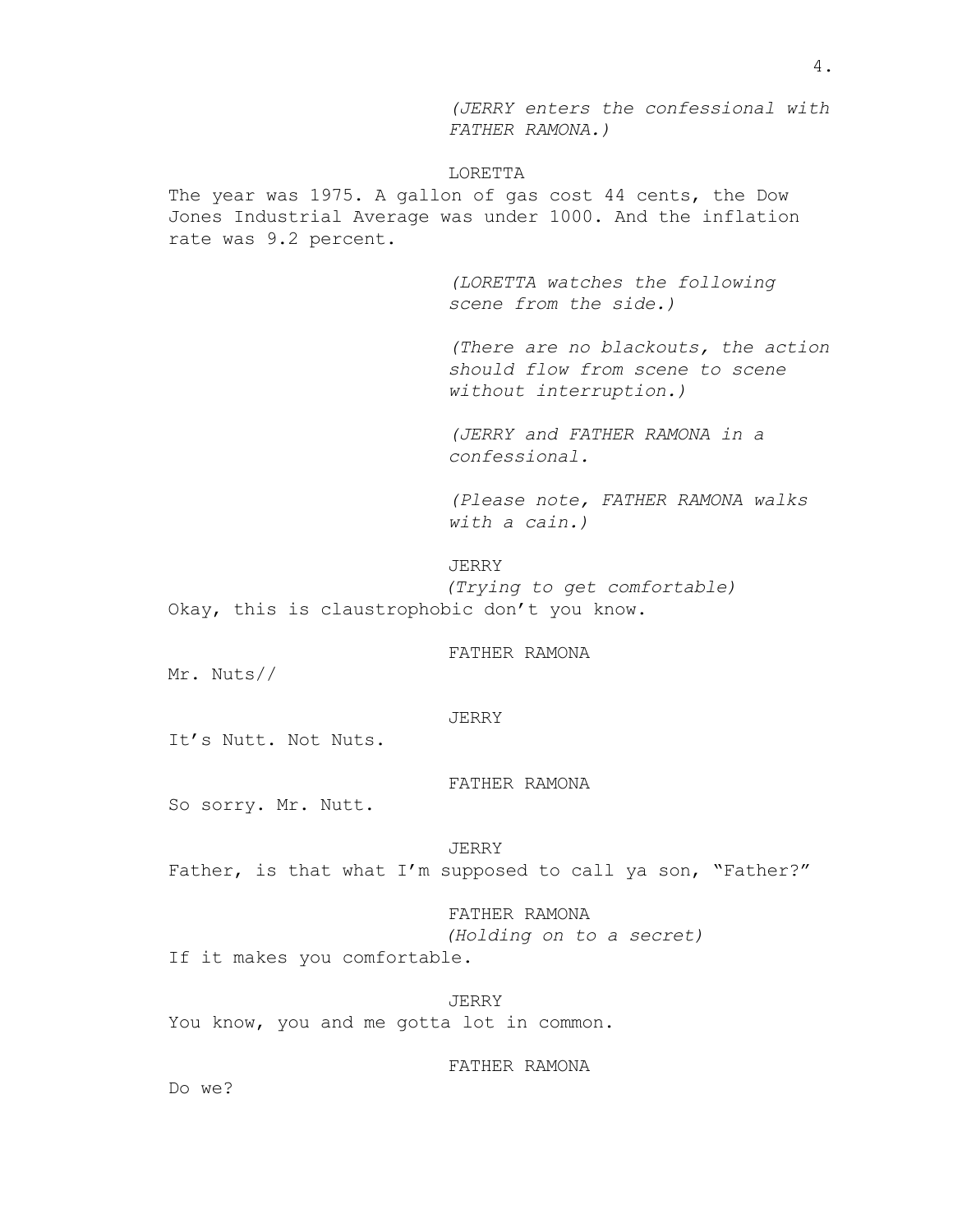I've been married twenty-five years; I'm not getting any either. Ha ha. Just a little celibacy humor to break the ice. As you might've guessed, I'm not a member of your flock.But I think us professional scrooges and you holy types can get along.

## FATHER RAMONA

*(Struggling to say it)*

Mr. Nutt, ah...

#### JERRY

No! Ya gotta say it as if you mean it or people think it's a mistake. *(Proud) Nutt!*

## FATHER RAMONA

Mr. *Nutt!*

#### JERRY

Better, not perfect.*(Abrupt)* So you're the new guy.

## FATHER RAMONA

Yes. First week on the job//

## JERRY

### *(Cutting him off)*

Enough small talk let's get down to business. As you know I sell hats. And so when you called my intellectual-logic informed me that you need some hats. I can get anything, nun hats, big tall pope hats, you name it.

#### FATHER RAMONA

Mr. Nutt, I didn't ask you here to talk hats.

#### JERRY

Got another bidder? Whatever he's offering, take two percent off and that's my final offer.

## FATHER RAMONA

Please... I need to talk about Charlie.

## JERRY

*(That stops him)*

...What's this now?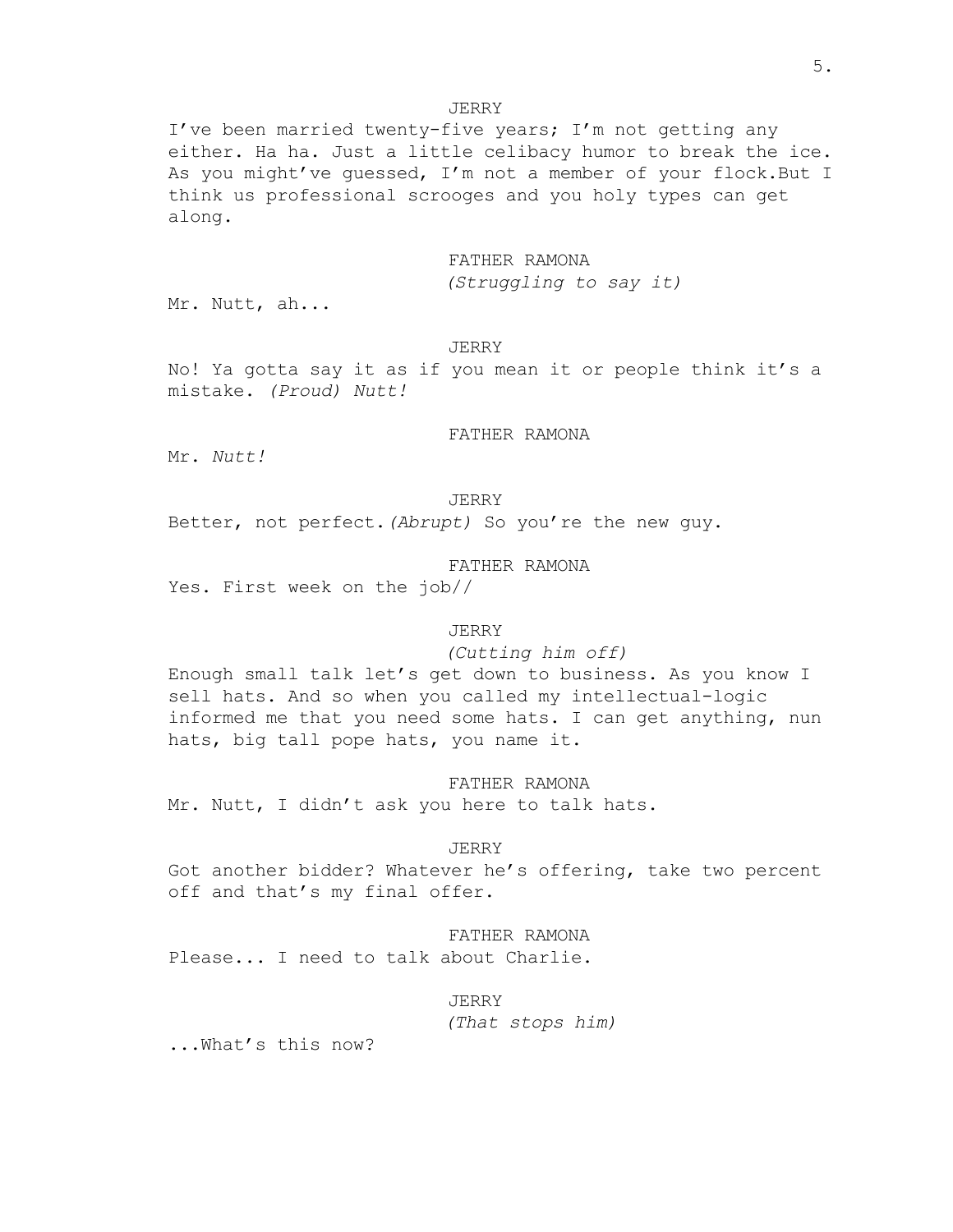*(To the audience)* Charlie was my younger brother. He passed away three years earlier on Christmas eve. FATHER RAMONA *(This isn't easy)* Your son Charlie, I don't know how to say this... JERRY *(A painful memory)* Just say it. FATHER RAMONA I was the last person to see him... alive. JERRY *(Beat, taken aback)* What? FATHER RAMONA I understand this must be difficult. JERRY

LORETTA

I'm befuddled here. What are you saying?

FATHER RAMONA

I just wanted you to know that he... expired quickly. That he felt no pain and that he was in extremis.

## JERRY

Extremis?

FATHER RAMONA

It comes from the Latin meaning "in the furthest reaches//"

## JERRY

## *(Defensive)*

You don't think I know Latin? I'm fully acquainted with Latin. What's important here is, did you see the person in the other car? The hoodlum who left the scene of the accident?

## FATHER RAMONA

*(Trying to find the right words)* When I arrived at the scene, three years ago, I didn't know what to do. I panicked. It was a spur of the moment thing... I meant to give him last rites, but I was nervous.

(MORE)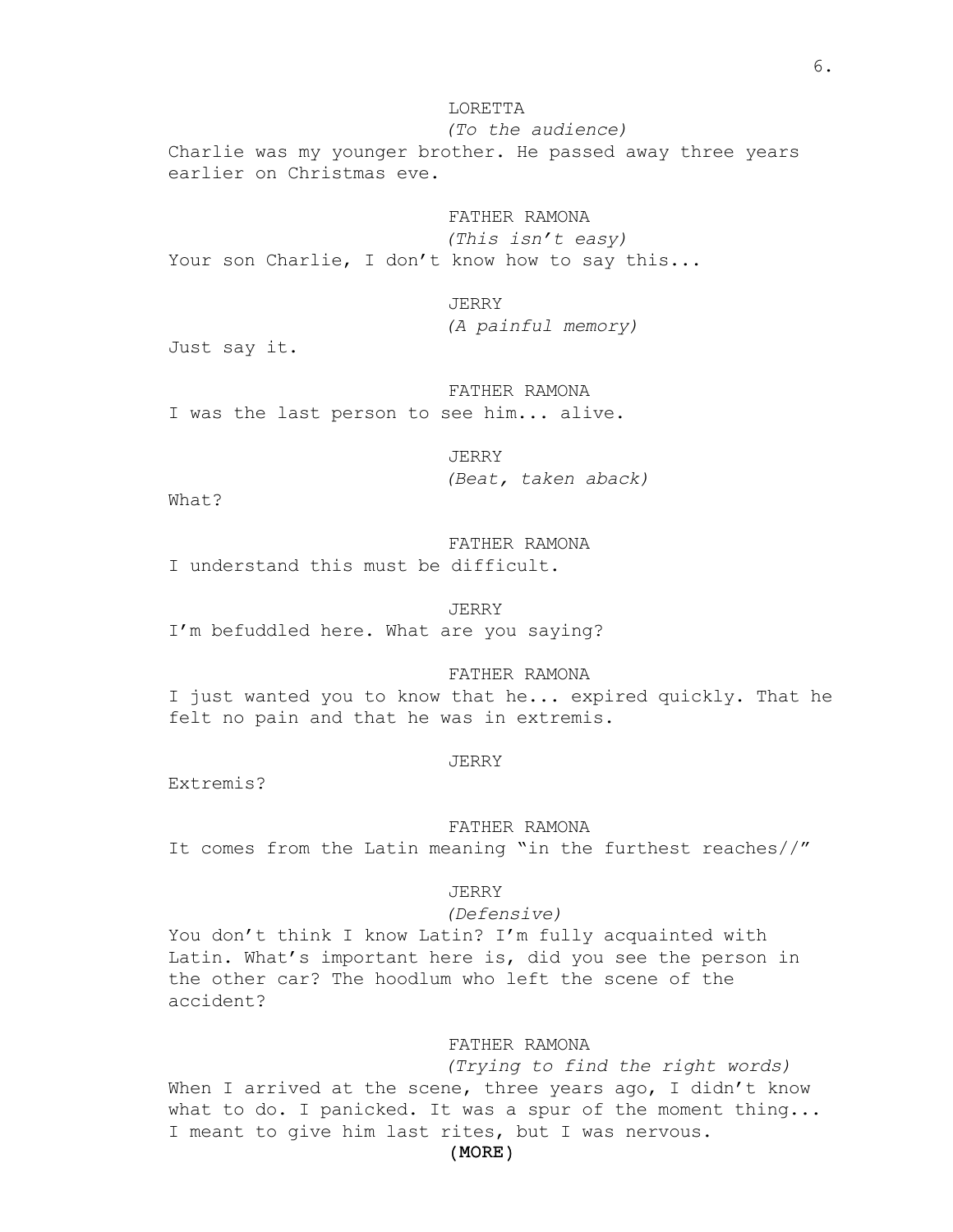I was just out of seminary. And I was young and confused... Little did I know that years later I would be assigned to this same parish.

JERRY

Your point?

FATHER RAMONA

Before your son died... I baptized him.

JERRY

*(Stunned)* Are you saying that my son died... a Catholic?

FATHER RAMONA

...Well sort of.

*(JERRY is stunned. Lights out.)*

## LORETTA

*(To the audience)*

My father was a Lutheran, my mother a Catholic. My father conservative, my mother liberal. My father ate meat, my mother lettuce. So my younger brother Charlie was raised a conservative Lutheran who ate hamburgers and I a lettuceeating liberal Catholic. I asked my mother why they couldn't compromise. Why couldn't we children be raised vegetarians who eat steak on Fridays or Unitarians who believe in something. All she said was:

> *(Lights up on the quaint living room where we find the effervescent ROSY putting tinsel on the Christmas tree.)*

## ROSY

*(As she decorates the tree)* "They went to sea in a sieve they did, in a sieve they went to sea: In spite of all their friends could say, on a winter's morn, on a stormy day, in a sieve they went to sea. And when the sieve turned round and round, And every one cried, 'You'll all be drowned!'"

*(ROSY dials.)*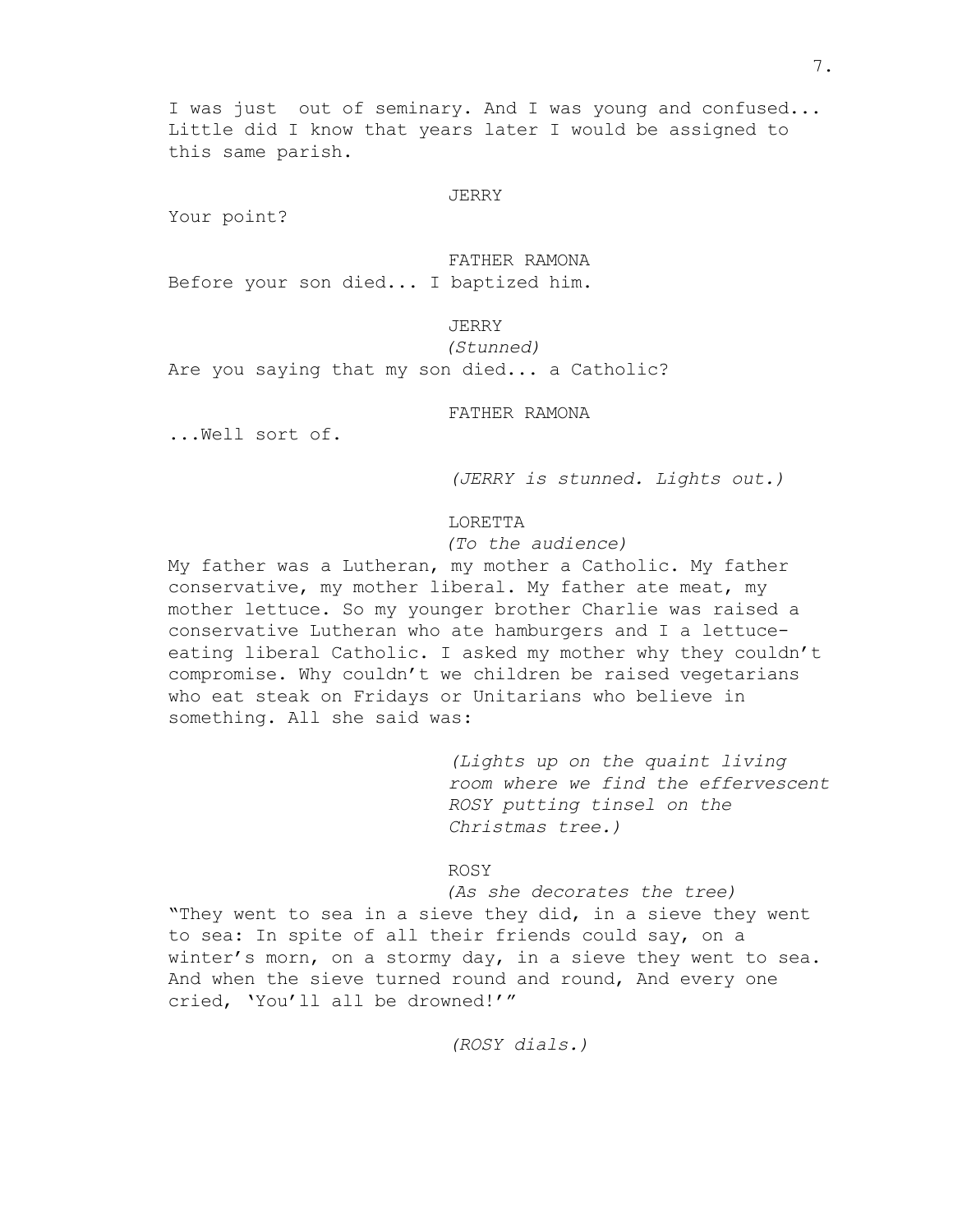## LORETTA

After my brother's unfortunate death, my father became a dedicated sceptic, while my mother set out on an apology tour.

## ROSY

*(Delightfully upbeat on phone)* Hellooooo? ...Is this Jan Pogozelski? ...It's Rosy Nutt, formerly Rosy Grabowski. I sat near you in freshman English. ...That's right, the girl who got the perfect attendance award at commencement! How are ya?

## LORETTA

*(To the audience)* Her goal was to locate and apologize to all 357 members of her 1942 high school graduating class.

## ROSY

*(Sing song, on the phone)* Let me tell ya, it hasn't been easy finding you. You've been on my karma list for years. ...The reason I'm calling? I just wanta say I'm sorry for the way I treated you back in high school. ...What? ...A.A.? How-ja-know? Yes, I've been a proud member of Alcoholics Anonymous for three years and almost-totally-completely-dry now for two.

## LORETTA

## *(To the audience)*

After three years of phone calls there were only three names left on her list: Jan Pogozelski, Doris Johnson and Barbara Roosevelt.

## ROSY

## *(Sweetly, on phone)*

Jan Pogozelski, do you accept my deep heartfelt apology? ...Bless you. From the bottom of my heart, I'm sorry for grabbing the microphone during commencement and calling you and the entire graduating class a bunch of knuckle-dragging, slack-jawed, pickle-sucking, stupid heads. *(Delightful)* Bye bye.

> *(Pleased with herself, ROSY hangs up, joyfully crosses a name off her karma list and goes back to the Christmas tree.)*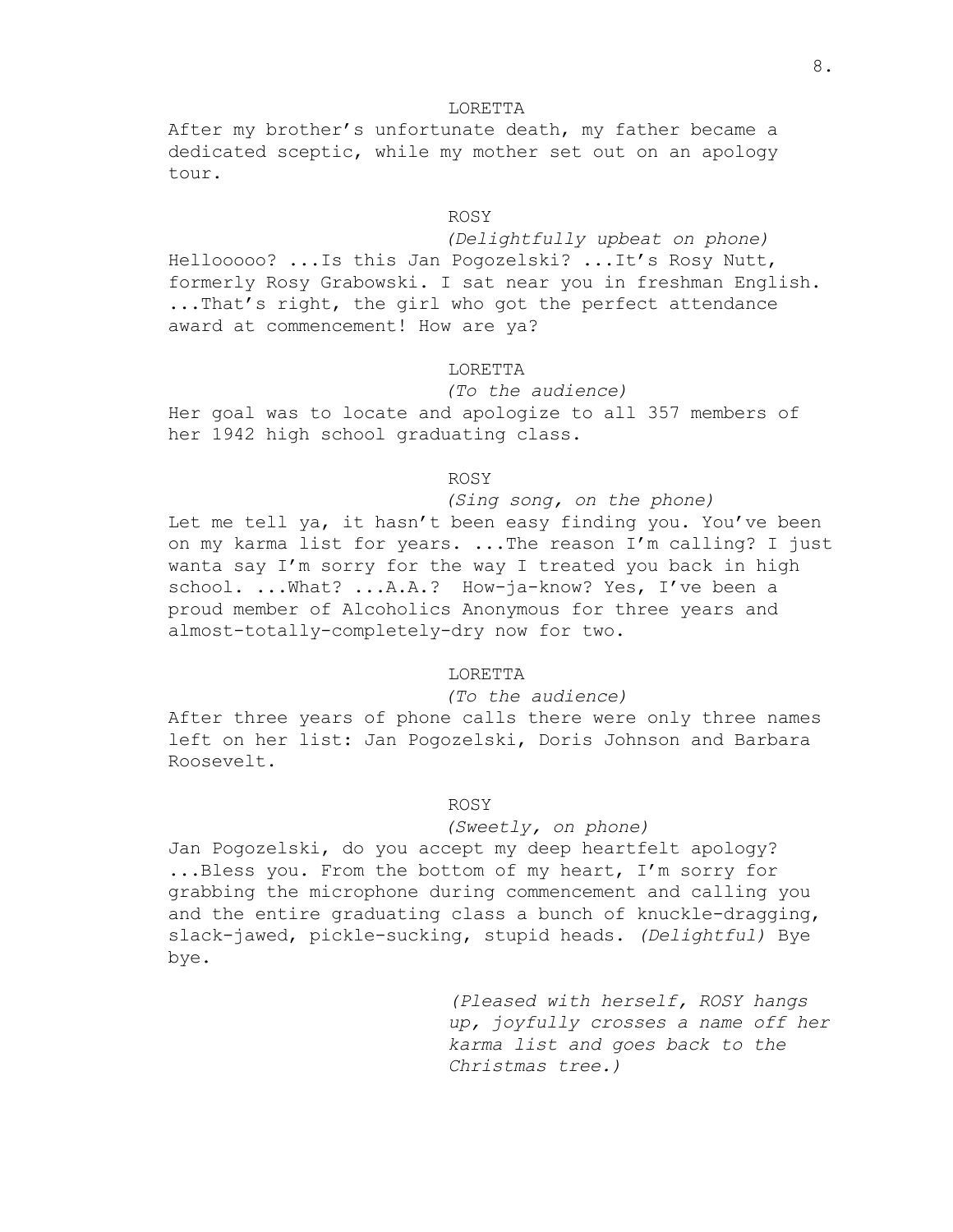## LORETTA

## *(To the audience)*

As time passes you'll find that one Christmas flows into the next, that they become inseparable, but the Christmas of 1975 would be one I would never forget.

*(End of prologue.)*

*(The play begins.)*

## **NO LIGHT EXCAPES MY FAMILY**

*(Lights fade to the confessional where we find a nervous LORETTA and fatherly FATHER RAMONA.)*

## LORETTA

*(Having an anxiety attack)* Bless me Father, for I've sinned. It's been five years since my last confession. I was just pacing out front and I thought what the... heck. I've been home from college for two days and I just can't get up the nerve to call my parents. It isn't that my parents aren't okay people, it's just that they're a black hole devoid of flexibility - no light escapes my family.

## FATHER RAMONA

...Did you say five years?

## LORETTA

## *(Not listening)*

How was I born into this family? How is it possible I came from people who've never read Buddha, or Kurt Vonnegut, or Ken Kesey, or The Last Whole Earth Catalog<

## FATHER RAMONA

I don't follow//

## LORETTA

*(Ranting)*

Okay, okay, be honest - Do I sound like a petty, ungrateful child?

> FATHER RAMONA *(Kindly)*

You forgot elitist.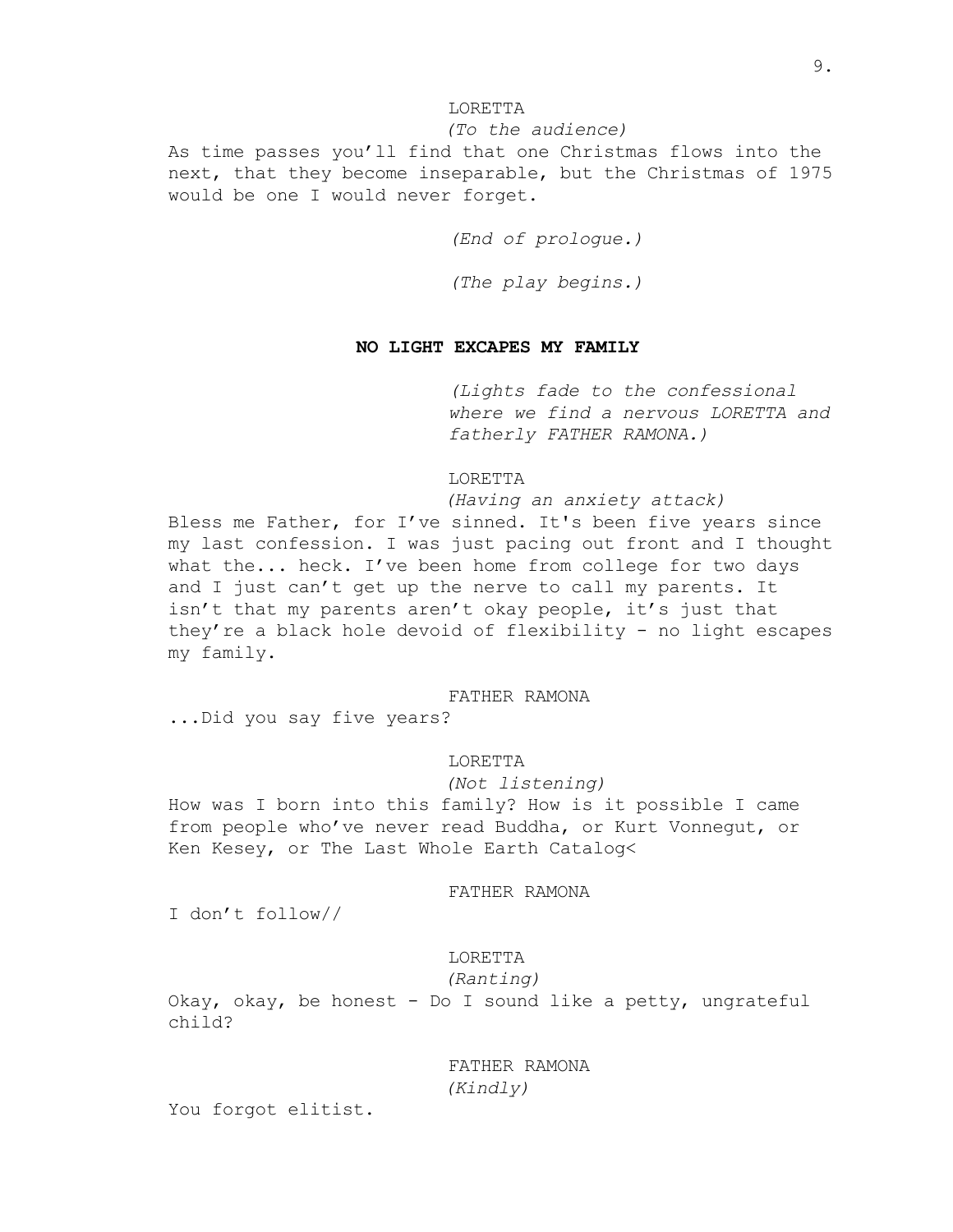LORETTA How can I be an elitist? My last name is Nutt!

> FATHER RAMONA *(Recognizing the name)*

Did you say Nutt?

## LORETTA

Yes, it's not a mistake.

## FATHER RAMONA *(To himself)*

Oh dear.

## LORETTA

*(Continuing her rant)* Do you know why no one produces Shakespeare's play Coriolanus?

## FATHER RAMONA *(Confused)*

No.

## LORETTA

It's not that it's not an okay play - it's the name. Coriol*anus*. When I was a kid I'd've given my soul to come from parents who were New England intellectuals with a last name like Rothschild, or Morgan/Stanley. Okay, I'll shut up, what should I do?

## FATHER RAMONA

You should call your parents and tell them you're home.

#### LORETTA

I can't. It's Christmas Eve-eve, and the carolers are out.

## FATHER RAMONA

And that's a problem?

#### LORETTA

Yes. My father, is the reincarnation of scrooge, he always drives them off. One year he threw snow balls at them. Another year he used a sling shot and marbles. God knows what terrible things he has planned for this year.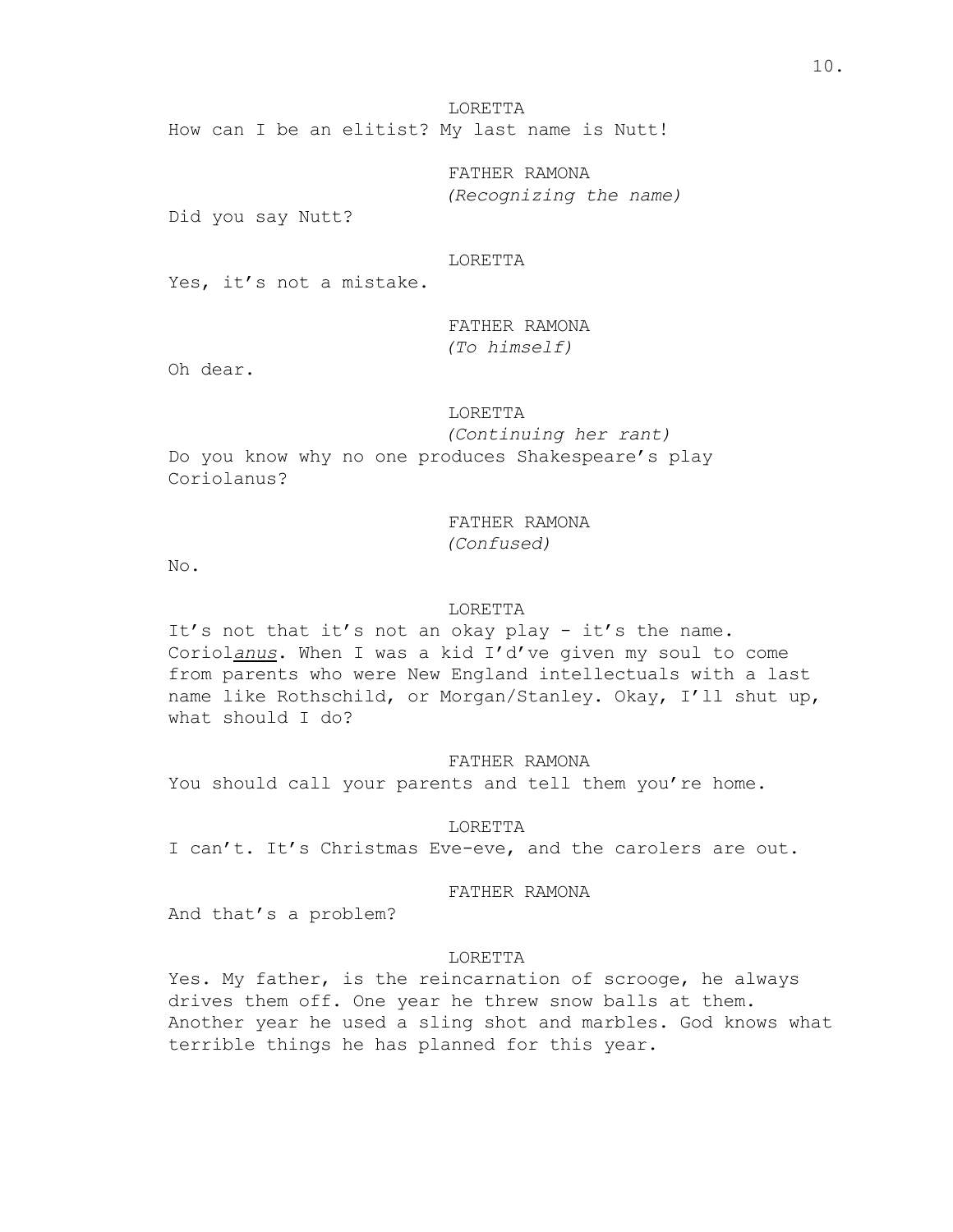#### **HOW TO DRIVE AWAY CHRISTMAS CAROLERS**

*(The Living Room - JERRY enters holding a bb gun, he's ready for the Christmas carolers. ROSY enters with a broom.)*

ROSY

I had a laundry basket full of dirty socks, have you seen them?

*(ROSY stops when she sees the gun.)*

ROSY

*(Pissed)*

What is that?

## JERRY

*(Defensive)*

It's an official Daisy Red Ryder 200 shot Range Model BB gun.

ROSY

You are not going to do what I think you are going to do.

#### JERRY

If carolers show, I'm prepared.

## ROSY

You are nuts!

#### JERRY

I was at Kalinowski's market. Guess what they were doing? Playing Christmas music!

## ROSY

It's Christmas Eve-eve why wouldn't they be playing Christmas music?

## JERRY

It used to start a week before Christmas, then they started doing it a week before Thanksgiving. Pretty soon they'll be playing Rudolph the Red-nosed Reindeer in June! We gotta stand up for our rights!

#### ROSY

Give me the BB gun.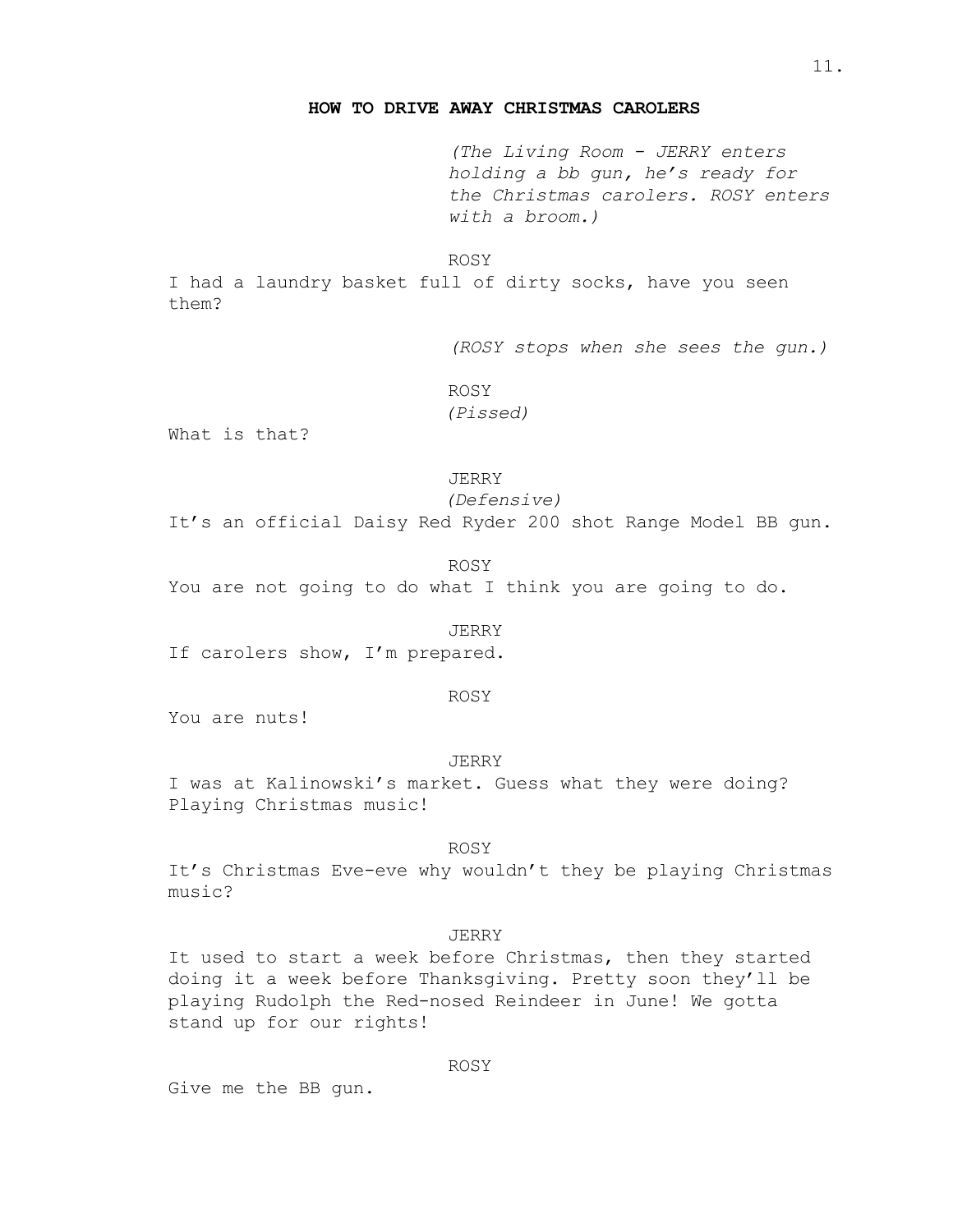JERRY

No!

## ROSY

Give me the BB gun!

*(She pulls it away from him. JERRY pouts.)*

ROSY *(Changing the subject)*

Guess who called.

JERRY Rosy, you know I don't like guessing games.

ROSY

Guess. One little guess.

## JERRY

Elvis.

## ROSY

No. Old lady Borkowski from the Kalinowski market. She said that she's absolutely-almost-positive-for-sure that she saw our Loretta, or someone who looks almost-just-exactly like her, pacing out front of Saint Hyacinth this morning.

JERRY

What do ya know, our brainy daughter finally came home for Christmas.

*(ROSY sweeps.)*

ROSY Looks like it. Although it's not like her not to call.

JERRY

Not like her? That's exactly her M.O.

## ROSY

M.O.? What's this M.O.?

## JERRY

It means "Modo Operarodus" *(Yes, he mispronounces it)* It's Latin police terminology.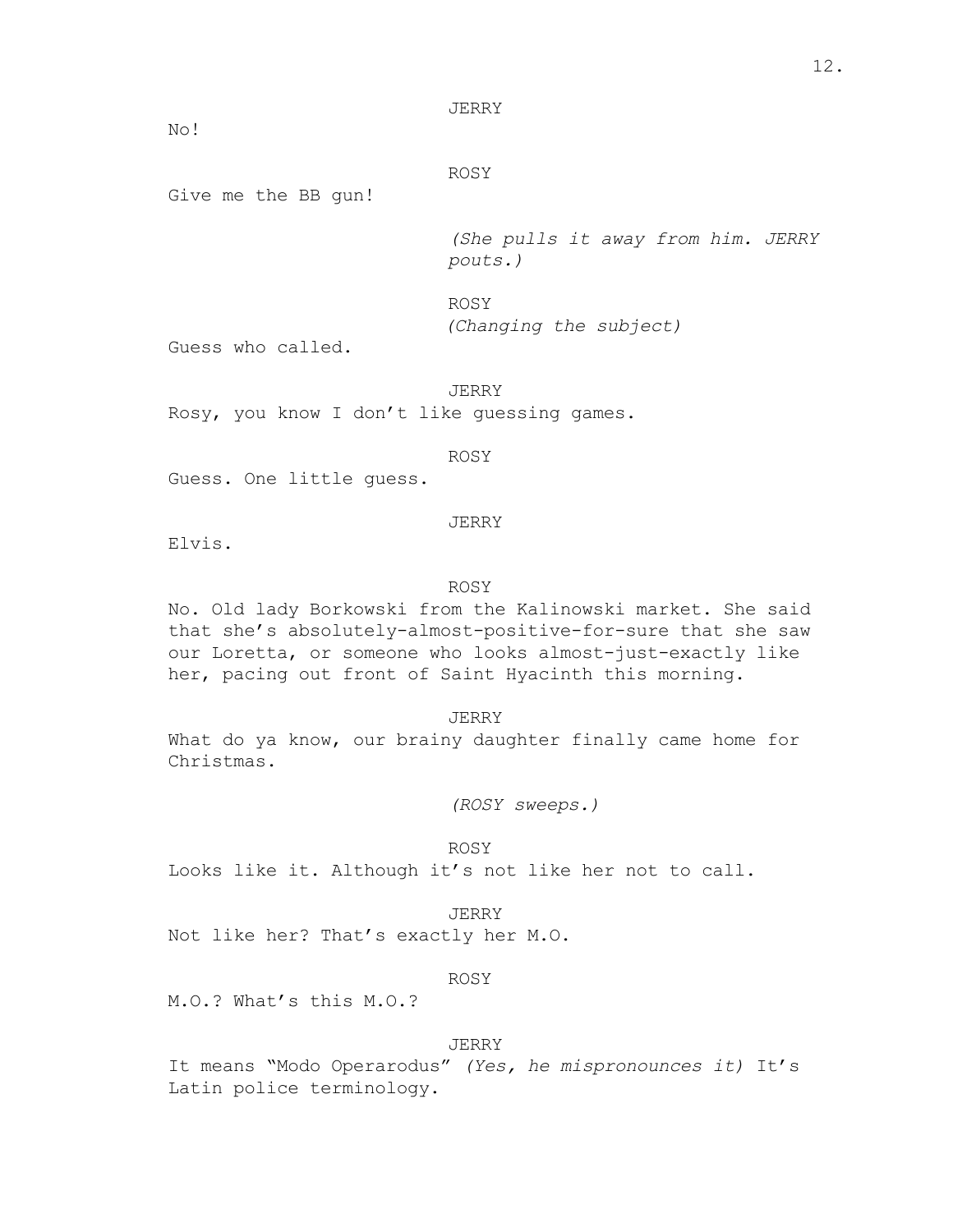#### ROSY

The police talk in Latin?

## JERRY

All the time, it confuses the heck out of the crooks.

## ROSY

I had this dream last night that she met a boy. Wouldn't that be nice. Maybe she's come home to introduce him to us. Oh, I do hope he's a decent fella.

#### JERRY

I'd be happy if she found a man with enough gumption to work a forty-hour week.

## ROSY

And you wonder why she never introduces you to the boys she dates.

## JERRY

Why? Cause I care about her future?

#### ROSY

That's why the last boy she dated you hired a detective to follow.

## JERRY

I didn't hire a detective. I got Majewski down at the station house to check him out. And if I hadn't we'd never known that that middle-aged pervert was a pedophile.

#### ROSY

He was a periodontist!

#### JERRY

Still, does it sound right?

*(Outside, the CHRISTMAS CAROLERS enter singing.)*

#### CHRISTMAS CAROLERS

*(Singing)* JOY TO THE WORLD, THE LORD IS COME LET EARTH RECEIVE HER KING

## JERRY

## *(Pissed off)*

Where's my BB gun!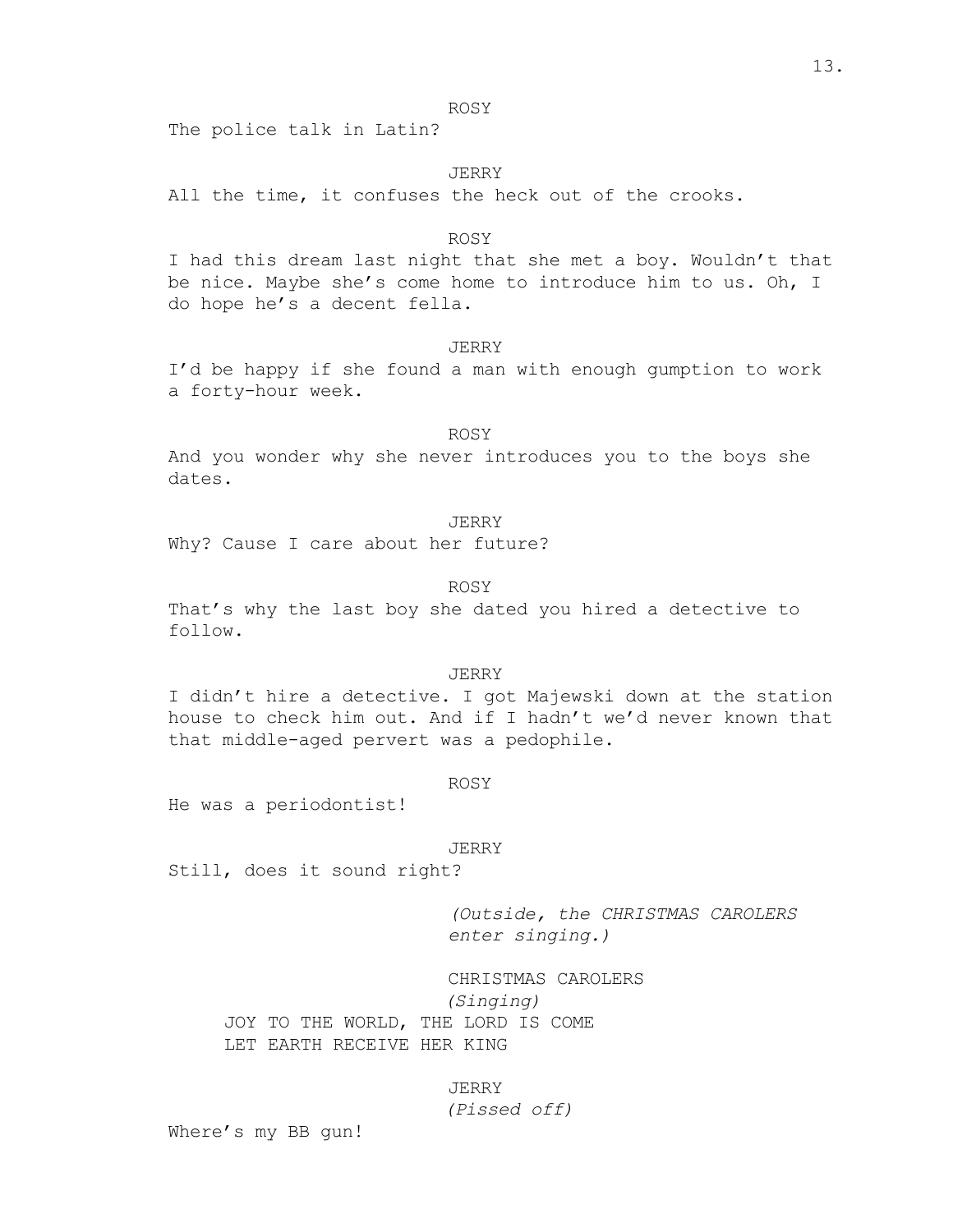## ROSY

You are not shooting them!

## JERRY

Where's my gun!

CHRISTMAS CAROLERS *(Singing)* LET EVERY HEART PREPARE HIM ROOM AND HEAVEN AND NATURE SING

> *(ROSY and JERRY struggle over the BB gun. ROSY wins so JERRY grabs ROSY's broom and runs out.)*

CHRISTMAS CAROLERS *(Singing)* AND HEAVEN AND NATURE SING AND HEAVEN, AND HEAVEN, AND NATURE

## JERRY

*(Screaming)*

Get Out Of Here! We don't want your types around here! Get out!

> *(Terrified, the CAROLERS run for their lives.)*

CHRISTMAS CAROLERS

Ahhhhhhhh!

JERRY

Get Out!

ROSY

Jerry Stop!

*(JERRY chases the CAROLERS off with the broom. ROSY runs after.)*

## **CHLORINE CAUSES SKEPTICISM**

*(Confessional. Back to LORETTA and FATHER RAMONA. She's in the middle of her panic attack.)*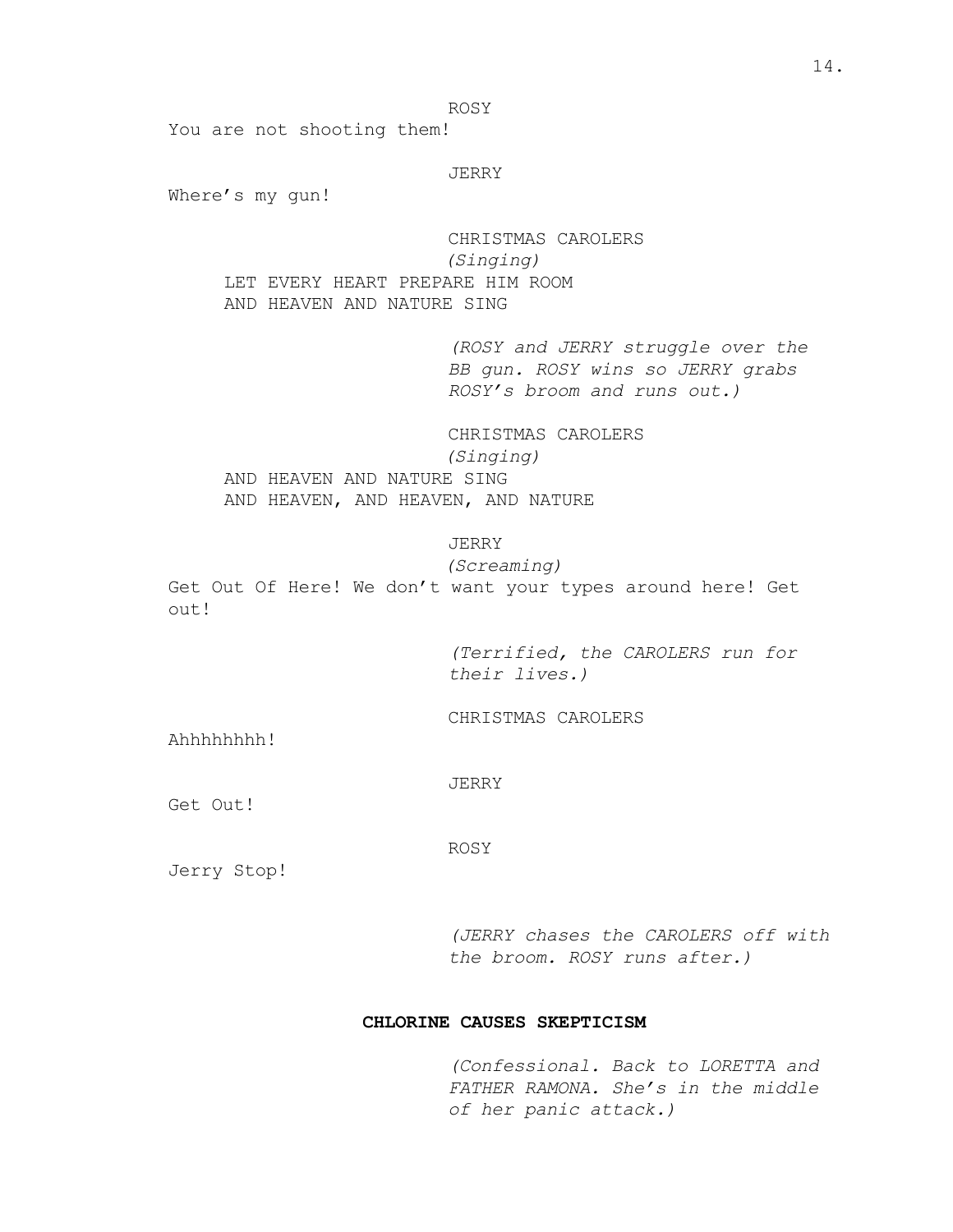I can never go home again.

## FATHER RAMONA

But it's Christmas.

## LORETTA

I can't.

## FATHER RAMONA

Why?

#### LORETTA

Father, I've been dating this Harvard law student. He's perfect. Intellectual. Loves Shakespeare. Comes from Cape Cod. Took me yachting. Can you imagine me yachting! Growing up my parents never let me near water. My mother told me chlorine caused skepticism. I told my Cape Cod law student, no problem, I know all about yachting. And then I let go of this rope and this big... thing came sweeping across the deck killing him!

## FATHER RAMONA

You killed him?

#### LORETTA

Well, almost. Knocked him cold.

#### FATHER RAMONA

Is he okay?

#### LORETTA

He has this huge lump on his head. Then he told me he loved me.

#### FATHER RAMONA

Because he was delusional?

## LORETTA No because I told him I loved him.

FATHER RAMONA Before or after you tried to kill him?

#### LORETTA

He wants to meet my parents. But I can't.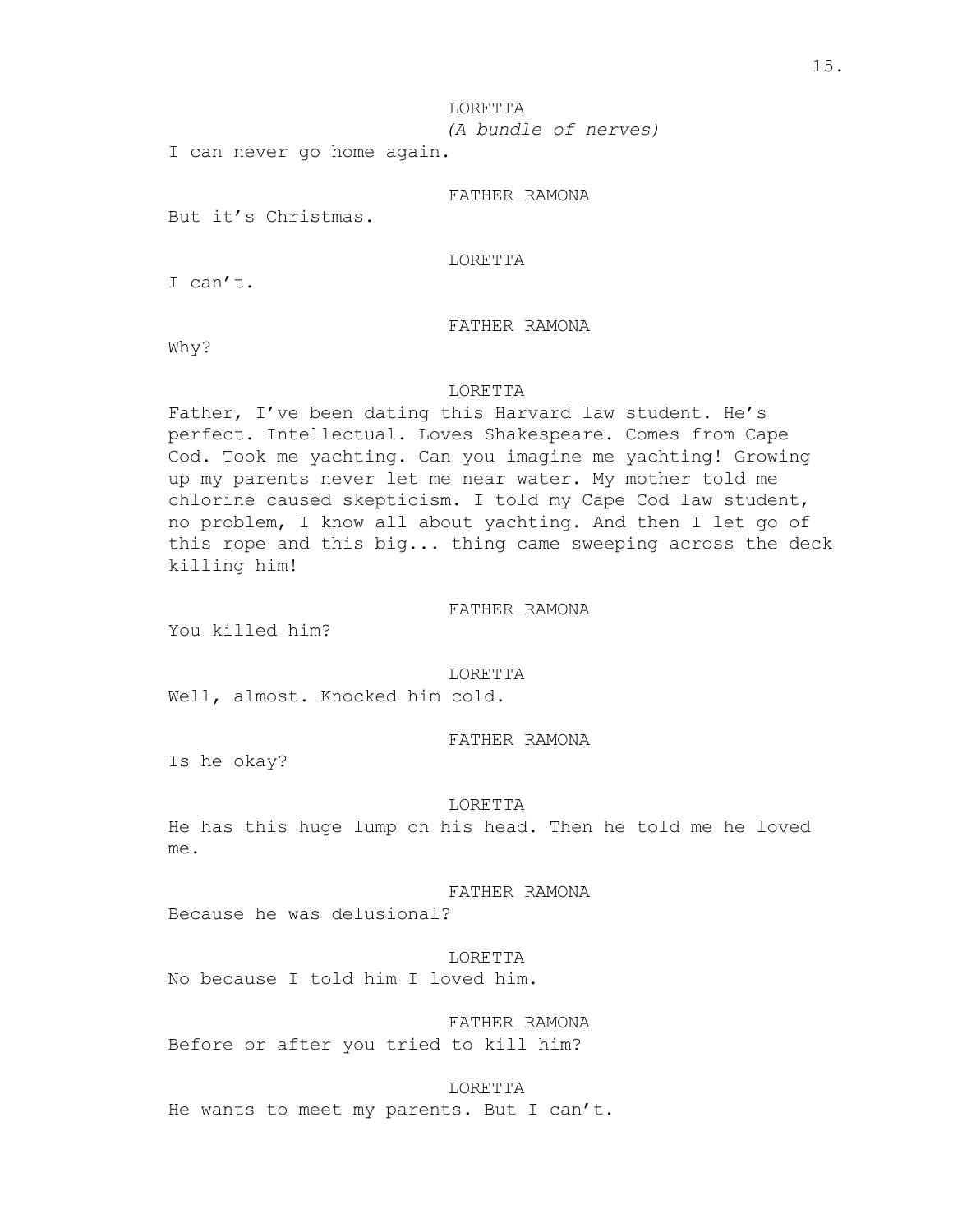FATHER RAMONA

Why not?

## LORETTA

Father, I grew up in a world devoid of words like yachting or opera, and never more than one fork at dinner.

## FATHER RAMONA

But if you're in love//

## LORETTA

His last name is Kennedy. He's not just any Kennedy but the real thing, a Massachusetts Kennedy.

FATHER RAMONA

A descendant of...?

## LORETTA *(Upset)*

Yes. American royalty.

FATHER RAMONA *(Delighted)*

Ooooooo, a Catholic.

LORETTA *(Not happy about it)*

He asked me to marry him.

#### FATHER RAMONA

That's a good thing isn't it?

## LORETTA

## *(Panicked)*

No it's not! Can you see us in the New York Times' Sunday Weddings Page? "Kennedy weds Nutt!" It just doesn't sound right. It's like... "Tuba Scholarship" two words that just don't go together.

#### FATHER RAMONA

But he knows your last name.

#### LORETTA

No. He doesn't. I told him my last name was Coors.

FATHER RAMONA

Coors?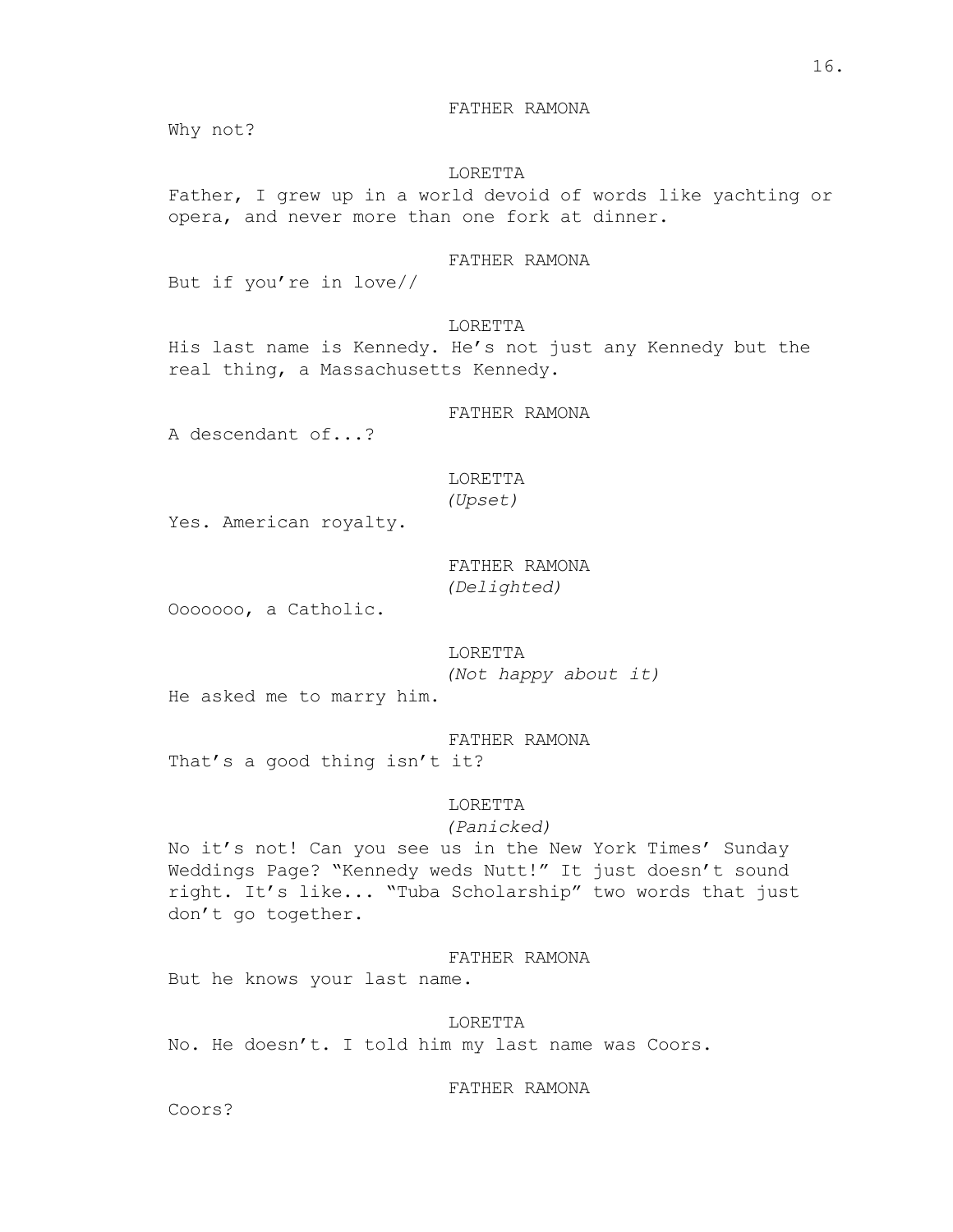## LORETTA

Yes. We met at this party and he had such great hair and he smelled like Farrah Fawcett Shampoo. Have you ever smelled Farrah Fawcett Shampoo?

## FATHER RAMONA

Can't say I have.

## LORETTA

It really smells good. And he was obviously interested. And then he asked my name and I had this beer in my hand and...

## FATHER RAMONA

In other words, you lied.

## LORETTA

Well sort of. But then I broke it off.

## FATHER RAMONA

Why?

## LORETTA

Because it can't work. Can you imagine my parents meeting his? It'd be P.B.S. vs. Professional Wrestling. My parents actually watch Professional Wrestling! I'm so ashamed.

> *(She weeps. FATHER RAMONA hands her a tissue.)*

## FATHER RAMONA

There there.

#### LORETTA

So I wrote him a Dear John letter and left school. Then I got a call from my roommate saying that he's trying to find me. That means that that poor polo shirt Coxswain is now searching Golden Colorado for a red Porsche.

## FATHER RAMONA

Coxswain?

#### LORETTA

That's the one who steers the boat. He's on the Harvard rowing team.

FATHER RAMONA

Golden Colorado?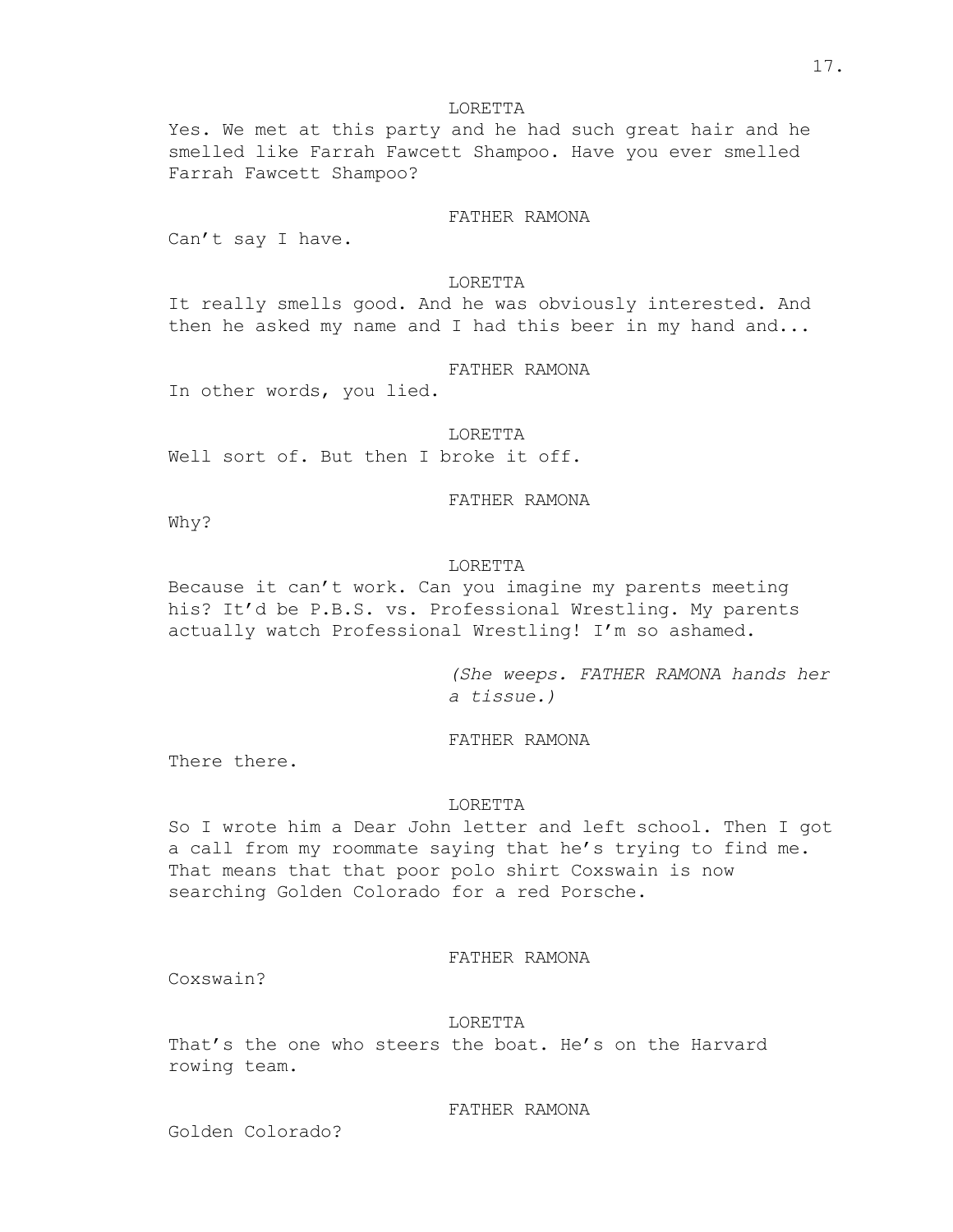## LORETTA

## *(Weeping)*

That's where Coors beer is made!

## FATHER RAMONA

Let me go out on a limb here; I take it you don't drive a Porsche.

## LORETTA

Not exactly.

## FATHER RAMONA

Young lady, "Not exactly" and "well sort of" are signs of an ungodly mind. You, my child, need to call your parents and tell them you're home. And you must contact this... *(He can't say it.)*

#### LORETTA

Coxswain.

## FATHER RAMONA

And invite him to meet your parents.

#### LORETTA

Father if my coxswain ever came to Chicago I'd jump off the Sears Tower.

> *(FATHER RAMONA quickly pulls out a Bible and flips through it.)*

FATHER RAMONA

*(To himself, turning pages)* Samuel 1, Samuel 2, Kings 1, Kings 2. *(He finds what he's looking for)* Ah! Here it is! It's a sin for a Catholic to jump from the Sears Tower.

#### **PRESIDENT KENNEDY DIDN'T WEAR A HAT**

*(Hat Shop. JERRY is on the phone.)*

## JERRY

*(On Phone)*

Hello Max. It's Jerry Nutt. ...Look, I know you're retired and all, but I got this lawyer-type question for ya. ...How would one sue for a baptism reversal?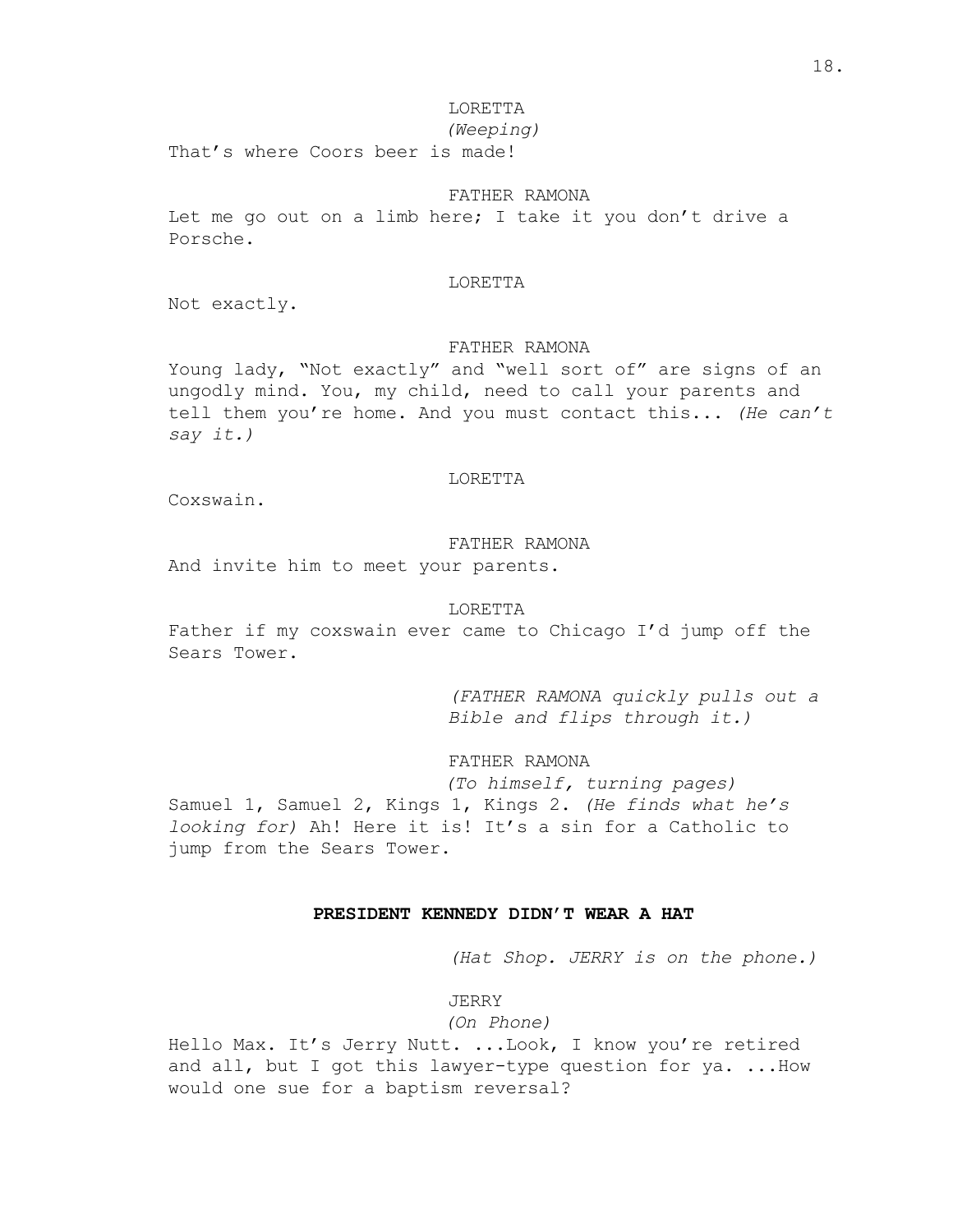*(There is a tinkle of a door chime. LANGDON KENNEDY, late 20s, handsome, well dressed, cosmopolitan enters.)*

LANGDON *(Kennedy accent)*

Hello?

## JERRY *(On phone)*

Gotta call ya back.

## *(He hangs up.)*

## JERRY

Welcome to the Mad Hatter – The last shop dedicated only to hats in Chicago. Jerry Nutt! Proprietor. I don't like the word "owner." I'm a proprietor. There's a difference. Let me guess. You're looking for a hat.

#### LANGDON

*(Tentative)* No, I'm here about the sign in the window.

#### JERRY

Sign?

#### LANGDON

The 'help wanted' sign.

## JERRY

Oh. That. Right. Sorry but the position's not open.

## LANGDON

Then why is there a sign?

#### JERRY

I'm waiting for my daughter to come to her senses and take the job.

## LANGDON

Your daughter?

JERRY

Yes.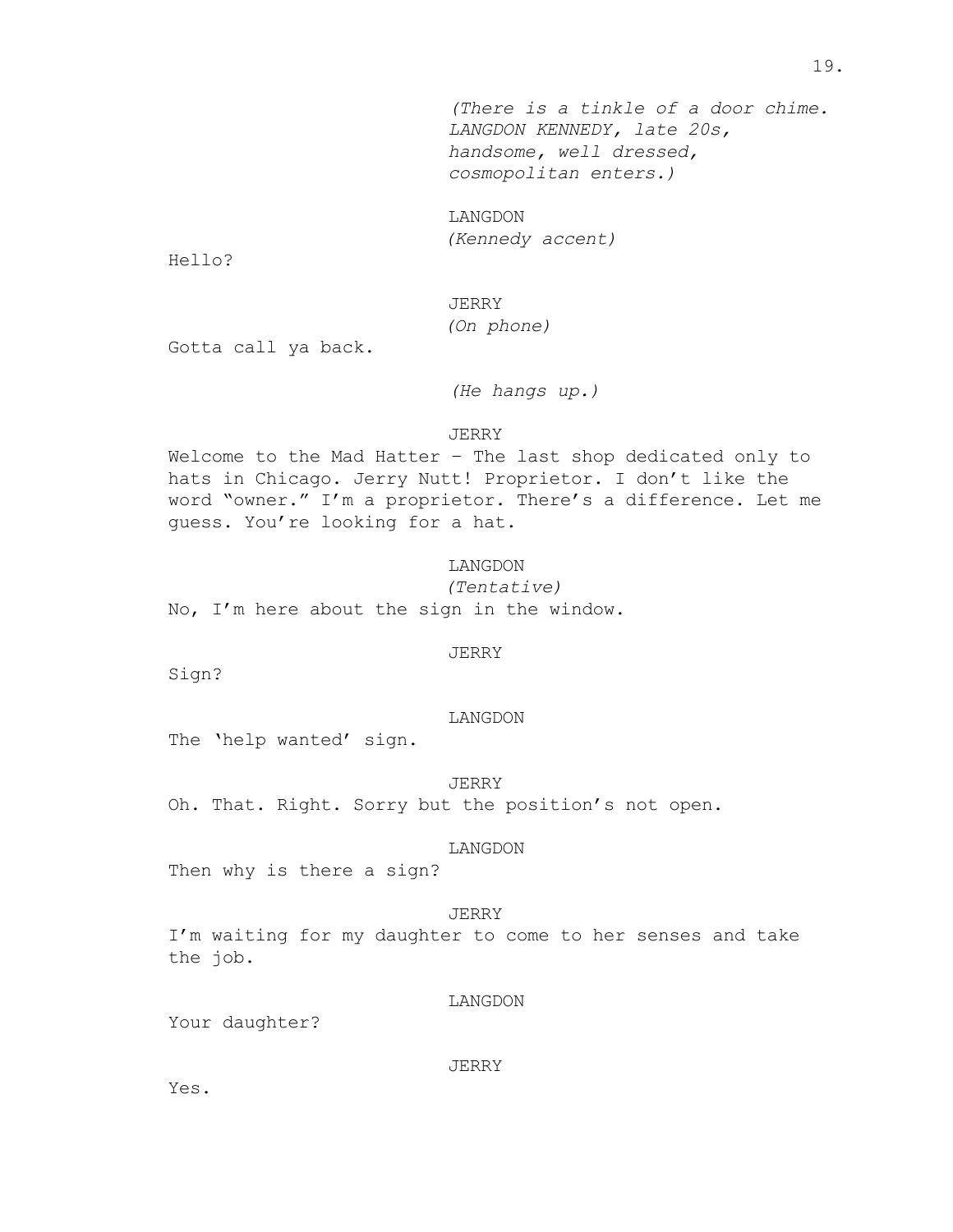## LANGDON

She must be very special.

## JERRY

Jury's out on that.

## LANGDON

You're sure she'll show up here.

## JERRY

She hasn't been home for Christmas in two years, probably not.

## LANGDON

Well darn, I was just walking by, saw the sign and thought I'd found my dream job.

#### JERRY

Part time help at a hat shop is your dream job? *(Suspicious)* What are ya, a college student?

## LANGDON

Yes.

#### JERRY

Pretty snappy dresser for Chicago Community College.

LANGDON No I attend// A school out east. I'm a law student.

## JERRY

Law?

## LANGDON

Yes.

#### JERRY

What would you charge to help me with a little papal litigation I got goin'?

## LANGDON

Not a lawyer yet, but I'd be happy to give you a little pro bono advice.

#### JERRY

Pro bono?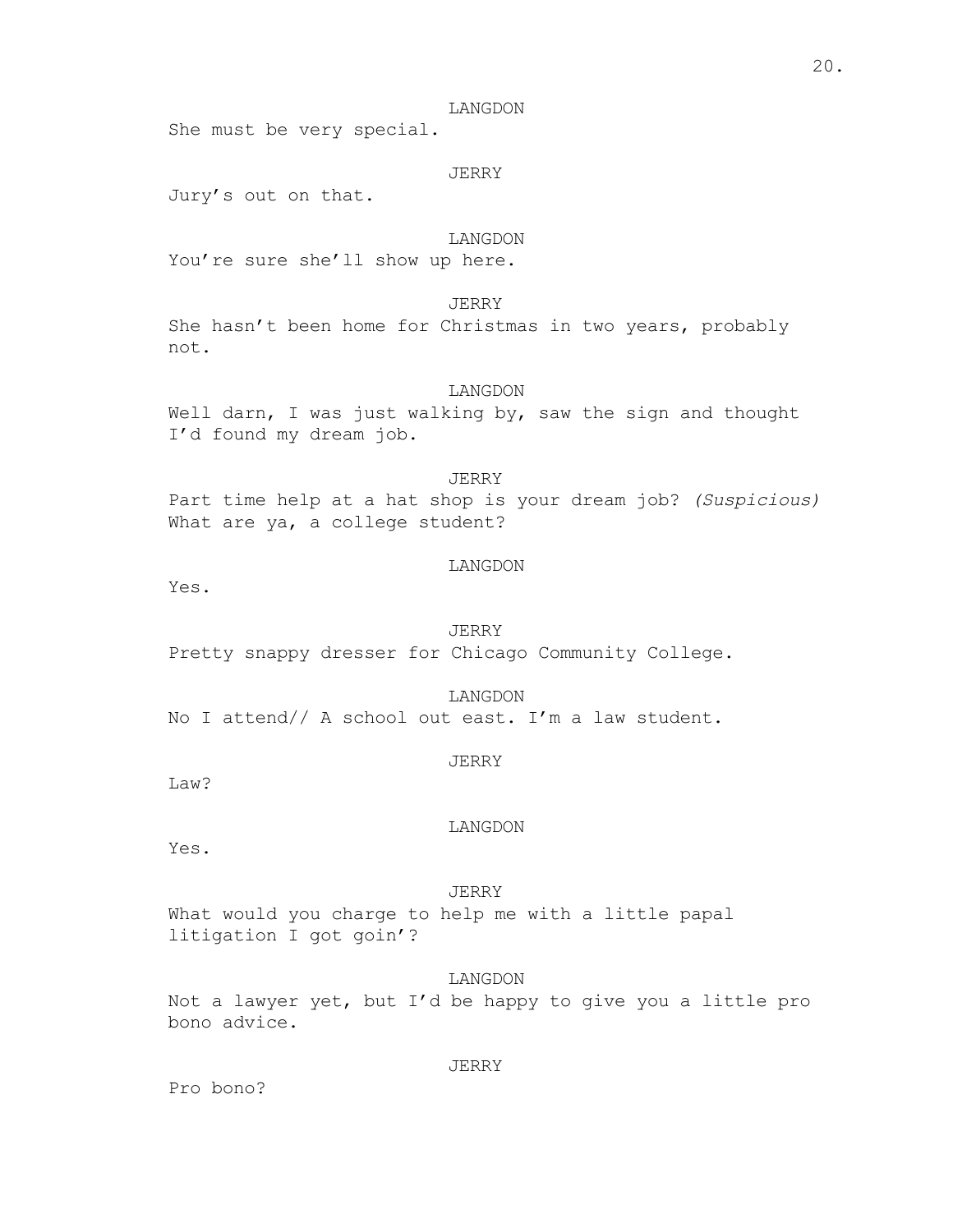LANGDON It's Latin. JERRY Of course! I totally know Latin! Okay. Mr. Lawyer type person, pass this test and you're hired. Temporarily. *(JERRY holds up a man's hat.)* JERRY What's this? LANGDON That? That's a Bowler. JERRY Lucky guess. *(JERRY holds up another man's hat.)* JERRY This? LANGDON That's a Panama. JERRY This? *(JERRY holds up a lady's hat.)* LANGDON Pillbox. JERRY Interesting. LANGDON Something wrong? JERRY You know what a lady's Pillbox is? LANGDON Yes. JERRY What are you, homo-erectus?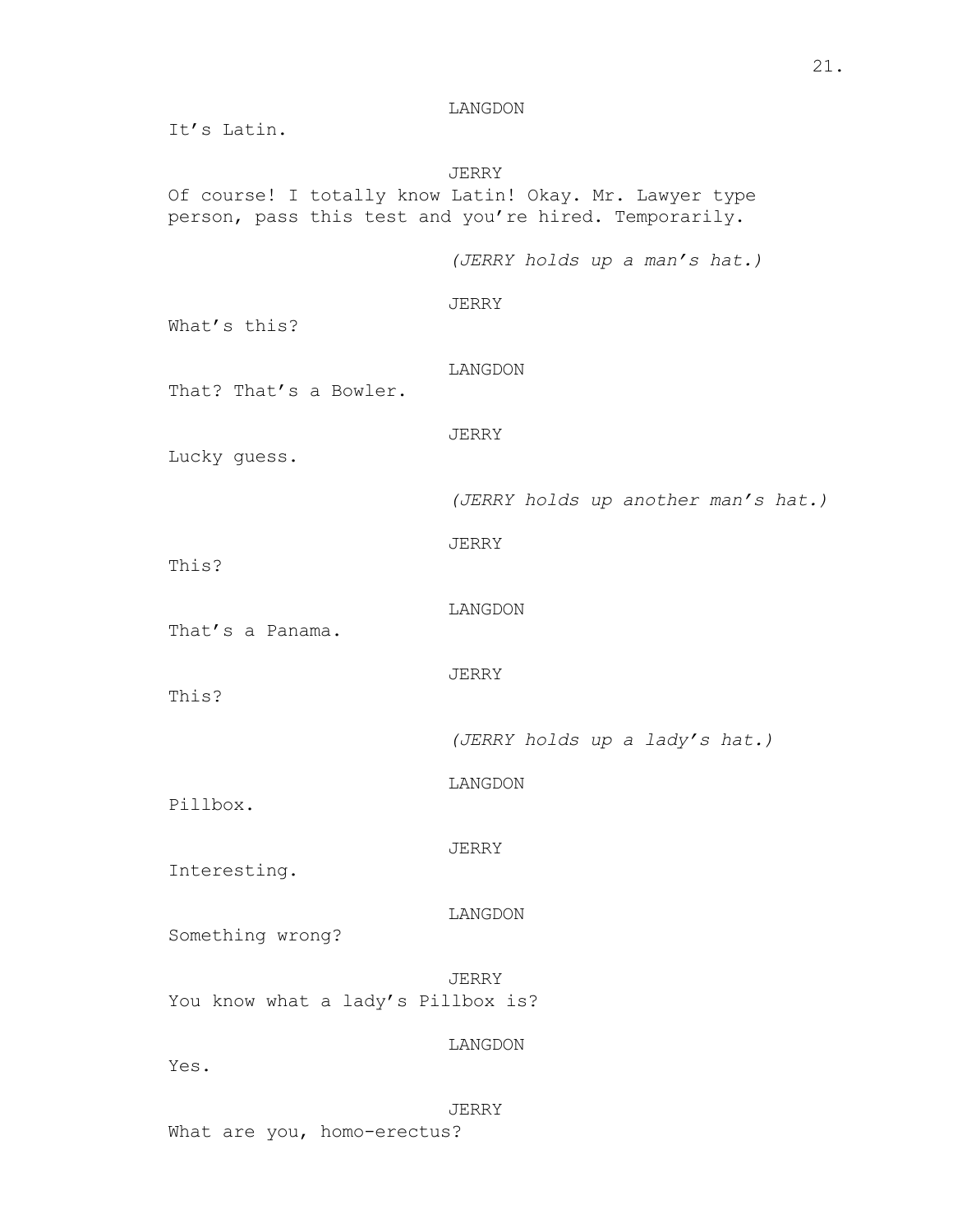## LANGDON

## *(Amused)*

Excuse me?

## JERRY

You know what I mean.

## LANGDON

I don't think you need to be gay to know that that's a pillbox hat. It was made famous by my... *(He stops himself)* By Jackie Kennedy.

## JERRY

What did you say?!

## LANGDON

It was made famous by Jackie//

## JERRY

We do not mention the name "Kennedy" in this shop! Are we clear on this?

## LANGDON

Because?

## JERRY

You may know your hats but you don't know your hat history. John Kennedy didn't wear a hat during his inauguration in 1960. Suddenly it became fashionable to go hatless. He destroyed the men's hat business. And to top it off, think of the deaths that have been caused by that man's reckless actions.

## LANGDON

Deaths?

JERRY

From people catching colds cause they're not wearing hats!

*(JERRY holds up a man's hat.)*

## LANGDON

Stetson.

*(JERRY holds up another man's hat.)*

## LANGDON

Fedora.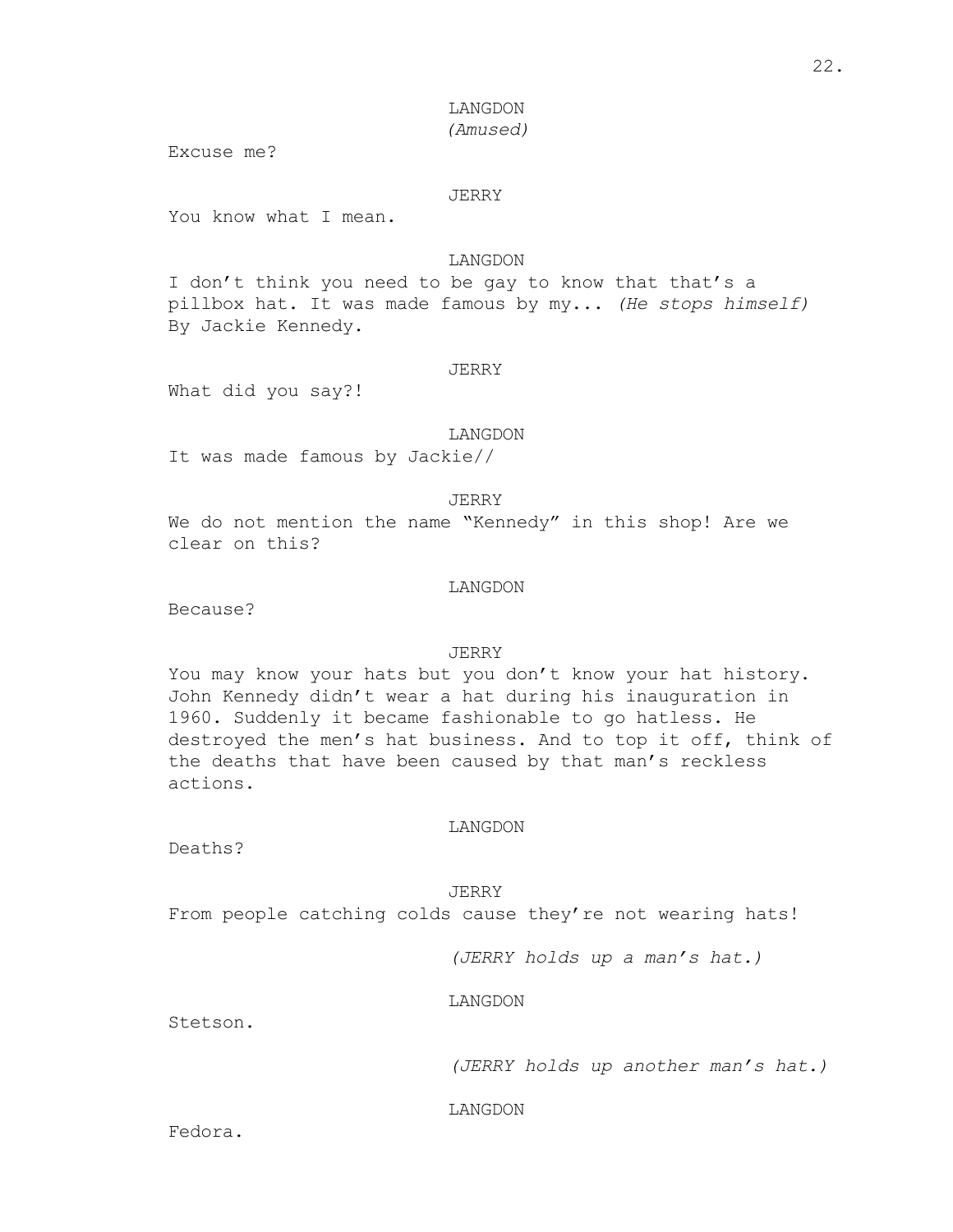*(JERRY holds up a fancy lady's hat.)*

## LANGDON

Veiled Plaza Suite.

JERRY You know there's no shame in being pro bono.

LANGDON

Do I get the job?

JERRY Okay, Mr. snappy-dresser, you're hired for a one day test. Name?

> LANGDON *(Making it up)*

Ah... Stanley

## JERRY

Stanley what?

LANGDON

Ah... Kowalski.

*(They shake.)*

JERRY Stanley Kowalski. Good name. Solid name.

> *(Outside, the CHRISTMAS CAROLERS arrive singing.)*

CAROLERS DECK THE HALLS WITH BOUGHS OF HOLLY FA LA LA LA LA, LA LA LA LA

JERRY *(Pissed off)* Quick get the laundry basket full of dirty socks!

## LANGDON

The what?

JERRY The dirty socks! Behind the display counter!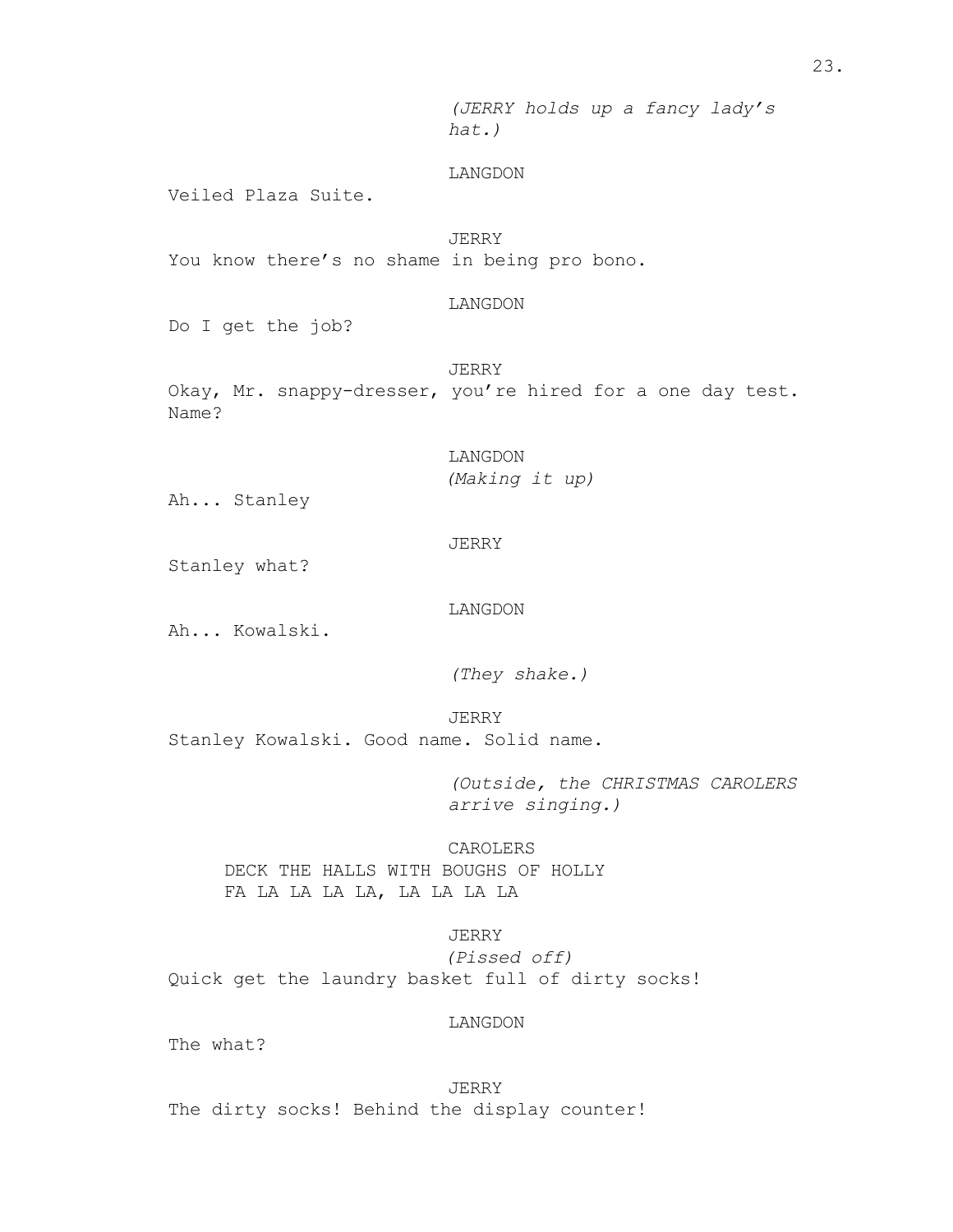LANGDON

What are you going to do?

JERRY

Watch! Listen! Learn!

CAROLERS

TIS THE SEASON TO BE JOLLY FA LA LA LA LA, LA LA LA LA DON WE NOW OUR GAY APPAREL

> *(LANGDON finds the box of dirty socks - JERRY grabs them, runs out and starts throwing them at the CAROLERS.)*

CAROLERS FA LA LA LA LA, LA LA LA AHHHHHHHHHH!

JERRY

Get out of here! I'm trying to run a business!

*(The CAROLERS run for their lives.)*

JERRY

Get out! Get out!

*(JERRY chases them off. LANGDON is amazed.)*

## LANGDON

What a nut.

## **CLOSE ENCOUNTERS OF THE NUTTY KIND**

*(Confessional. The lights fade to LORETTA and FATHER RAMONA.)*

FATHER RAMONA You're wrong, your family's not nuts.

#### LORETTA

Yes they are.

FATHER RAMONA

You need to call them.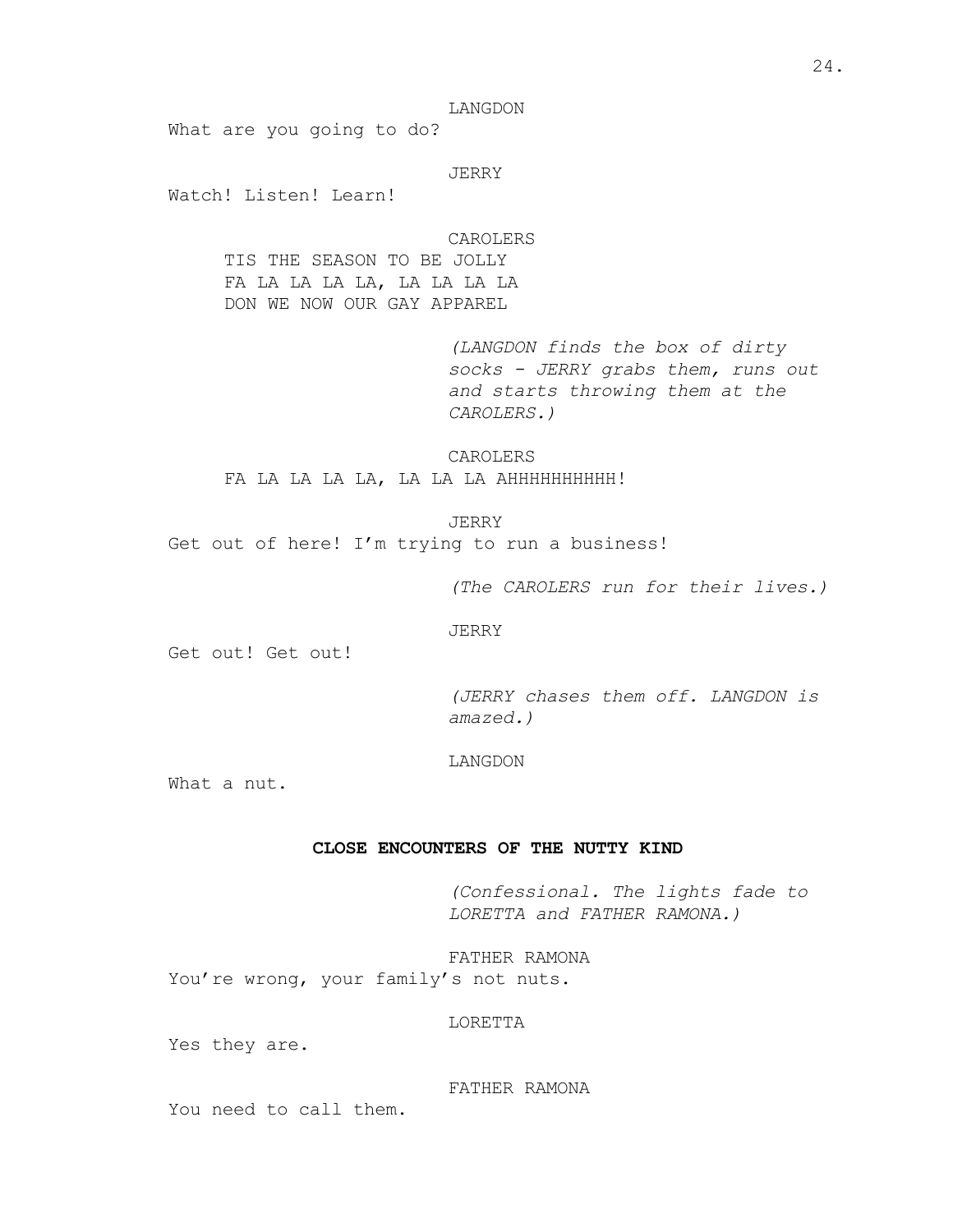#### LORETTA

I can't.

FATHER RAMONA

Why not?

## LORETTA

Cause if I call I'll hang up.

FATHER RAMONA

Don't hang up.

## LORETTA

But I always hang up.

## FATHER RAMONA

God doesn't want you to hang up. You're going to call them right now.

> *(From his side of the confessional, FATHER RAMONA hauls out a land-line phone.)*

## LORETTA

You keep a phone in your confessional?

#### FATHER RAMONA

There's a lot of things back here you sinners don't know about. Ham sandwich?

*(He offers her a sandwich.)*

LORETTA You eat while taking confessions?

FATHER RAMONA Doing God's work burns a lot of calories.

*(He hands LORETTA the phone.)*

FATHER RAMONA

Dial.

*(She delays.)*

#### FATHER RAMONA

Don't think about it. Just do it. The power of Christ compels you! *(Delighted)* I've always wanted to say that.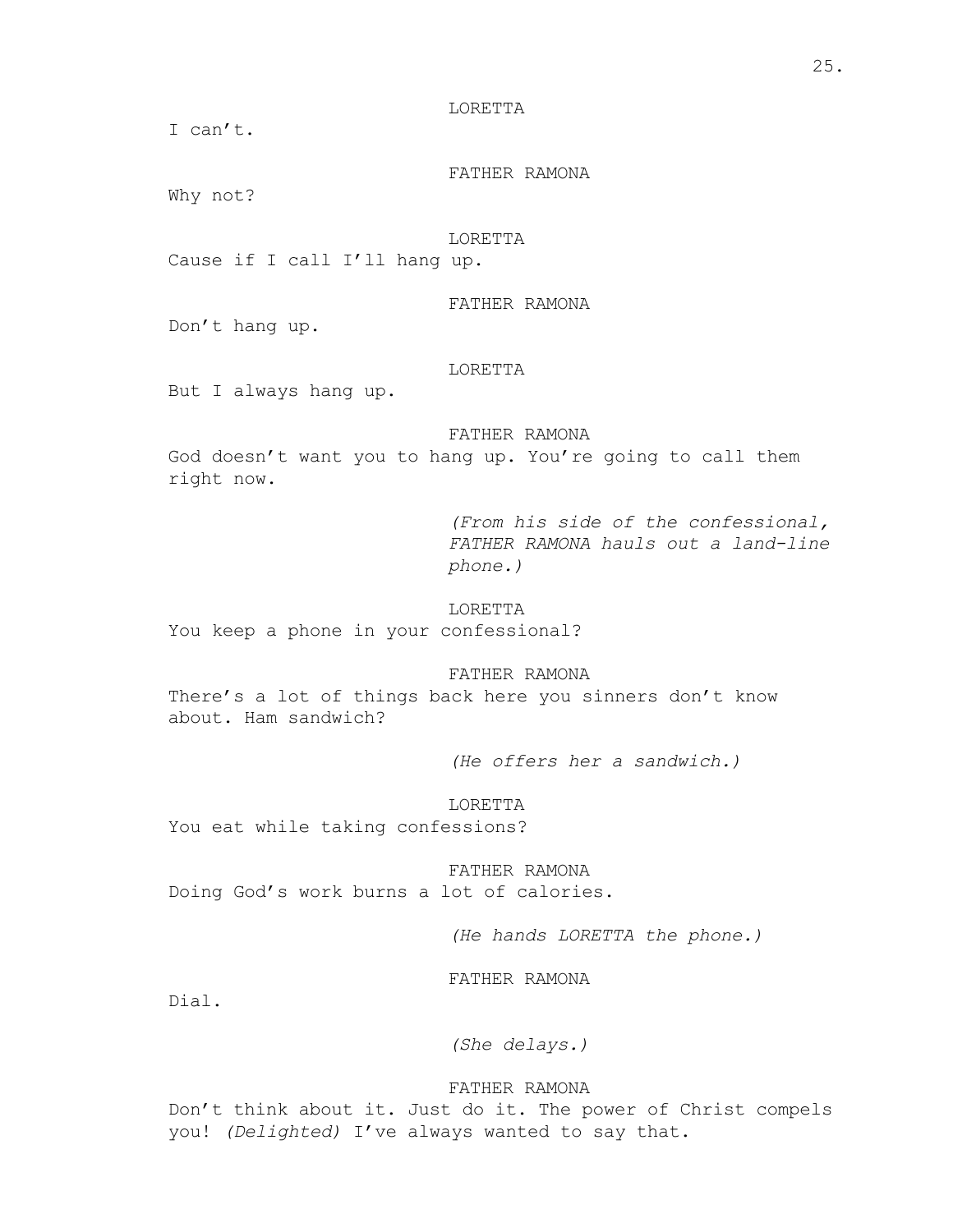*(She dials.)*

*(Split scene, the living room and the confessional.)*

*(The living room phone rings. ROSY runs in)*

ROSY That's our Loretta! Jerry, come in here.

*(JERRY enters.)*

*JERRY*

How do ya know?

ROSY

A mother's God-given intuition is most of the time almosthardly-ever-wrong.

*(ROSY answers the phone.)*

ROSY

*(Sing song - On the phone)* Hellloooo. *(Beat)* Hellloooo? *(Covering the phone)* Nothing. Just dead air.

> *(Meanwhile in the confessional LORETTA and FATHER RAMONA share the phone.)*

JERRY Dead air! That's her! Let me talk to her.

ROSY

I can handle it.

JERRY

I want to talk to her!

ROSY

You gotta be sensitive.

JERRY

What's not sensitive about asking her a simple question?

ROSY

Okay. But be nice.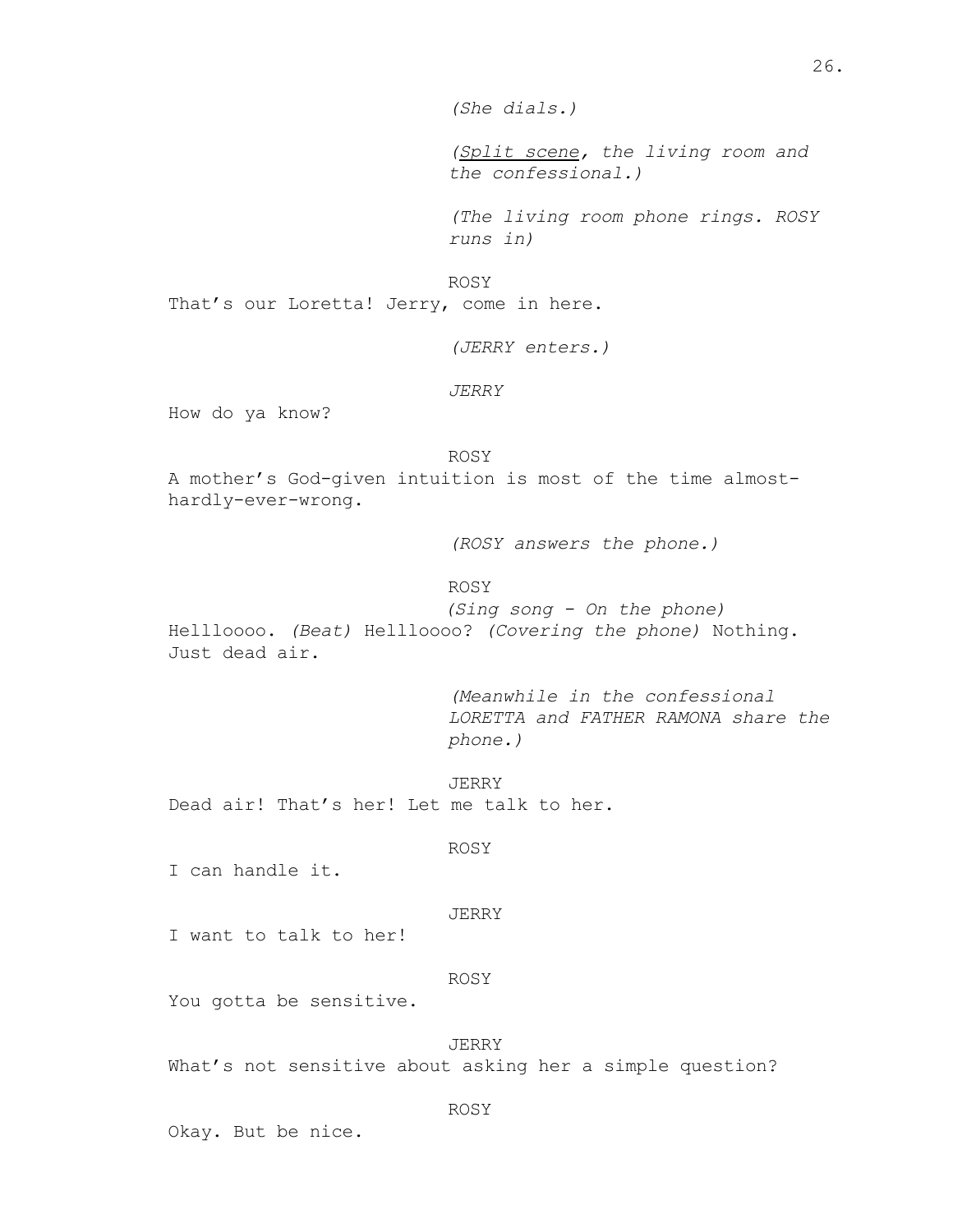## *(ROSY surrenders the phone.)*

## JERRY

## *(on phone, fake conciliatory)*

Okay, I admit I was wrong. You are not a communist or pregnant or one of those weirdos who wears socks and sandals in the middle of winter. *(Beat, angry)* You're one of those les-B-ians *(Yes, he mispronounces it)* Am I right? You're a les-B-ian and you do drugs. Matter of fact you're so hopped up on mara-jew-wana right now you can't even talk. I'm not dumb I can connect the dots!

*(ROSY grabs the phone.)*

## ROSY

Let Me Have The Phone! *(Suddenly sweet in to the phone)* Lorihoney, forgive your father, since he gave up smoking he's been a tad irritable. So what's up? Are you having overwhelming psychological problems? Not a problem, I'll put you on speakerphone.*(To Jerry)* Which button do I push?

## JERRY

How should I know?

#### ROSY

How bout I try this one.

*(She pushes a button on an ancient speakerphone between them.)*

#### ROSY

#### *(Artificially loud)*

How's that? Can you hear us? You're on the speakerphone your Great Aunt Annabelle left us. She could only hear out of her right ear so we should be nice and loud. We put it on that little table between us? Remember that table? That's where you are. On that little table we got from your Uncle Mort when he died of diabetes after being hit by that bus.

## JERRY

What does she care about the table for?

#### ROSY

Let me deal with this, I know about such things. *(To speakerphone)* Lori-honey, your father and I are going to go about what we're going about and when you're comfortable you talk.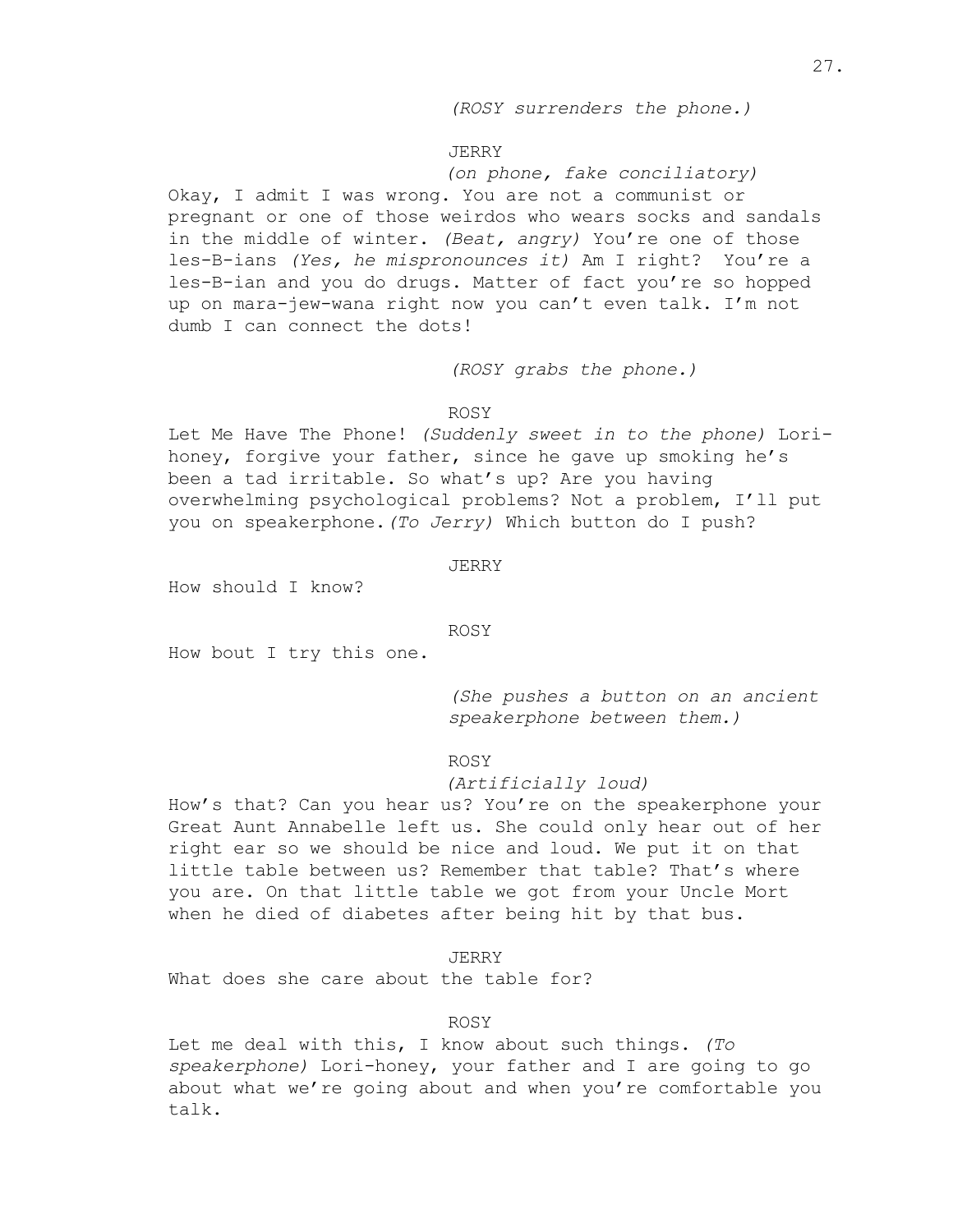#### JERRY

What are ya doin'?

ROSY

I read about this in Reader's Digest. It's called "Listening Therapy." She talks - we listen.

#### JERRY

Listen? What for?

## ROSY

As long as your daughter is emotionally disturbed we listen.

## **JERRY**

Once we listen then what do we do?

#### ROSY

*(Without pauses)*

Good question, the article was a two-parter, I won't find out until next month. *(To the speakerphone)* Okay, Lori-honey, we are officially listening. Don't hold back nothin'. And while you talk we will remain totally silent so that you can let it all out, without interruption. Trust me, I know what heck it can be to be interrupted all the time. I swear I can barely get a word in around here so we have a lot in common.

> *(Bored out of his mind, JERRY begins to ever so slowly slides out of his chair.)*

## ROSY

*(On phone, on a mission)*

If you think about it, what we have in common makes us family. Never forget family - For family is all that matters at Christmas even if the world is full of chaos and death and starvation and pain - All I know for sure is that two conditions rule God's beautiful creation: jealousy and suspicion. Jealousy at any level, even the smallest traces, will tear the world apart.

## *(JERRY slowly slides on to the floor.)*

## ROSY

*(On phone)*

Suspicion al-a-carte isn't so bad. So Lori-honey, speak your mind and we will listen-listen-listen. Although I can't imagine what the problem could be.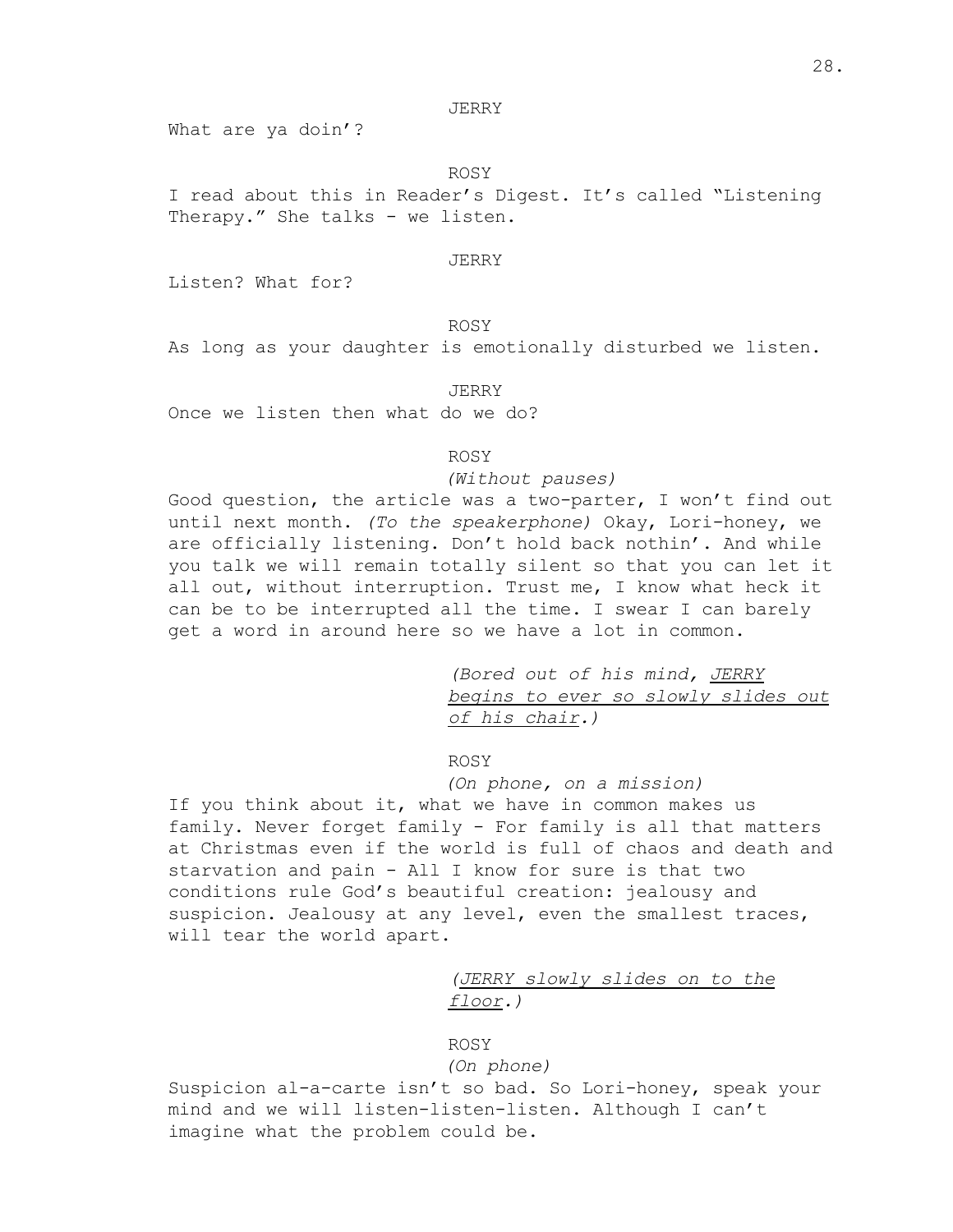*(JERRY slides under his chair.)*

## ROSY

## *(On phone)*

You had a pretty nice childhood. You stayed in your room a lot - talked about joining the Peace Corps but did you ever want? Okay, now and then. But you had food on your table and a shirt on your back.

*(JERRY fakes his own death.)*

#### ROSY

## *(On phone)*

So do it - Say whatever's troubling you and we will listen. Cause listening is the key to being a good parent.

> *(Over in the confessional, LORETTA now begins to slowly slide on to the floor.)*

## ROSY

## *(On phone)*

Someday you'll know this to be true. Someday you'll be on a speakerphone listening to your own daughter's overwhelming psychological problems.

*(LORETTA is now on the floor.)*

## ROSY

## *(On phone)*

But in order to get there you gotta get married. I do hope you'll find the right man and have lots of little ones. Cause you know birth control pills cause blood clots.

> *(FATHER RAMONA drops to his knees and silently prays to God to stop Rosy from talking.)*

#### ROSY

## *(On phone)*

That's Jesus' way of telling us that we should stay away from birth control. But I'm getting off the subject, which is the fact that we are now going to listen-listen-listen. Are you ready? Here goes. You ready dear?

> *(ROSY stops, sees that JERRY is dead on the floor.)*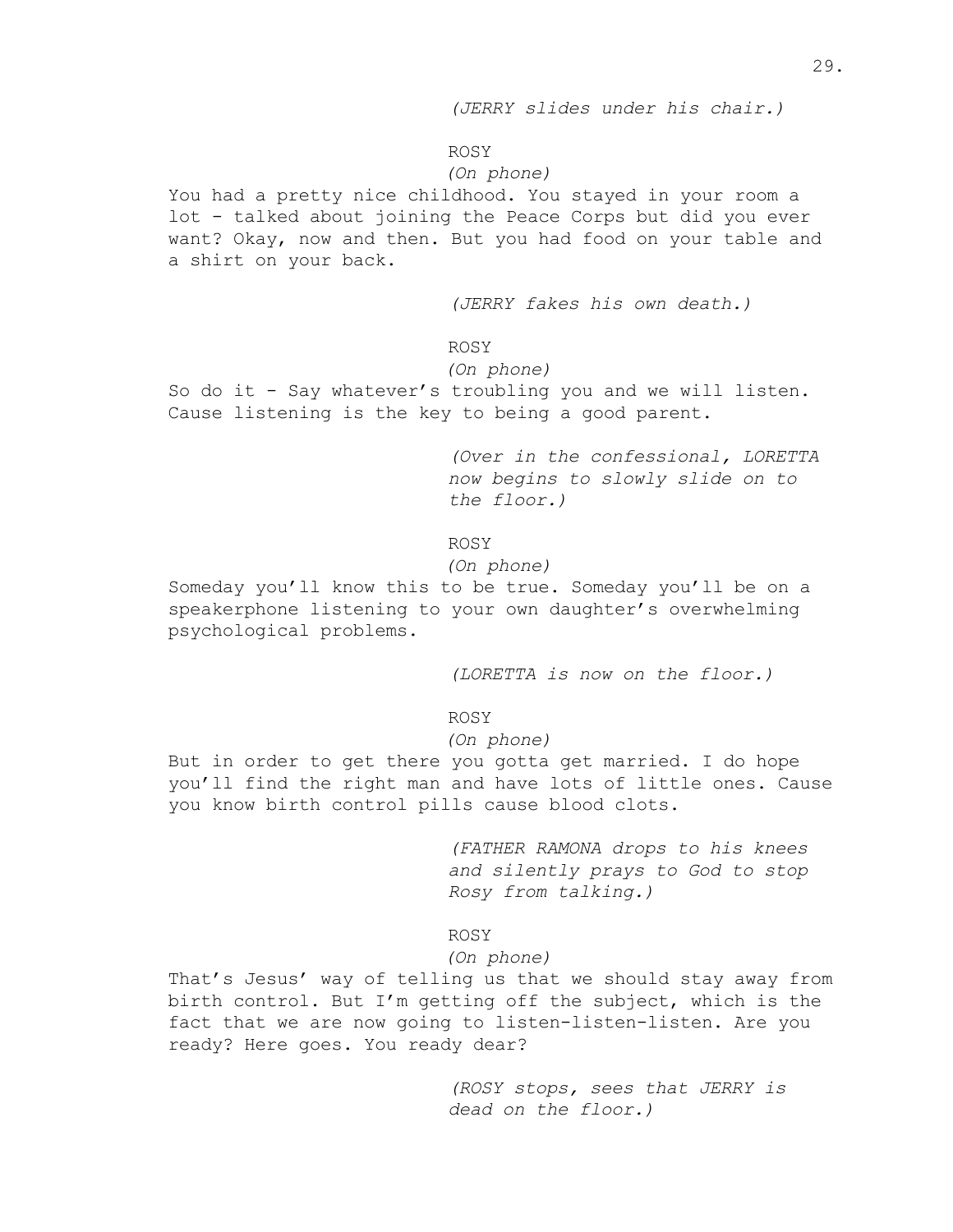ROSY

Wait a minute Lory-sweetheart, your father is on the floor again. I gotta bop him with my Modern Catholic Magazine.

> *(ROSY grabs her copy of 'Modern Catholic Magazine' and hits JERRY over and over.)*

ROSY

Get up! Now! It's Not funny!

*(He gets up off the floor. She calmly goes back to the phone.)*

## ROSY

Okay your father is back. So talk. Cause if you don't talk I don't know what to do - Except get old and die, which is going to happen, someday, and then we won't be available to listen. Will we be able to listen from heaven or wherever the heck your father is goin'? That's up to God. So take advantage of us while ya still got us.

JERRY

That's right. Carp Denim!

ROSY

Carp Denim, what's this Carp Denim?

JERRY

It's Latin, it means "Fish the day."

#### ROSY

That's right. Carp Denim! Cause you got two parents who are good listeners. Okay. Go. It's all about you now. Here goes. Talk.

*(ROSY and JERRY listen.)*

*(In the confessional, FATHER RAMONA coaxes LORETTA to talk, she can't.)*

*(During the following JERRY and ROSY get so into their conversation they forget about the phone.)*

#### JERRY

She talkin'? Cause if she is I can't hear squat.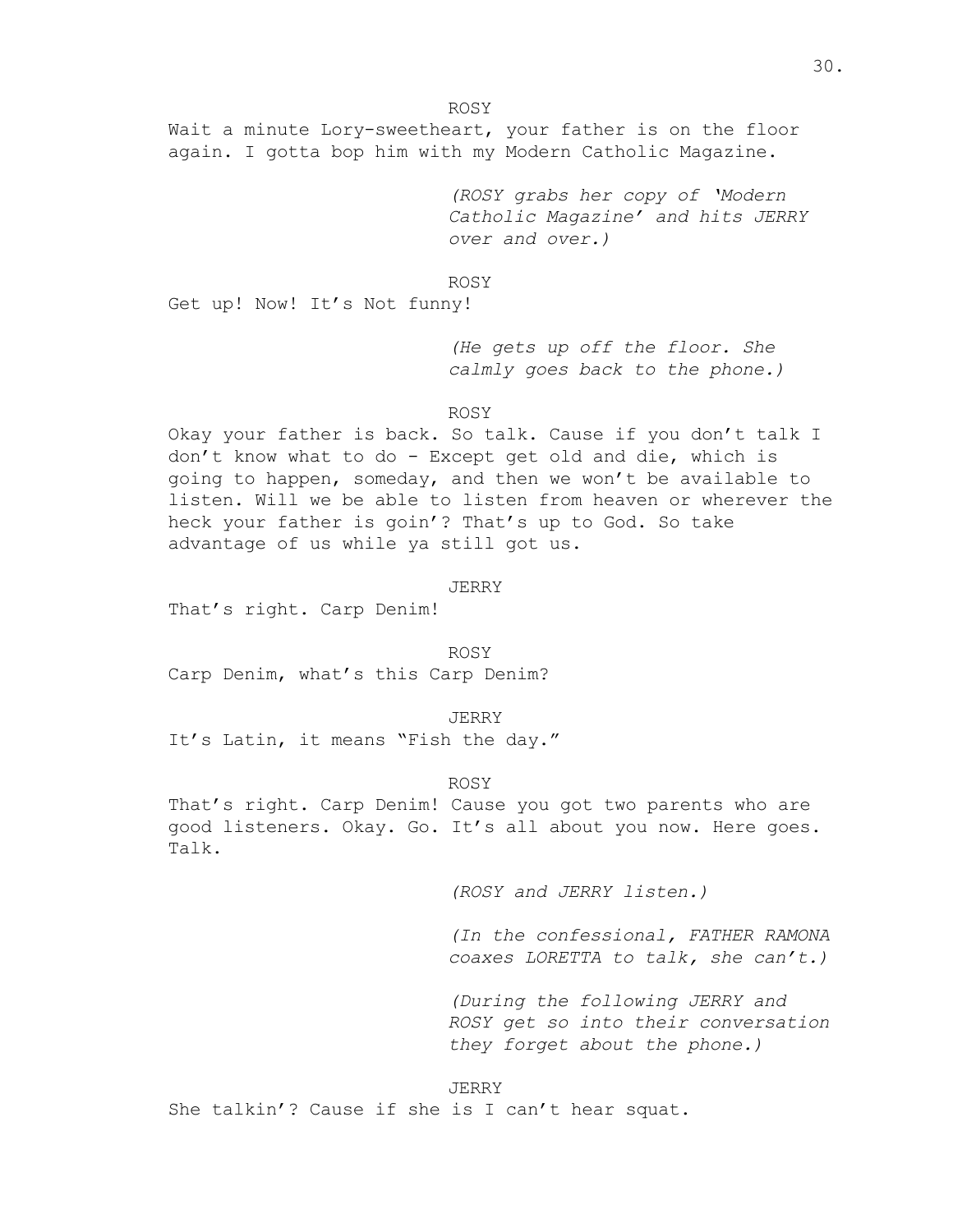ROSY

Wait. I'm about to be brilliant. *(To the speakerphone)* Lorihoney, obviously you're too deeply disturbed to talk, so tell ya what, to relax ya, your father and I are going to have a regular conversation.

#### JERRY

Whadya mean regular?

*ROSY* Say something regular. I'll start. Here goes... The couple next door this morning had a fight - Don't know what for. Okay, your turn.

JERRY

What?

ROSY

Talk about something.

#### JERRY

Like what?

ROSY

Like what happened at work this morning? Anything happen?

## JERRY

A guy came in.

## ROSY

*(To the speakerphone)* Did you hear that Lori-honey? A guy came in. Isn't that interesting.

## JERRY

He wanted Loretta's job that she hasn't done for three years, but who's counting. Said his name was Stanley Kowalski. I think he's a fairy.

#### ROSY

You mean a leprechaun?

JERRY

No, I mean, I think he's like your Uncle Stefan.

#### ROSY

Oh! Oh my. How do you know?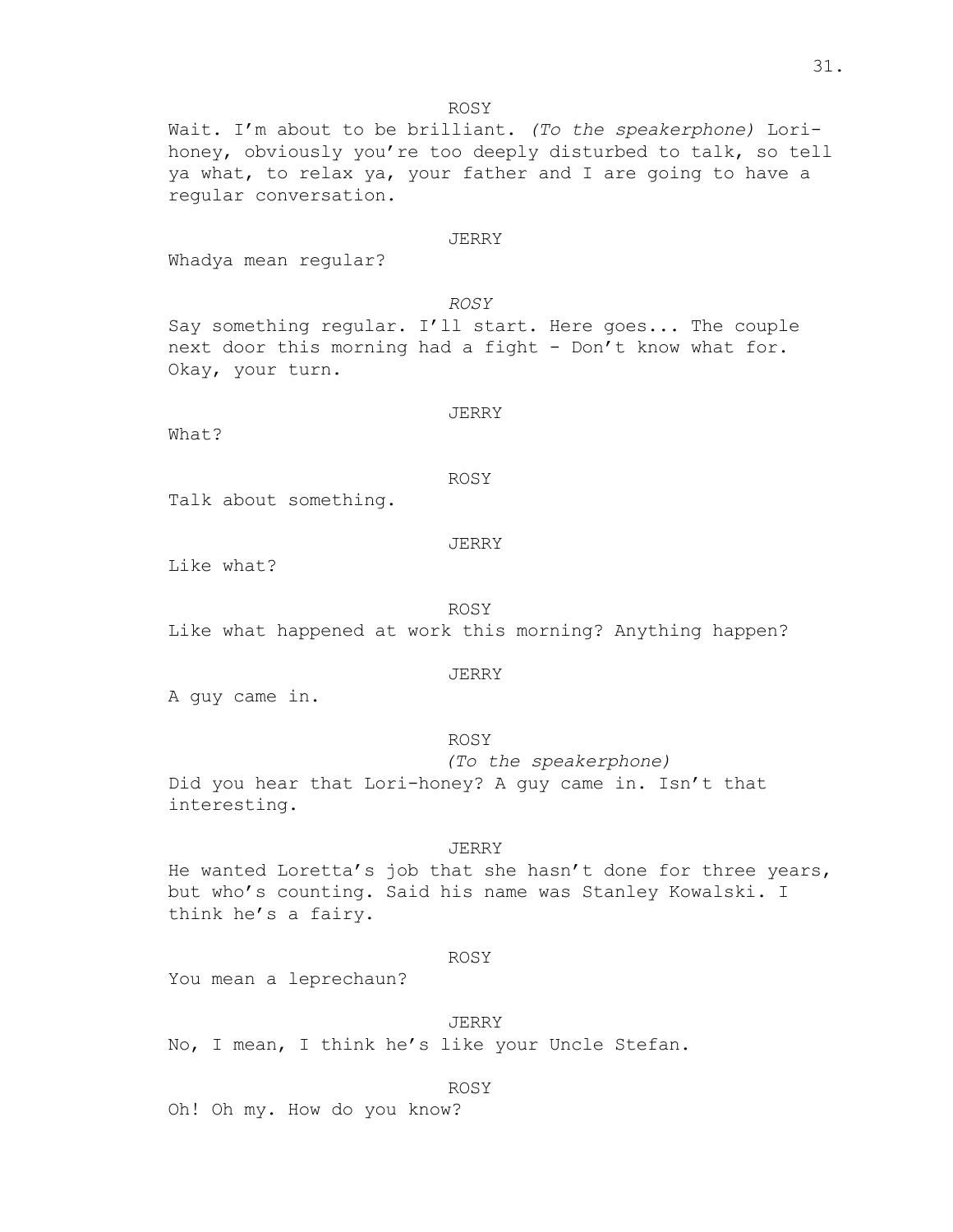## JERRY

Ockham's razor: when you're shavin' and someone asks you a question. If there are two answers, the easies answer is the one to go with. The easies answer? Uncle Stefan.

ROSY

If you don't want to hire him don't hire him.

JERRY

Trust me I won't. But he does know his hats.

#### ROSY

Then hire him!

JERRY

Why should I?

#### ROSY

Cause he knows his hats!

JERRY

That shows how little you know about retail! There are many other facets to consider!

#### ROSY

Like what?!

JERRY

Like the fact that he wasn't wearing a hat! A guy comes into a hat shop and asks for a hat job and he's not wearing a hat!

#### ROSY

Don't start with me again!

JERRY Like my wife - Who also doesn't wear a hat!

#### ROSY

I said don't start//

## JERRY

I'm just sayin' that if you walk into a hat shop and ask for a hat job you better be wearing a hat. And if your husband runs a hat shop maybe just maybe his wife//

> *(ROSY hits him with her 'Modern Catholic Magazine.'*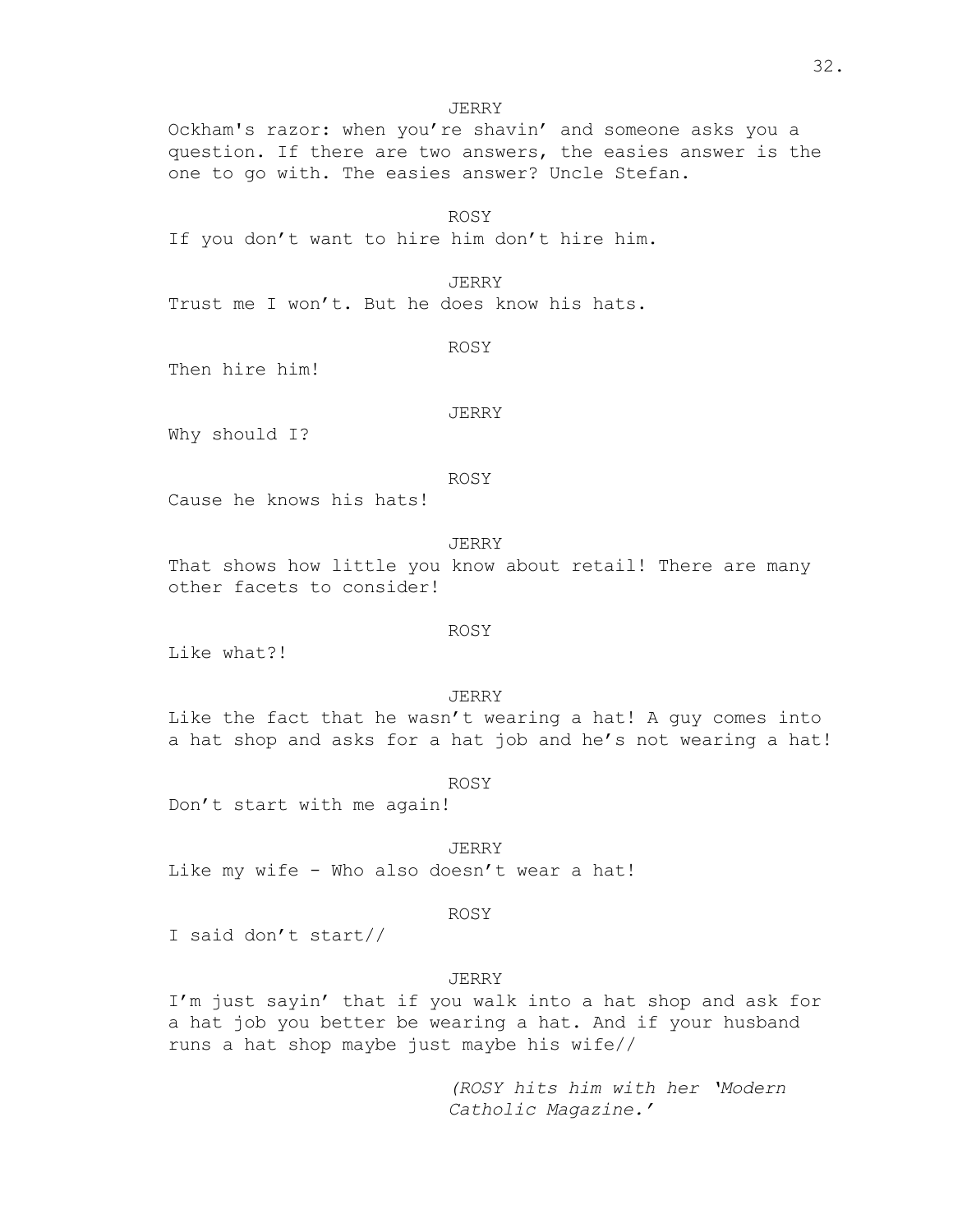ROSY

Every time you come home you start a fight!

JERRY Is it so much to ask? A little free advertising!

ROSY

I'm not a billboard!

*(ROSE exits. )*

## JERRY

## *(Yelling off)*

Who's asking you to be a billboard? I ask for so little! Put something on your head! Life on this earth is pulled down hard on a man's head! *(Quietly, to himself)* I ask for so little.

> *(JERRY grabs his hat and coat. ROSY enters.)*

ROSY *(Pissed off)*

Where're you going?!

JERRY

Back to the shop, where else is there for me to go?!

*(JERRY exits.)*

*(ROSY walks over to the speakerphone and sits.)*

#### ROSY

Lori-sweetheart? I'm sorry you had to hear that. I know this is hard for you but I want you to know that your father's a good man. And a decent provider. And an okay listener - once in a great, great, great, great while, a really kinda-okay listener.

> *(There is a click and dial tone. A tear comes to ROSY as she turns off the speakerphone.)*

*(Back to the confessional, continuous, LORETTA has just hung up. Beat.)*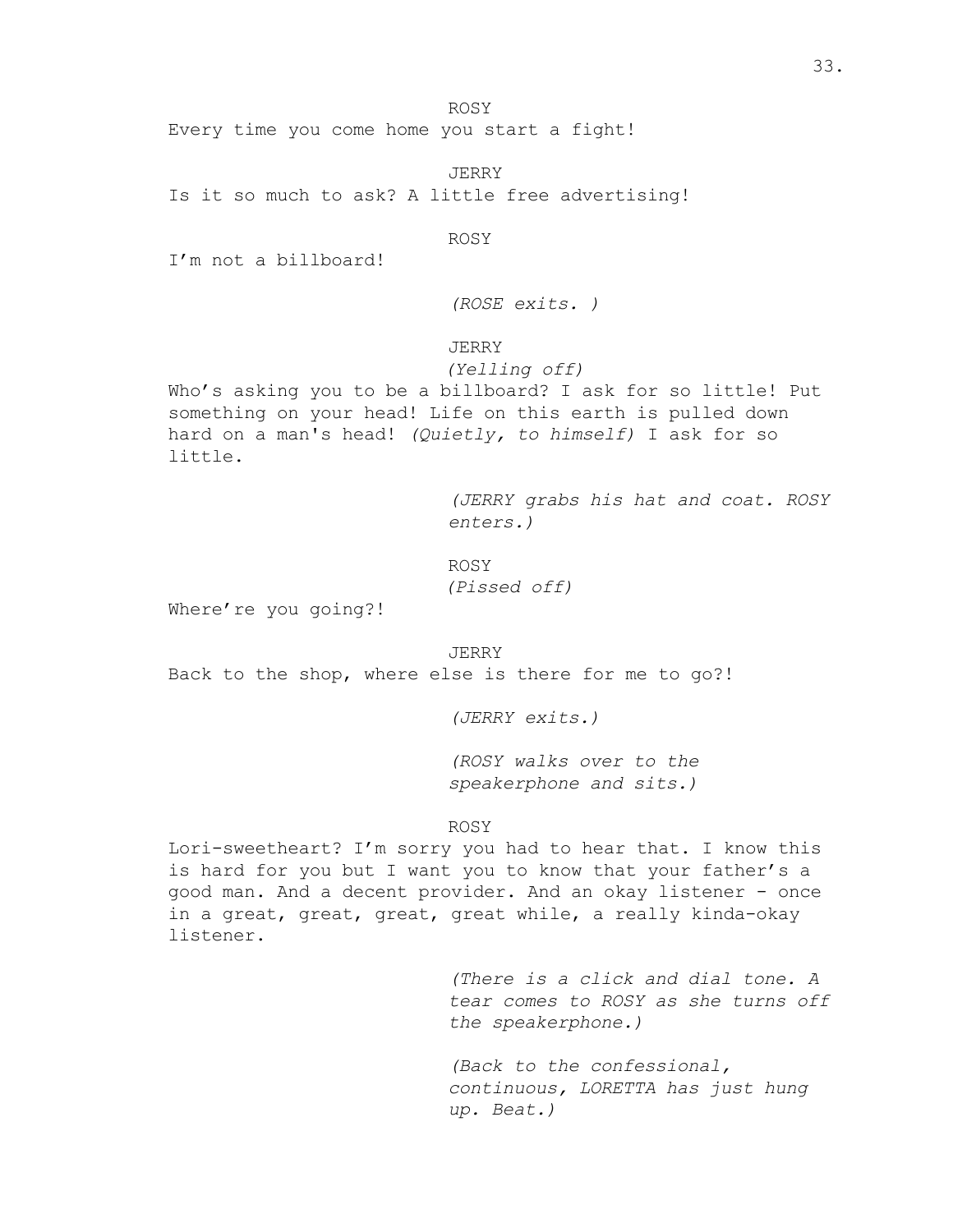LORETTA *(Still a bundle of nerves)*

Father?

FATHER RAMONA

Yes, my child.

LORETTA

I've...

FATHER RAMONA

Yes?

LORETTA

*(This isn't easy)* I've been on a twenty-four hour waiting list for twenty-four hours.

FATHER RAMONA

...Meaning?

# LORETTA

I'm... I'm...

FATHER RAMONA *(Dawning on him)*

You're... You're...

### LORETTA

Yes.

### FATHER RAMONA

With...?

### LORETTA

Child.*(Tears)* Farrah Fawcett Shampoo and a yacht - I kinda got carried away.

FATHER RAMONA

You must call this young man.

LORETTA No. Never. I've got an appointment at the clinic.

FATHER RAMONA

The clinic?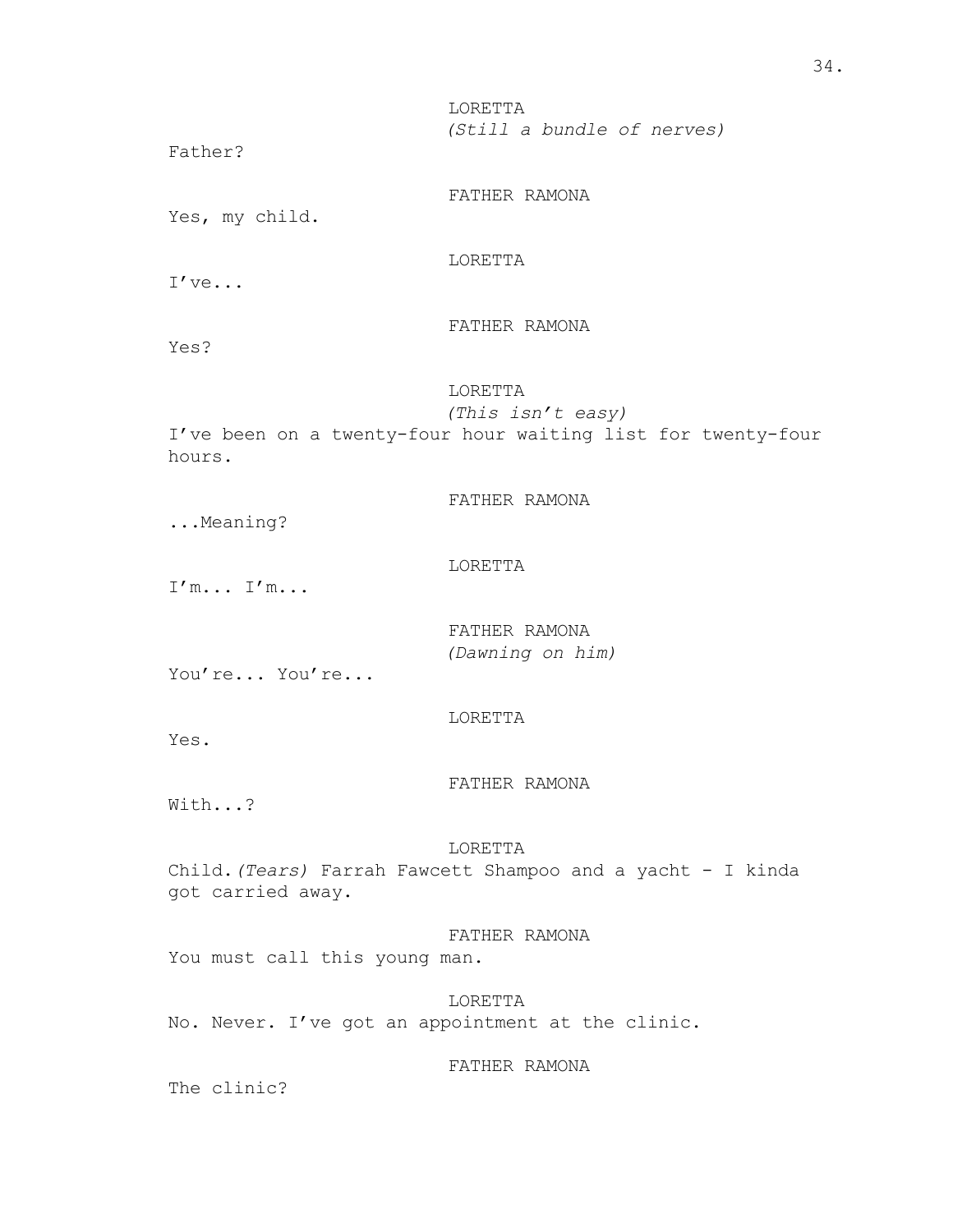#### LORETTA

You know what I mean.

FATHER RAMONA

Loretta, life is//

LORETTA

Sacred? Is that what you were going to say?

### FATHER RAMONA

Not exactly//

# LORETTA

*(Tears)*

If that's the case, then why did God allow my little brother...? On Christmas eve... You know, if he had been speeding, or drunk, but he was just minding his own business. ...I've often wondered, where he was going? ...What was so important that he had to be driving down that exact street at that exact moment.

### FATHER RAMONA

God works//

### LORETTA

I know what you're going to say. "God works in mysterious ways." Am I right?

### FATHER RAMONA

Well sort of//

### LORETTA

"Well sort of." "Not exactly." Thanks for listening, Father, but I've got an appointment to keep.

*(She starts to leave.)*

FATHER RAMONA

When?

### LORETTA

Three o'clock.

# FATHER RAMONA

*(Desperate)*

Wait! Before you do something rash, call one more time.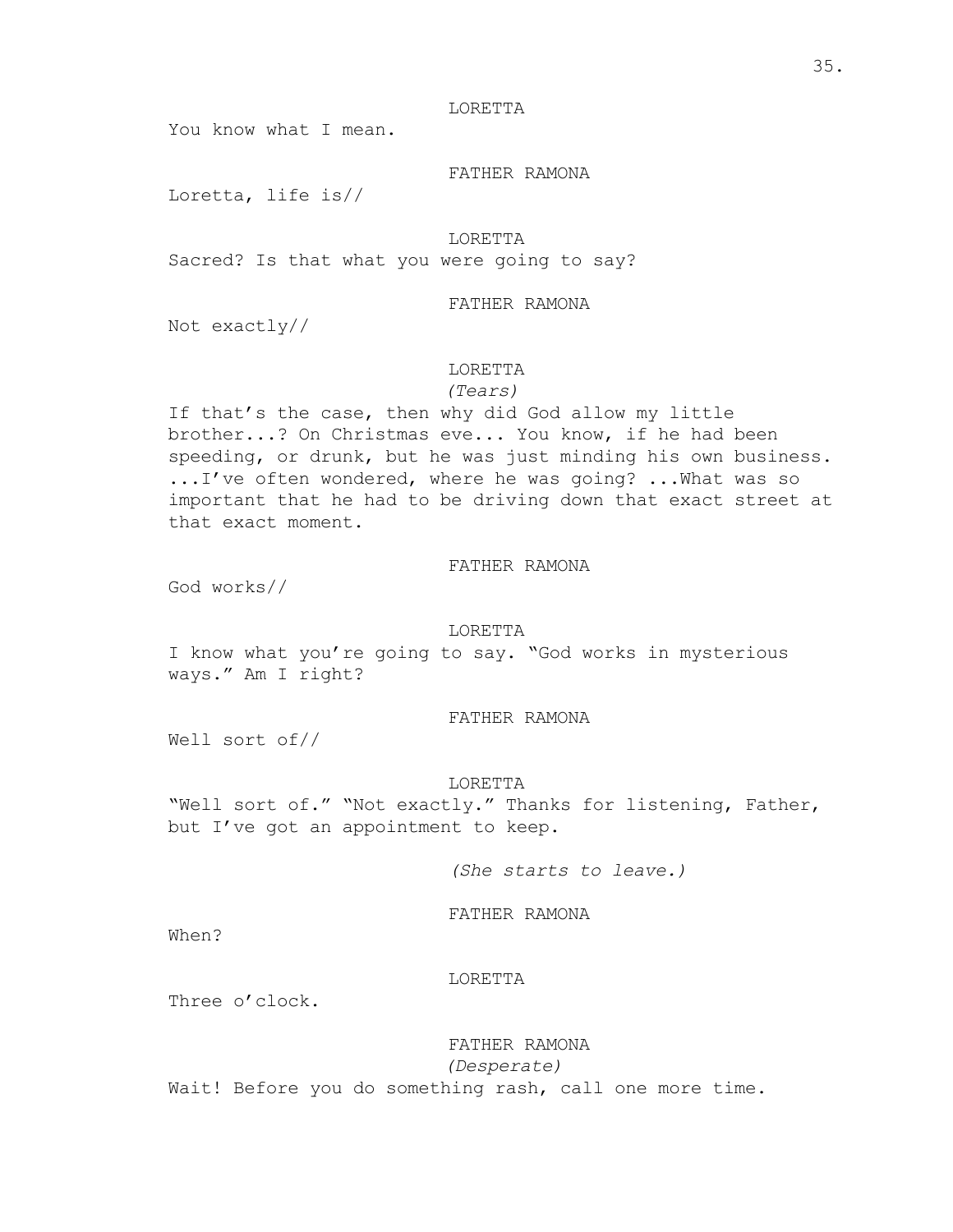#### LORETTA

All I'll do is hang up.

#### FATHER RAMONA

Your father left. It's just your mother now. Tell her you're with child.

### LORETTA

Never.

## FATHER RAMONA

Have faith...

#### LORETTA

And what's faith?

### FATHER RAMONA

...It's a deep conviction that lets you know that everything will be... okay. It's perhaps the most complex of human emotions, and I have to admit there are times that even I can't say I have faith but if ever there was a time, this is it.

#### LORETTA

A time to have faith in faith?

### FATHER RAMONA

Call your mother and everything will work out for the best.

### LORETTA

You guarantee it?

### FATHER RAMONA

I don't have the power to//

LORETTA You're a man of God. If not you then who?

# FATHER RAMONA

*(Beat)*

All right. I guarantee it.

#### LORETTA

Okay. If my mother answers I'll talk. If she doesn't I'm keeping the appointment. And so it's in God's hands. Here goes, an act of faith.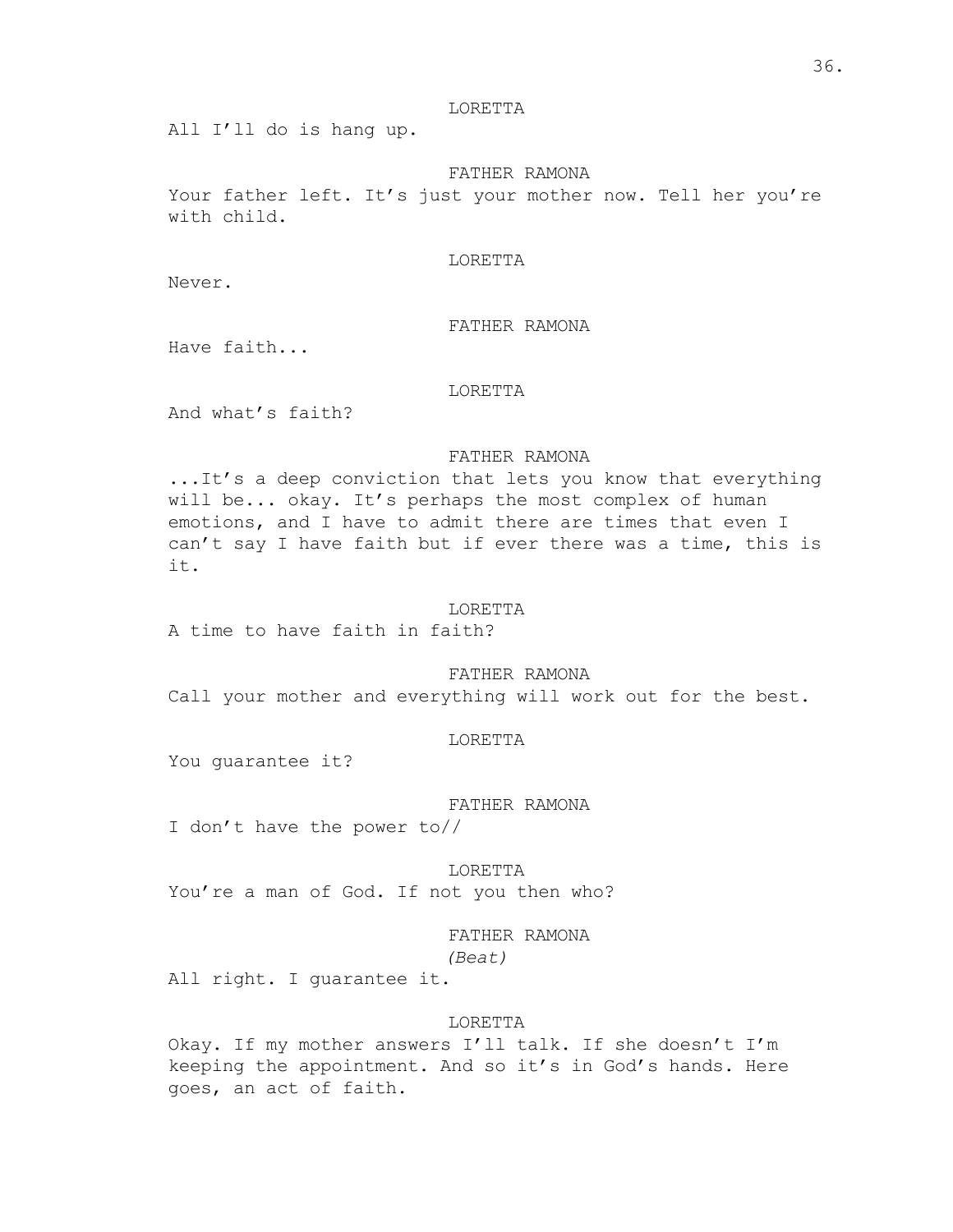*(LORETTA dials. Beat. We hear a busy signal.)*

LORETTA

It's busy.

*(LORETTA hangs up and exits.)*

FATHER RAMONA

Loretta wait!

*(FATHER RAMONA runs out after her.)*

*(Back to the living room. ROSY is on the phone.)*

# ROSY

*(On phone, Delightfully upbeat)*

...Is this Doris Johnson? ...It is? It's Rosy Nutt, formerly Rosy Grabowski. I sat near you in sophomore algebra. I was the one... That's right, who was never sick. The reason I'm calling is cause you're on my karma list and so I'm calling to ask for your forgiveness. ...What? ...A.A.? How did you know? So let me just say, from the bottom of my heart, I'm sorry that I called you and the entire graduating class a bunch of knuckle-dragging, slack-jawed, pickle-sucking, stupid heads.*(The party has hung up on her)* Hello? Hello?

> *(Pleased with herself she hangs up and crosses the name off her list. Exits.)*

### **EVERYONE SHOULD WEAR A HAT**

*(The hat shop. LANGDON is putting up Christmas decorations.)*

*(JERRY enters.)*

JERRY

What are you doing?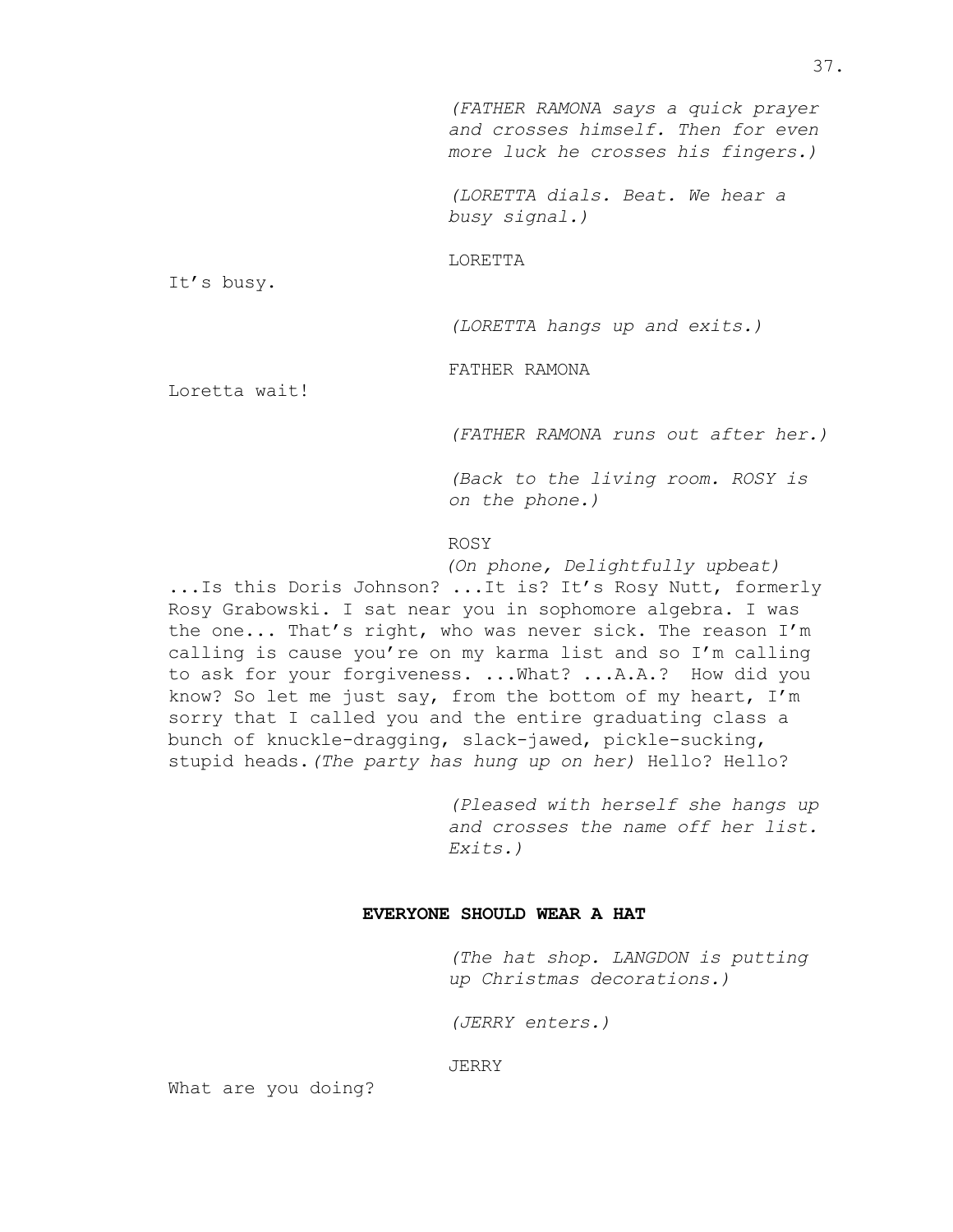#### LANGDON

Christmas decorations.

### JERRY

Stop it. Any customers?

### LANGDON

No.

*(Pissed, starts to exit to the back.)*

### LANGDON

You know Mr. Nutt, perhaps it's time to admit that hats are old fashioned//

#### JERRY

Stop right there! This conversation is over!*(Continuing the conversation)* There are trends. Things come, things go, but not hats! So I stay the course. That's the key to life – Stay the course and never hang your hat higher than you can reach. And so this conversation is over! Say it!

### LANGDON

Conversation over//

### JERRY

*(Continuing the conversation)* Hats are still important! Every major religion has a hat. Where would your nuns, or your Islamicsists or your Shriners be without hats? Hats are values - Values that have stood the test of time!

### LANGDON

Like?

#### JERRY

Like not cheating too much on your taxes. Like asking the parents for permission to marry their daughter instead of telling them.

### LANGDON

Isn't that a bit old fashioned?

#### JERRY

These are values! And I never question my values.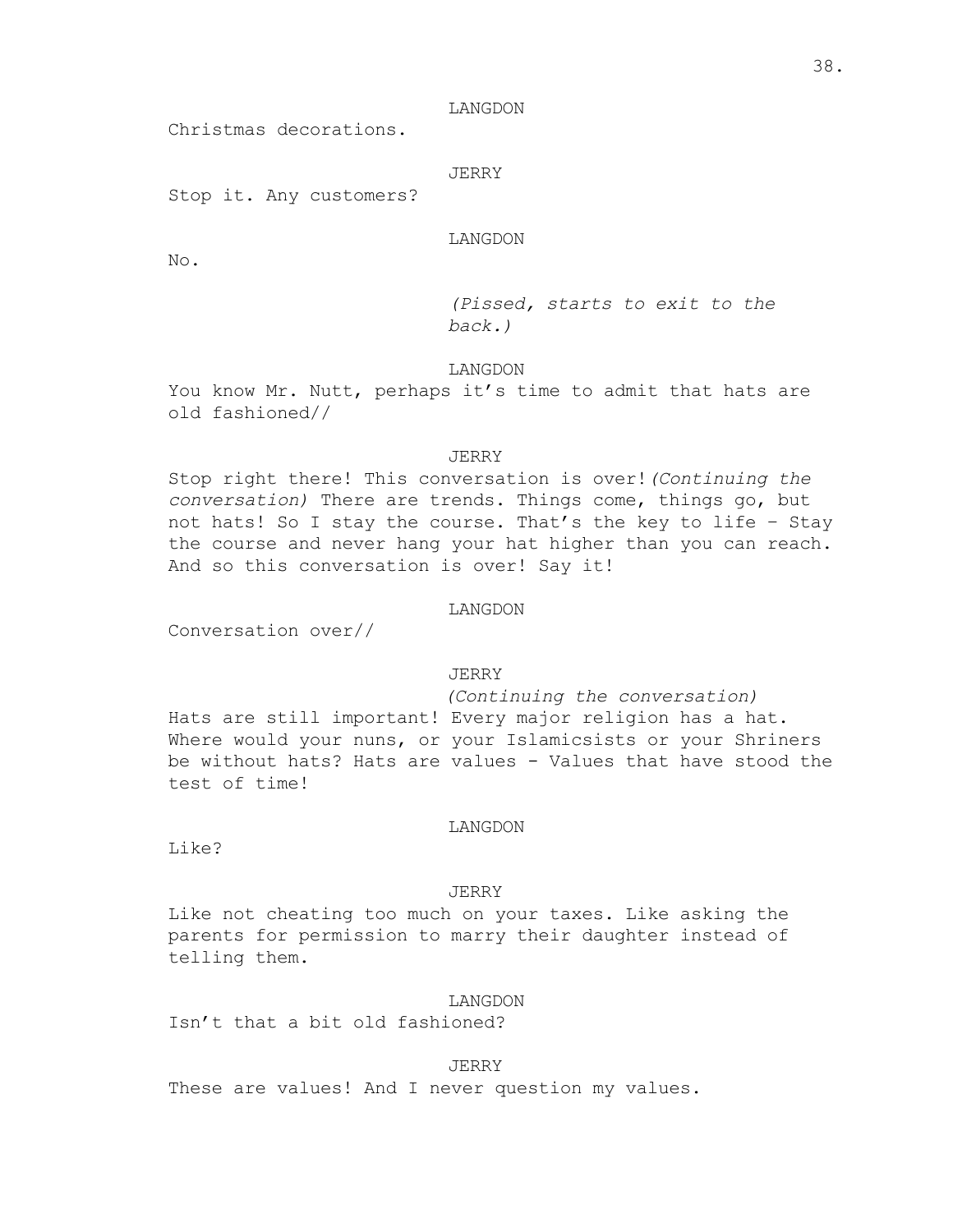### LANGDON

Why not?

### JERRY

Cause life's too short to run around questioning everything. And so I know what I know. I go to work, I sell hats, that's my function within the creation. Conversation over!

#### LANGDON

Conversation over//

### JERRY

*(Continuing the conversation)* You know what killed the hat business?

### LANGDON

J.F.K.

### JERRY

Him and this newfangled thing called 'casual Friday.' That's what's wrong with society. It's all come as you are. Gentlemen no longer know how to tie a perfect bowtie and ladies are always trying to find themselves, only they got no idea how to do it. And so they go to fancy colleges and put off marriage, and before you know it, they're paying out tons of cash to strange voodoo doctors cause their tubes are all clogged up. God intended us to wear hats. He intended us to have children early. And above all he intended us to patronize corner stores!

### LANGDON

Maybe your daughter doesn't want children.

### JERRY

Wait, what's this gotta do with my daughter?

#### LANGDON

Sorry, I thought you were talking about your daughter.

#### JERRY

All morning all you did is ask about my daughter. What's with all these personalized questions?

### LANGDON

Just small talk.

*(JERRY gets suspicious.)*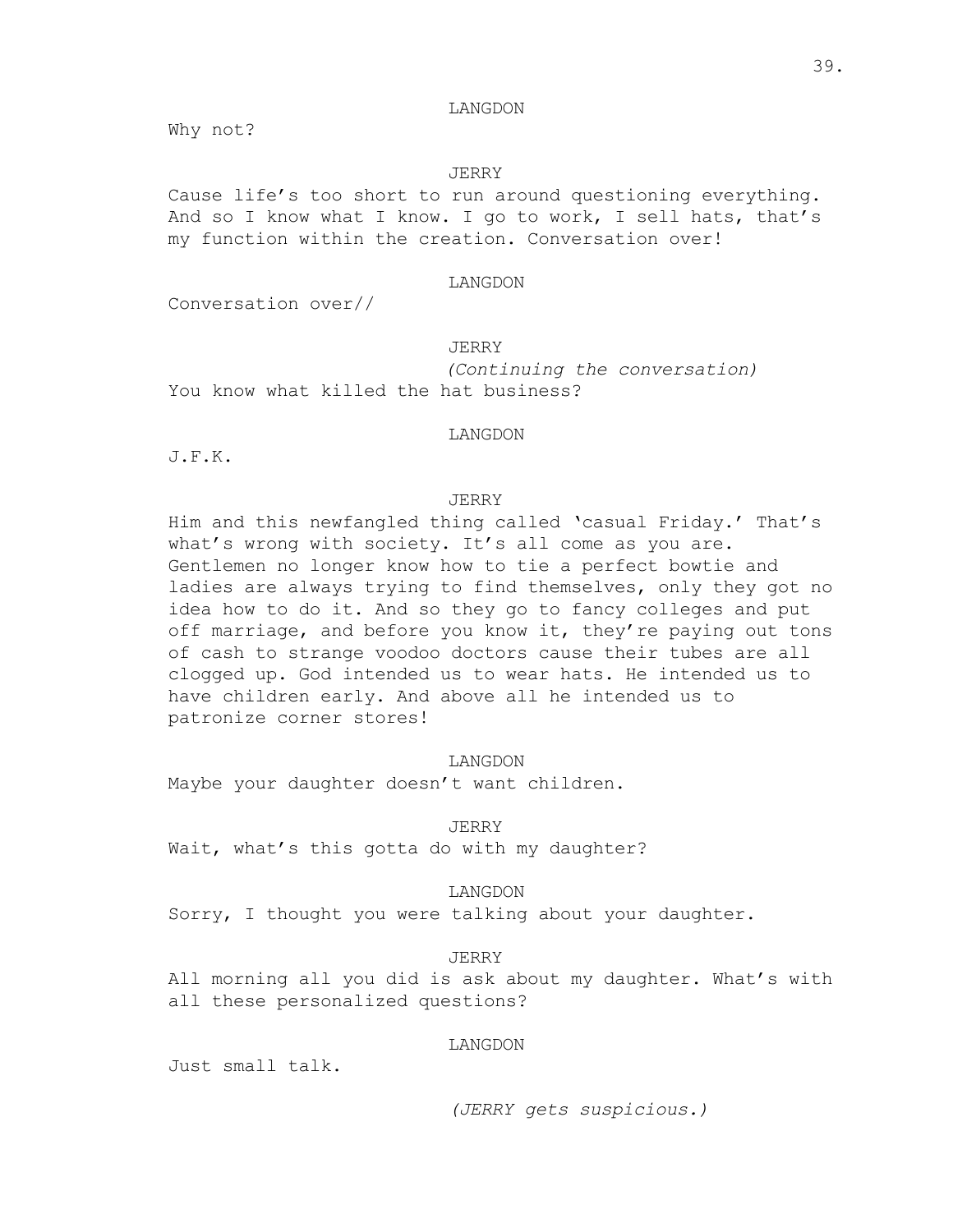JERRY What's your shirt size? LANGDON Excuse me? JERRY Shirt size? LANGDON Ah. Sixteen and a half. Why? JERRY Shoes? LANGDON Ten. JERRY Hat? LANGDON Ah... JERRY You don't know. LANGDON Well, not exactly. JERRY I knew it! My intellectual-logic told me something was up with you. You memorized a bunch of stuff about hats from the encyclopedia, but you don't know your own size. Sit. *(JERRY pulls out a chair.)* LANGDON But//

### JERRY

You heard me. Sit.

*(LANGDON sits.)*

*(JERRY grabs a measuring tape. During the following JERRY measures LANGDON's head.)*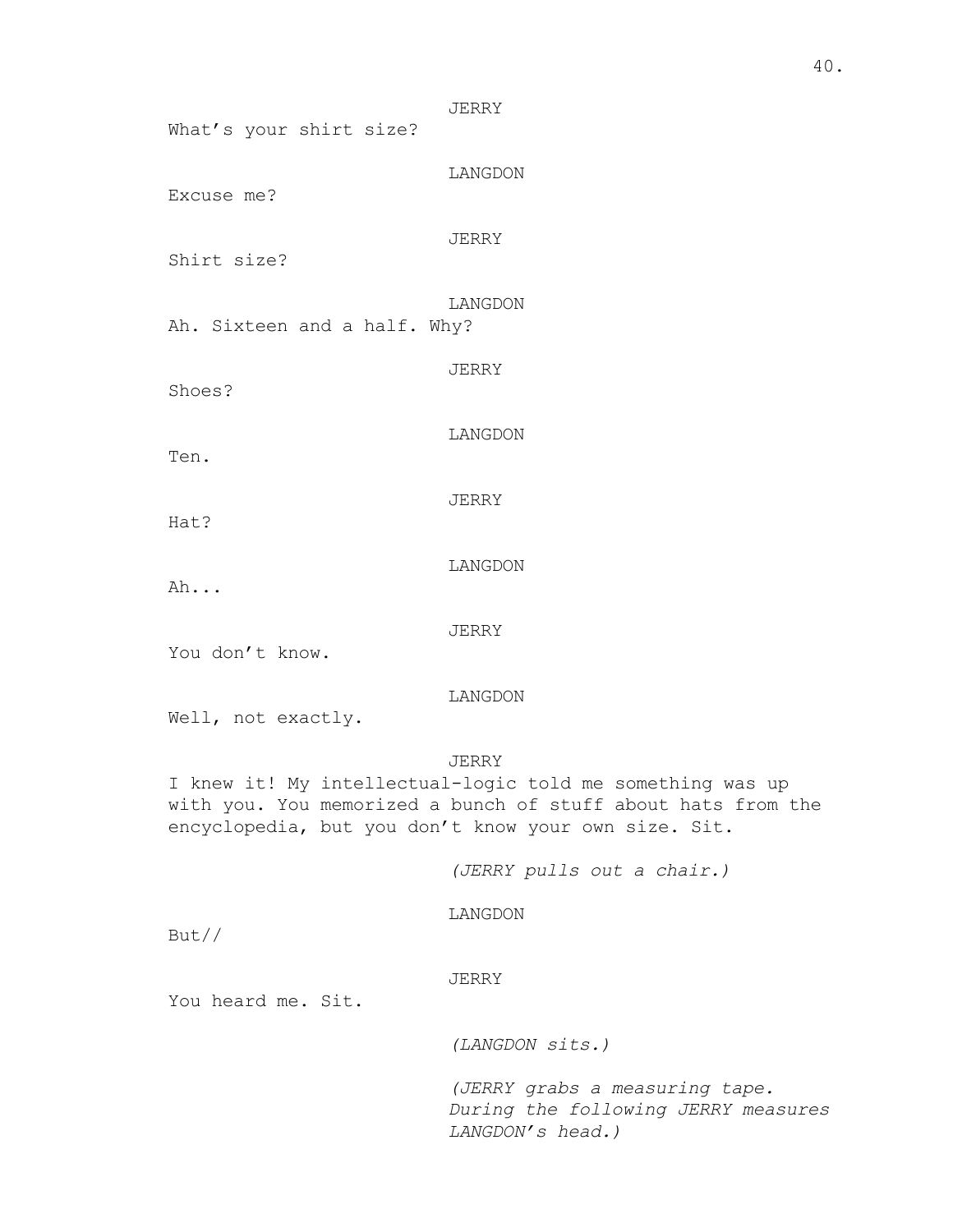# JERRY

You can tell a lot about a person by their head. Of course brain size has nothing to do with hat size. Lots of people have big heads but thick skulls, thus small brains. *(After measuring)* Huh. Interesting.

| What?                                 | LANGDON                                                             |
|---------------------------------------|---------------------------------------------------------------------|
| You got a bump there.                 | JERRY                                                               |
| Yes, I know.                          | LANGDON                                                             |
| Childhood injury?                     | JERRY                                                               |
| No.                                   | LANGDON                                                             |
| Auto accident?                        | JERRY                                                               |
| No.                                   | LANGDON                                                             |
| Must've hurt.                         | JERRY                                                               |
| Mr. Nutt, $I//$                       | LANGDON                                                             |
| This is no ordinary bump.             | JERRY                                                               |
| My size?                              | LANGDON                                                             |
| keep a lot of things under their hat. | JERRY<br>Sure. What business is it of mine? None whatsoever. People |
|                                       | LANGDON                                                             |

My size?

### JERRY

You're a size seven.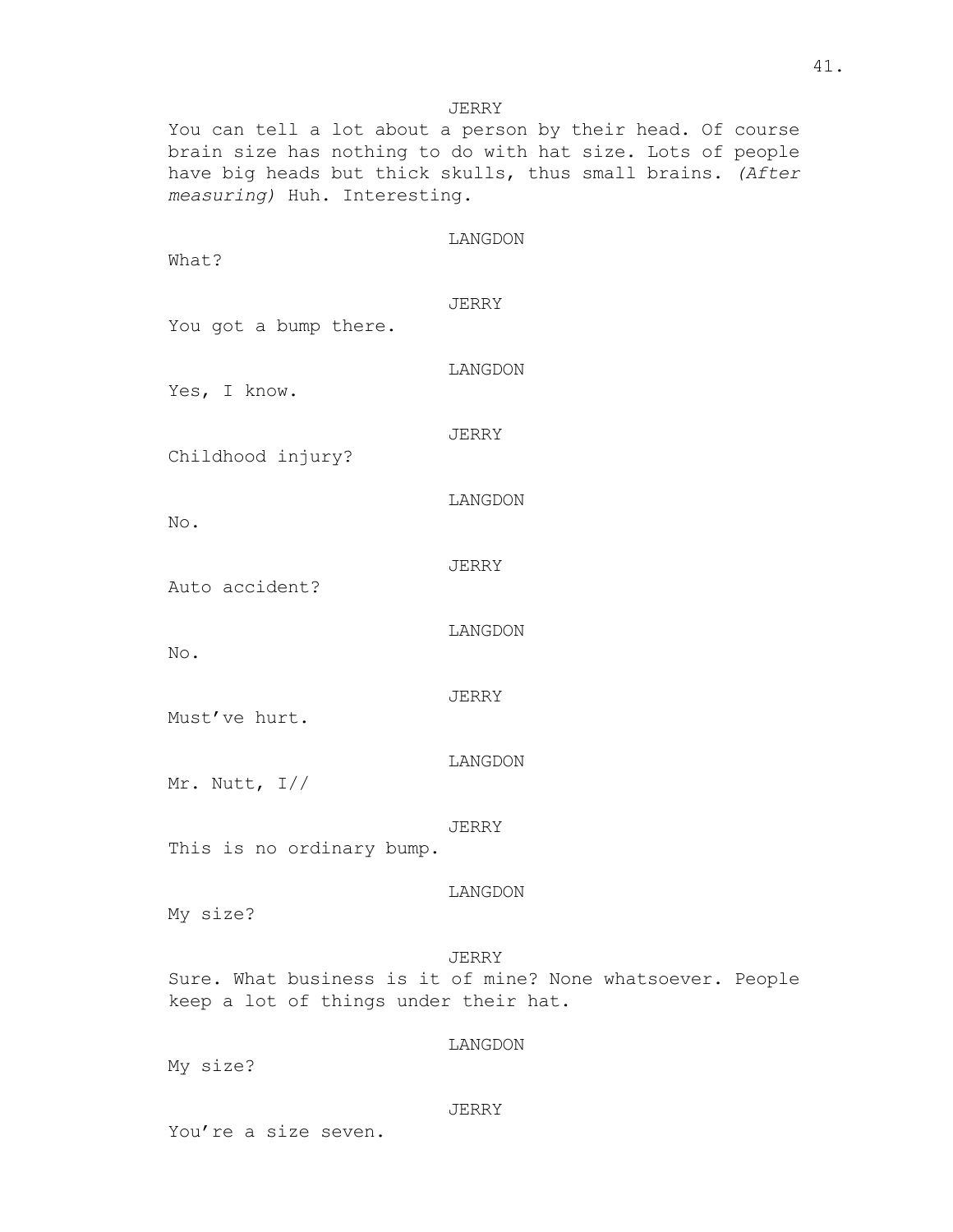### LANGDON

Good to know.

# JERRY

*(Still suspicious)* It's possible to measure a man. You can size'em up. And I'm closing in on you.

# LANGDON

*(Changing the subject)* Oh, that's right someone did stop by. A Father Ramona.

JERRY

Ramona? Ha! Let me guess he was in a bit of a panic.

### LANGDON

Now that you mention it, he did seem a tad nervous.

### JERRY

Perfect! He got the letter from my lawyer!

# LANGDON

He didn't say anything about a letter, he just asked if your daughter was here.

### JERRY

My daughter?

LANGDON He was in such a hurry he left his appointment book.

#### JERRY

Let me see that.

*(JERRY looks through the appointment book.)*

### JERRY

I don't believe it! This is the answer to my prayers. The number to the Pope's direct line! I don't got long distance here in the shop, I gotta go home. Right back.

#### LANGDON

What are you going to do?

### JERRY

What else, I'm going to call the Pope!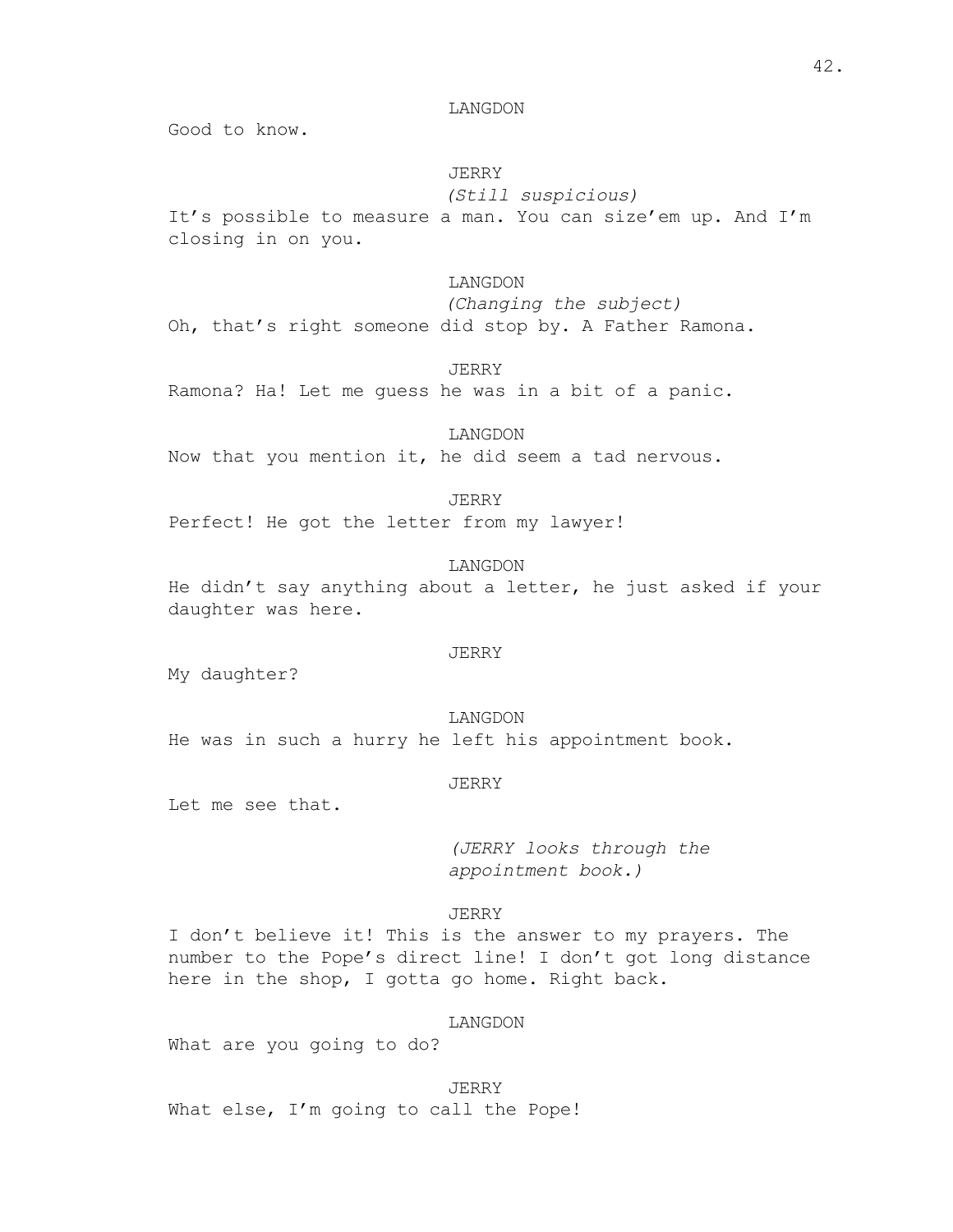#### LANGDON

But//

JERRY

End of conversation!

### *(JERRY runs out.)*

### **ALL I WHAT FOR CHRISTMAS IS HANDCUFFS**

*(Lights up on ROSY as she enters the confessional.)*

*(She doesn't know that the priest side is empty. She is talking to herself.)*

ROSY

*(Alone in the confessional)* Bless me Father, for I have sinned. It's been a week since my last confession. First Father, I want to say it was nice of you to call and invite me over. What would you like me to confess?

*(She listens – no one is there.)*

ROSY

Father? ...Of course. A stupid question does not deserve an answer. You know Father, lately I've been thinking that all my problems are caused cause I have an interfaith, inter-food marriage. Do you think that's the case? *(Beat)* ...Once again silence. I see your point - Why would God care? You know, Father, I learn so much from your meaningful silences.

> *(During the following, outside the confessional FATHER RAMONA enters with several protest signs. He hears her voice and figures out that it's coming from the confessional and silently slips in.)*

### ROSY

You know last week when I started telling you my problems. About my dear departed son. It seemed to really affect you. I could tell by your long meaningful silences you took it personally. And I've figured out why. Cause you're a good listener. Am I right, father? Am I right?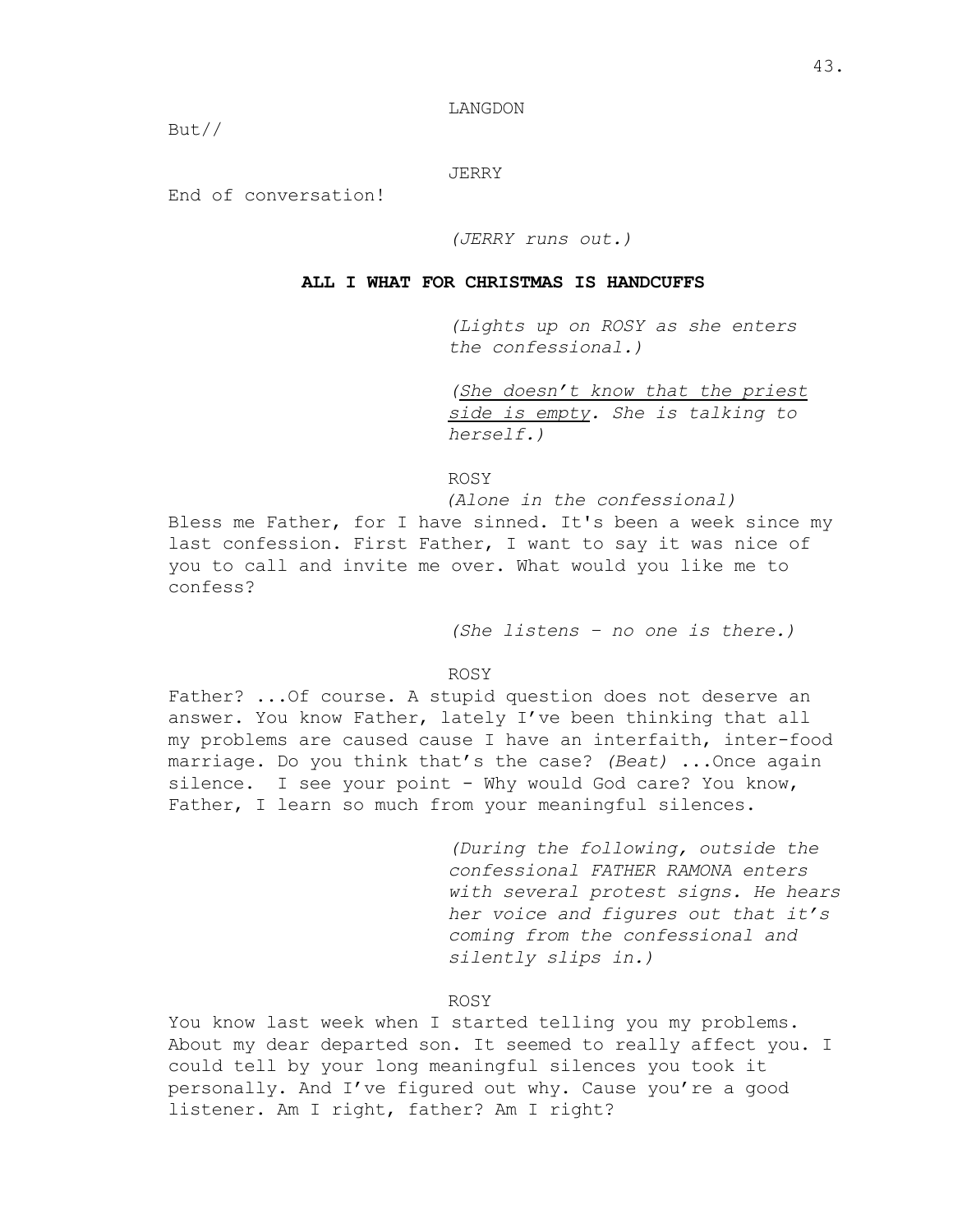FATHER RAMONA *(Clearing his voice)*

Yes.

#### ROSY

What shall I do in the way of penance? How about three Hail Marys.

### FATHER

Rosy, what are you doing today at three?

ROSY

Three? Where else would I be? I'm going to afternoon mass.

FATHER RAMONA

You're not going to mass today.

ROSY

Miss mass? Oh dear, Father, my sins must be sizable.

*(He holds up a pair of handcuffs.)*

FATHER RAMONA They are... Now you must do exactly what I say.

### **JOHN TRAVOLTA AT THE ICE CAPADES**

*(Living room - JERRY runs in and dials.)*

#### JERRY

*(on the phone)*

Hello? Hello? ...Put the Pope on would ya? ...Hey, how's it going. Look the reason I'm calling. I need a baptism reversal and a compensation for mental pain and suffering in the amount of one thousand bucks... That's right one thousand big ones//

> *(ROSY enters she's distracted. She carries a protest sign. JERRY quickly hangs up.)*

#### ROSY

*(seeing the phone's off the hook)*

Who were you talking to?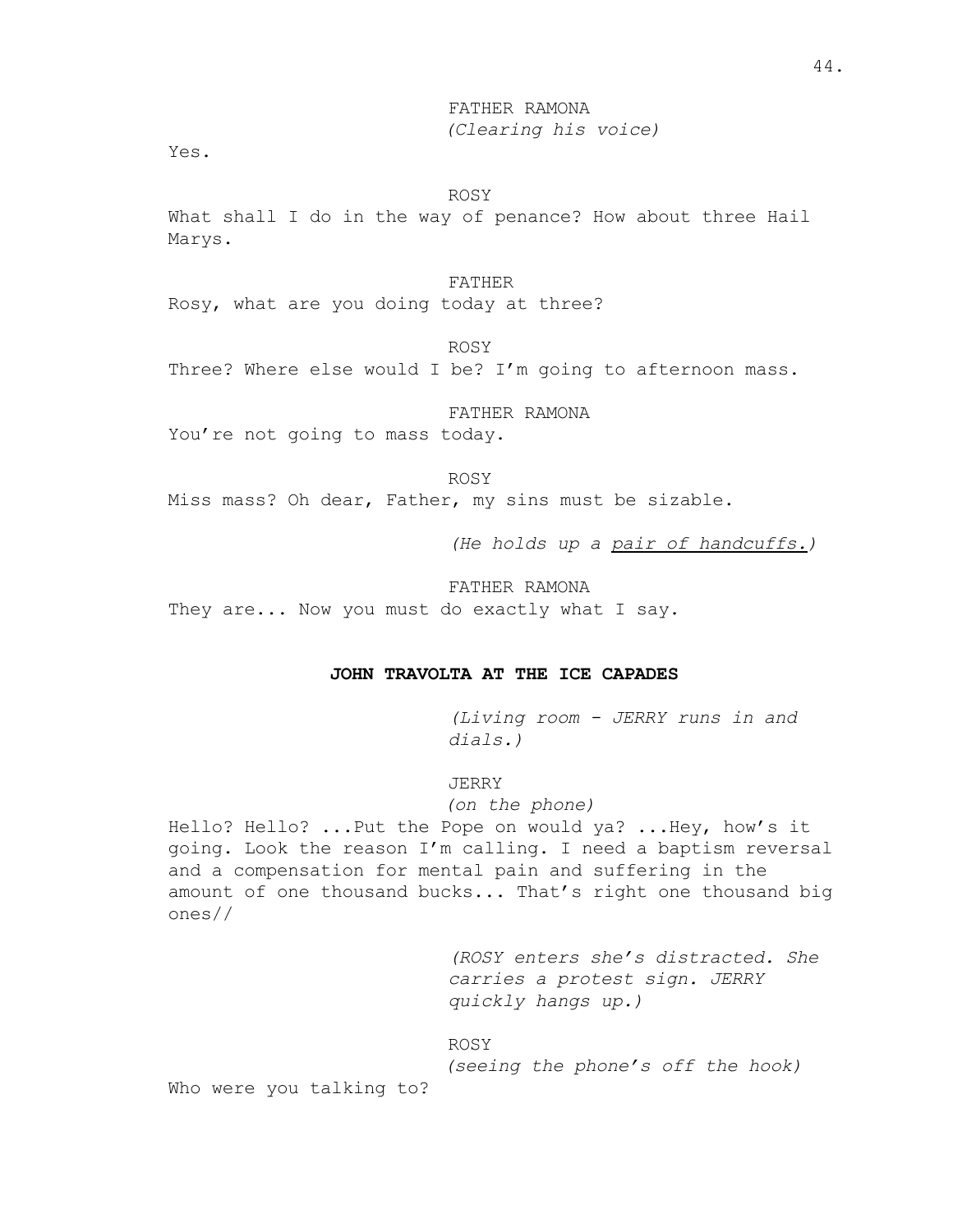JERRY

Nobody.

ROSY

It wasn't our Loretta?

### JERRY

No. Sales call.

*(He hangs up the phone.)*

### ROSY

What were they selling?

# JERRY

Ah... *(Making this up)* Christmas Ice Capades tickets.

#### ROSY

Ice Capades?

# JERRY

Yeah, told'em we weren't interested.

#### ROSY

I don't know I might like the Ice Capades. I took Loretta when she was a child.

### JERRY

Where the heck you been? You left the soup simmering. Almost boiled dry - I didn't know what to do.

> *(ROSY sets the protest sign against the wall. It reads, "RECONSIDER - BEING A MOTHER ISN'T THE END OF THE WORLD!")*

### ROSY

Jerry, we gotta talk.

JERRY What's this? A sign? Whadya gotta sign for?

### ROSY

I've been to a protest.

### JERRY

A protest? Since when are we protest people?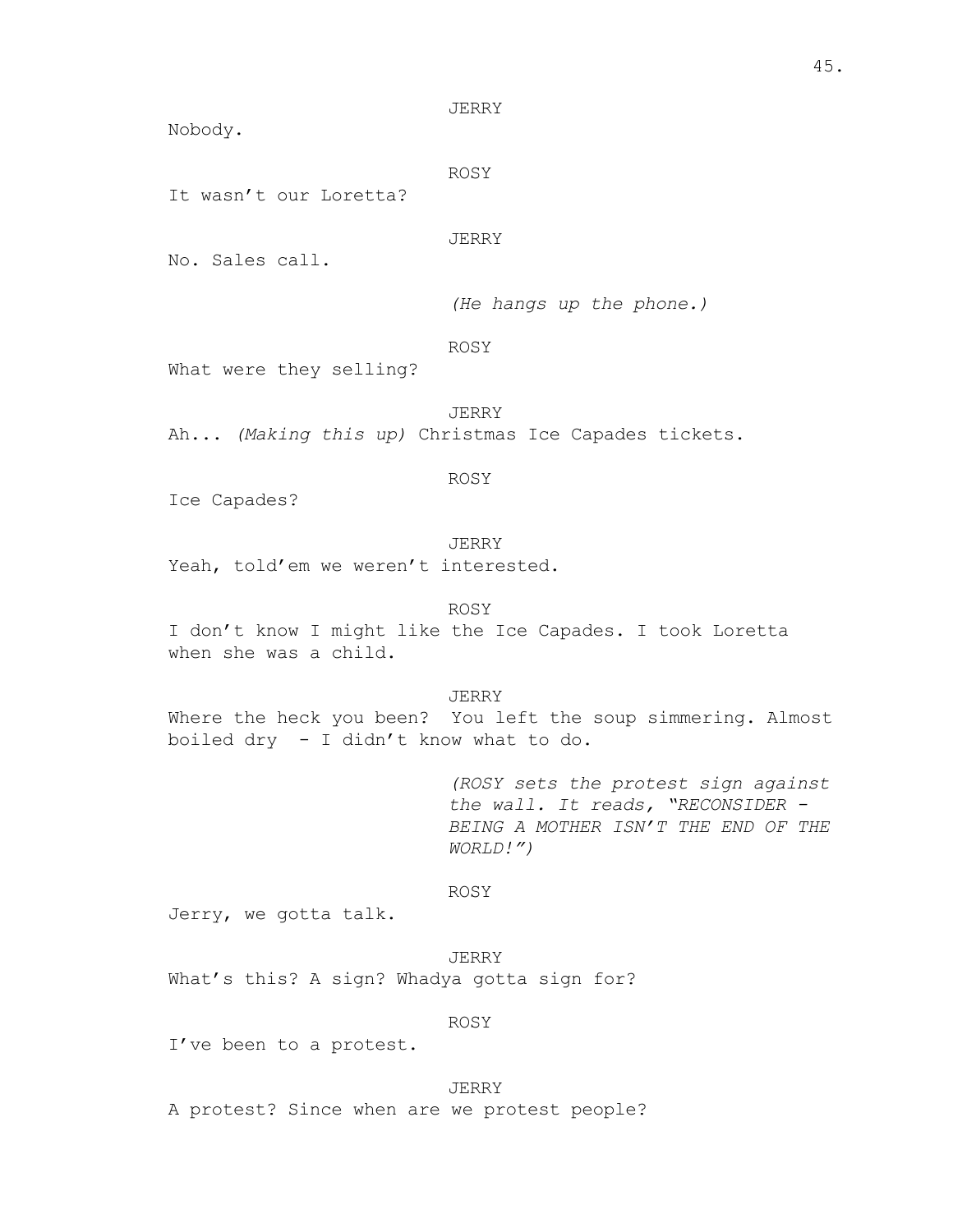### ROSY

Jerry, we got problems.

### JERRY

And I'm sure they're so important that I gotta hear about'em right this moment, but first I need to talk to you about somethin' and I don't need you to get all flummoxed.

#### ROSY

Somethin' happened this afternoon//

#### JERRY

And I'm sure it's so important I gotta hear about it right this second but first you gotta listen. You know how I'm a good listener, well I need you to be a good listener too.

### ROSY

Jerry//

# JERRY

Please, I'll give you tons of time to talk, but first we gotta talk about Charlie.

### ROSY

What?

# JERRY

Our son, so disassociate yourself from yourself.

ROSY

I can't talk about Charlie, not today.

JERRY Just follow my intellectual-logic. You know how they never found the guy.

### ROSY

What guy?

#### JERRY

The guy in the other car. The police said that the other guy must've been injured in the crash. But they never found him.

ROSY Warning, you maybe got thirty seconds.

#### **JERRY**

Think disassociation.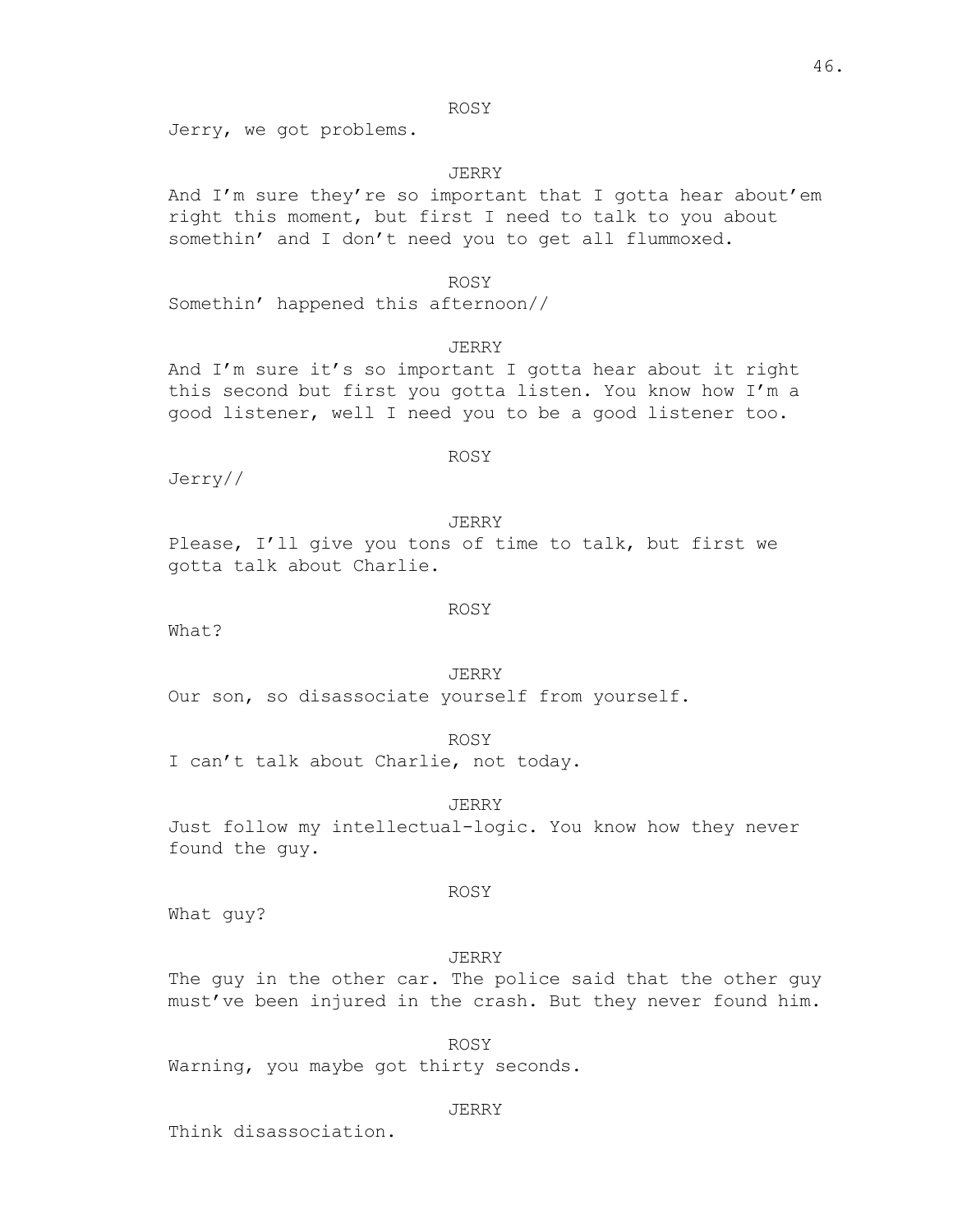How?

### JERRY

Pretend you're someone else.

### ROSY

Like who?

# JERRY

Like someone with a clear head. How about John Travolta? You're John Travolta at the Ice Capades.

# ROSY

I never cared for John Travolta.

#### JERRY

You don't gotta like him. Just be someone else for a moment so I can tell you my theory.

ROSY

But why would John Travolta be at the Ice Capades?

#### JERRY

See, it's working. Your mind is off the subject. Now I got this theory. You know how they never found the guy in the other car.

#### ROSY

What other car?

#### JERRY

The car that broadsided our son on Christmas eve.

### ROSY

Oh my God.

#### JERRY

Think John Travolta at the Ice Capades. The police said the guy in the other car must've been injured but he fled the scene. We've always assumed that it was some delinquent. But what if it wasn't.

### ROSY

I don't follow.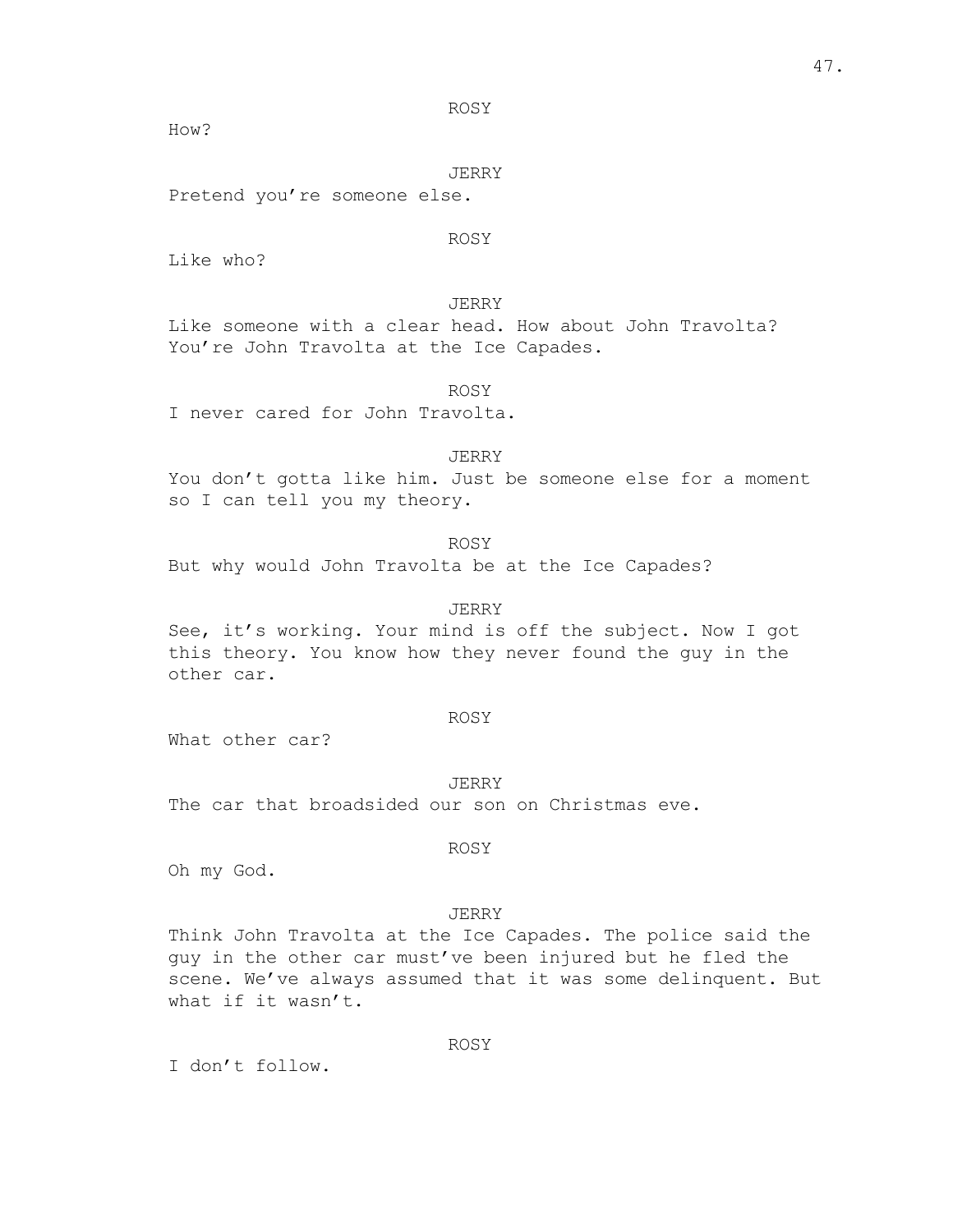#### JERRY

What if it was a good person - someone who just made a mistake. A person with a promising future who ran away because they were, I don't know, young. Not criminal-minded.

#### ROSY

How could it not be a criminal? The car was stollen from the church rectory.

#### JERRY

Okay maybe someone who made some bad choices but who now, years later, has overturned a new leaf. You see what I'm sayin' here?

#### ROSY

No.

### JERRY

Whoever hit our boy must be haunted by the fact that they didn't pay their debt to society. And so what would you do now that you got your life turned around?

### ROSY

*(Whispering to herself)*

John Travolta at the Ice Capades, John Travolta at the Ice Capades.

### JERRY

You'd want to fix the one thing that wasn't fixable. And so you'd go back and look up that family. Make sure they're doin' okay. I saw it in this movie once. Don't you see?

### ROSY

See what?

JERRY

Why is Stanley Kowalski here?

#### ROSY

Stanley who?

### JERRY

The law student - The third year law student I hired down at the shop. He's a good person – I mean as good as a person can be being a law student. And he takes a low paying job. It makes no sense. Then, I found his lump. Was feeling his head and I found it.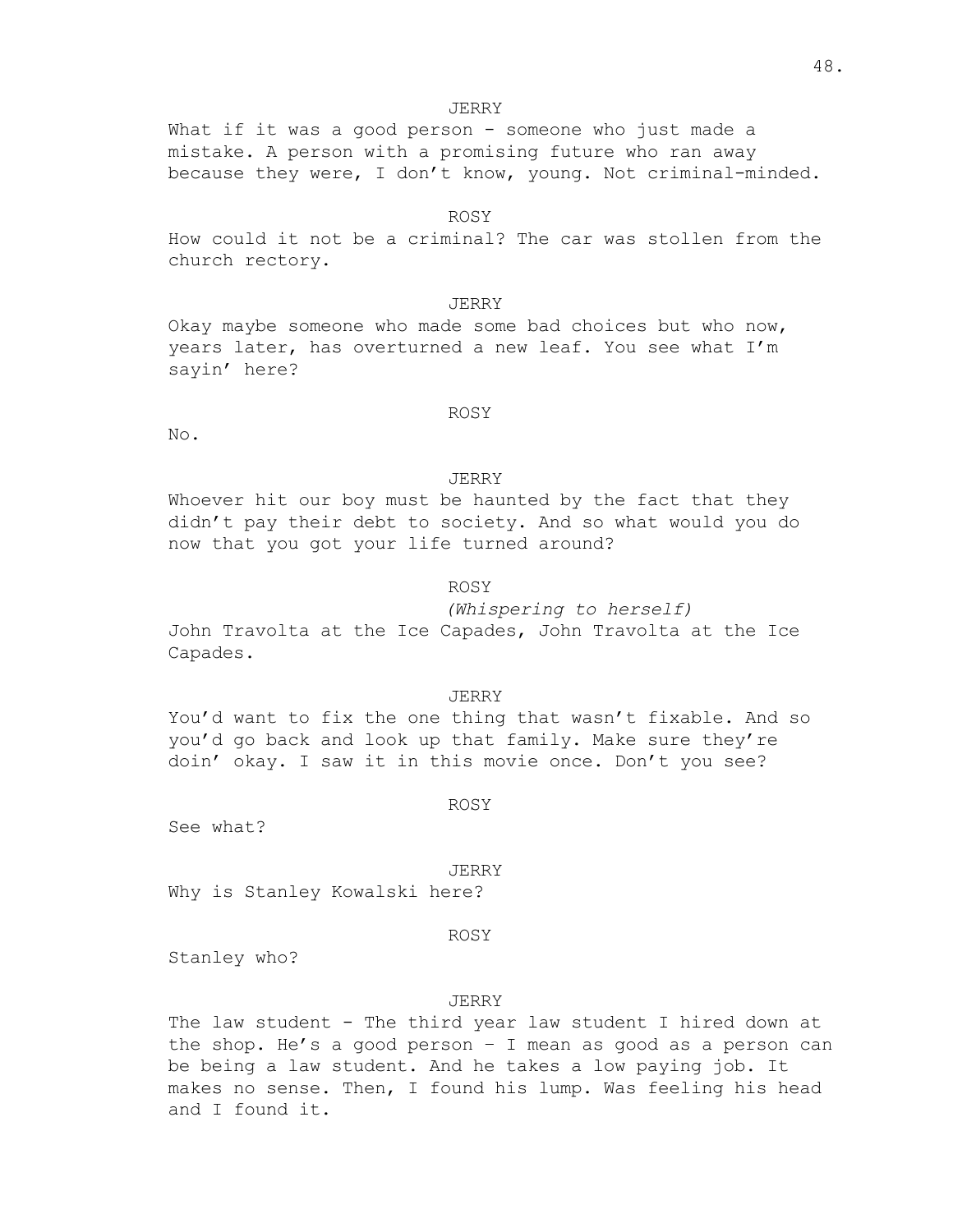### ROSY

A lump?

JERRY Yes, an auto accident-size lump above the hairline.

### ROSY

You were feeling his head?

### JERRY

I was measuring it!

ROSY

So you're saying that he's come here to...?

JERRY

To check us out. To forgive himself for what he did. Don't you see? Connect the dots! It adds up.

### ROSY

How? How does that add up?

#### JERRY

Ockham's razor: when you're shavin' and someone asks you a question. If there are two answers, the simplest answer is the one to go with.

#### ROSY

So what do we do?

# JERRY

We gotta set a trap. We'll invite him over for dinner, ply him with intoxicating liquors, and once he's drunk we ask him for the truth. Then we do it.

### ROSY

Do what?

#### JERRY

Spring the trap! We have the police waiting right outside, they rush in, make the arrest. I'll probably have to wear a wire.

### ROSY

A wire?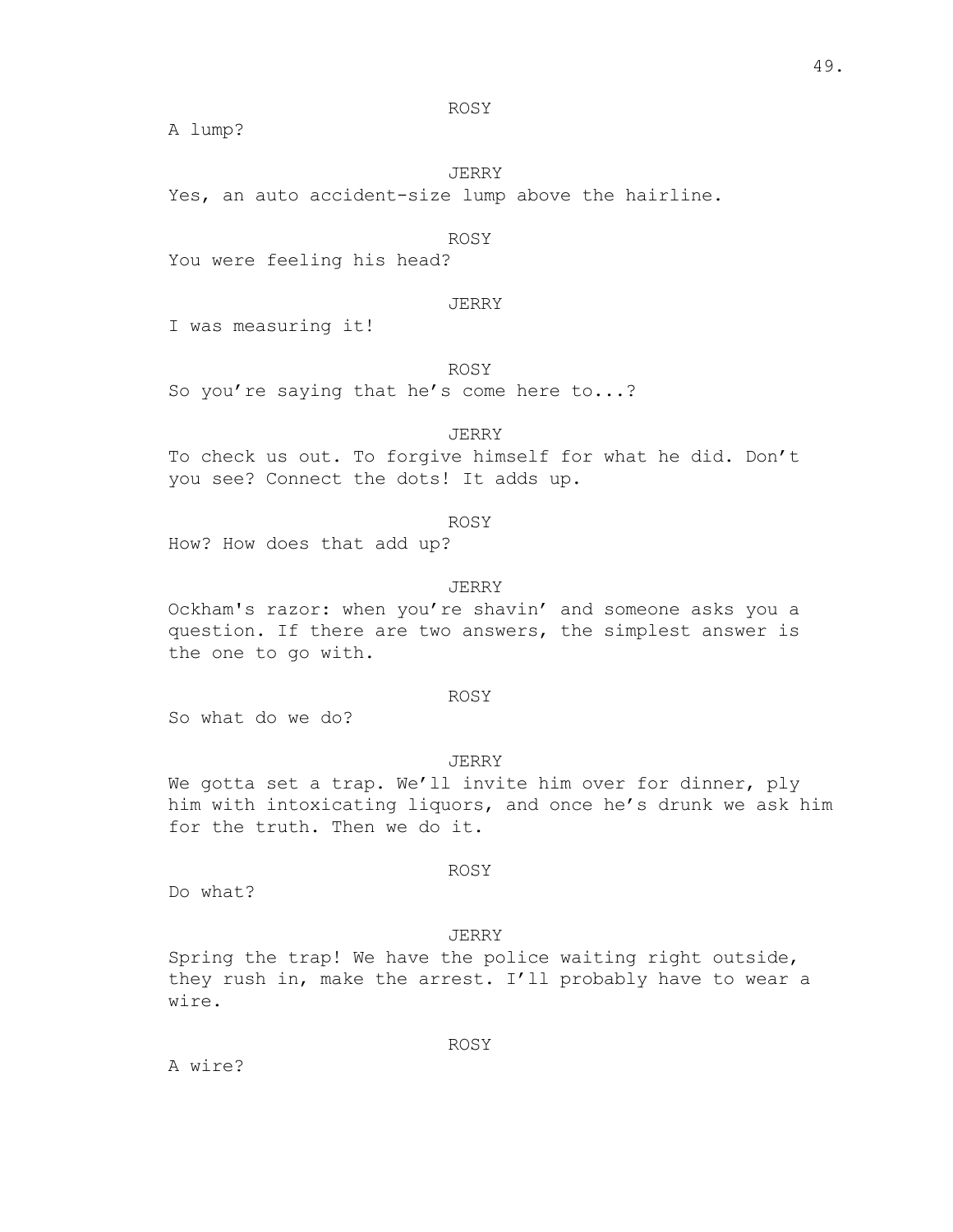JERRY

A concealed mike. Don't worry, Majewski, down at the station house knows about these type things.

ROSY

You're a nut. Everything everyone says about you is true.

### JERRY

What do they say? Do they say that I see things other people can't? Is that what they say, cause I can. Cause I know how to connect dots. Most people go through life without connecting dots. Unlike me, I understand the fine art of dot connection! Decades of measuring heads has given me insight that most people don't got.

### ROSY

*(Pissed off)*

You want insight. I'll give you insight. I saw our Loretta.

### JERRY

What's this now?

ROSY

With my own eyes. She was at the clinic.

#### JERRY

Clinic? What clinic?

### ROSY

The clinic down on Biltmore Street. Father Ramona and I handcuffed ourselves to the clinic's front door.

> *(ROSY holds up one hand – a broken handcuff dangles from her wrist.)*

ROSY

Then the police arrived.

#### JERRY

Handcuffs? Why are wearing handcuffs?

### ROSY

The police used bolt cutters - But I can't get the other side off. Father Ramona has the key.

#### JERRY

What're you saying?!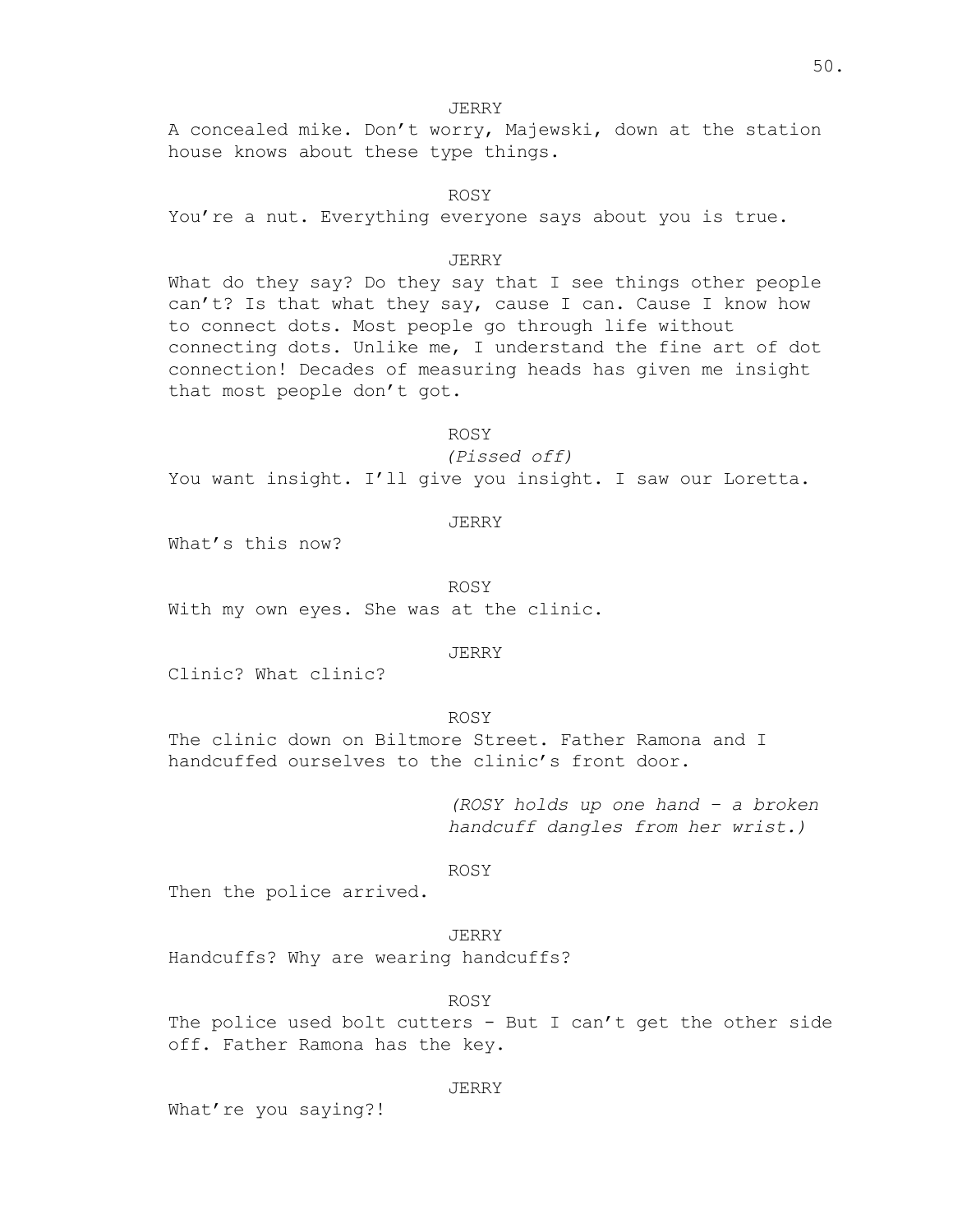They arrested Father Ramona. They were going to arrest me too, but while I was sitting in the squad car Majewski saw me and let me go with just a warning.

ROSY

# JERRY Since when are we handcuff-ourselves-to-the-front-door-ofclinics type people?

ROSY Jerry, I saw our Loretta. And she wasn't there to protest.

JERRY

What're you saying?

ROSY

Think about it!

JERRY

I don't understand.

ROSY

Connect the dots!

### *(Beat – It hits him.)*

JERRY

...She's no daughter of mine!

ROSY

She's our daughter all right! The only child we got left.

### JERRY

Go make soup!

ROSY Our child's in trouble and you want me to make soup.

### JERRY

Yes. Make soup!

ROSY *(Pissed)* Fine! I'll make soup! Cup or Bowl!

### JERRY

Don't care! Just make soup!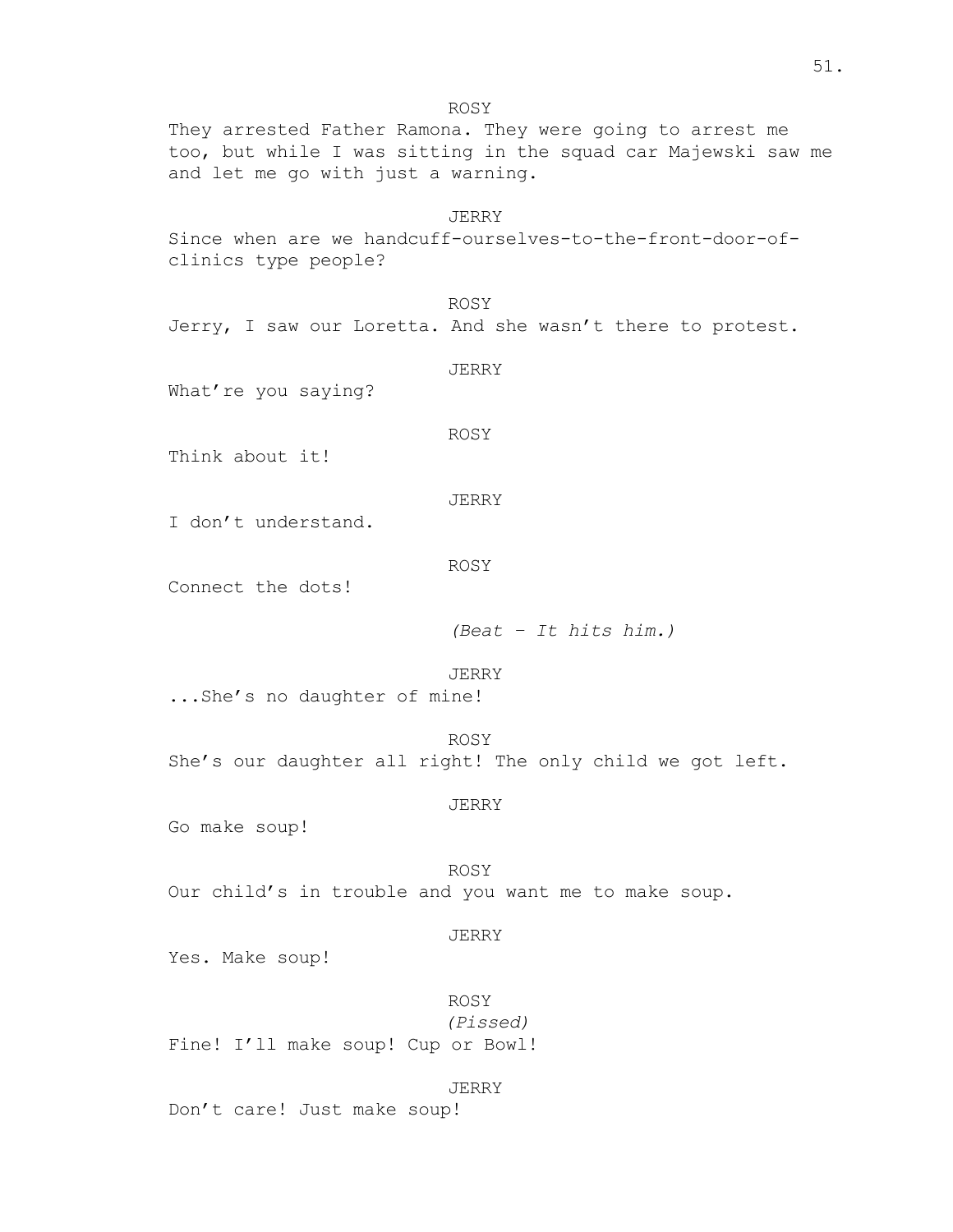*(She starts for the kitchen.)*

ROSY

And as for your stupid Stanley Kowalski theory, I think it's the dumbest thing I've ever heard!

JERRY

Ockham's razor!

*(The phone rings.)*

ROSY

Oh my, that's her! I'm almost-completely-for-sure-positive!

*(JERRY jumps for it first.)*

JERRY

*(On the phone, yelling)* Don't you dare hang up! If you hang up you communist, pregnant weirdo...!*(Beat – suddenly nice)* Oh. ...Yes, I would like to make a donation to the March of Dimes.

*(ROSY storms out.)*

JERRY

*(On phone)* ...Yeah, yeah, put me down for two bits.

*(LORETTA enters. She's desperate.)*

JERRY *(On phone)*

Cancel that.

*(JERRY hangs up.)*

LORETTA

Don't get your hopes up. I've just come for my stuff.

*(ROSY charges in with a bowl of splashing soup.)*

#### ROSY

Here's Your Damn Soup! I Hope You Choke//! *(She stops when she sees Loretta and goes all sweet)* Lori-honeyyyyyy! Sweetheart, give your mama a kiss! *(Kissing her cheek)* Muh, muh, muh. Wait, I got lipstick on ya - let me wipe that off.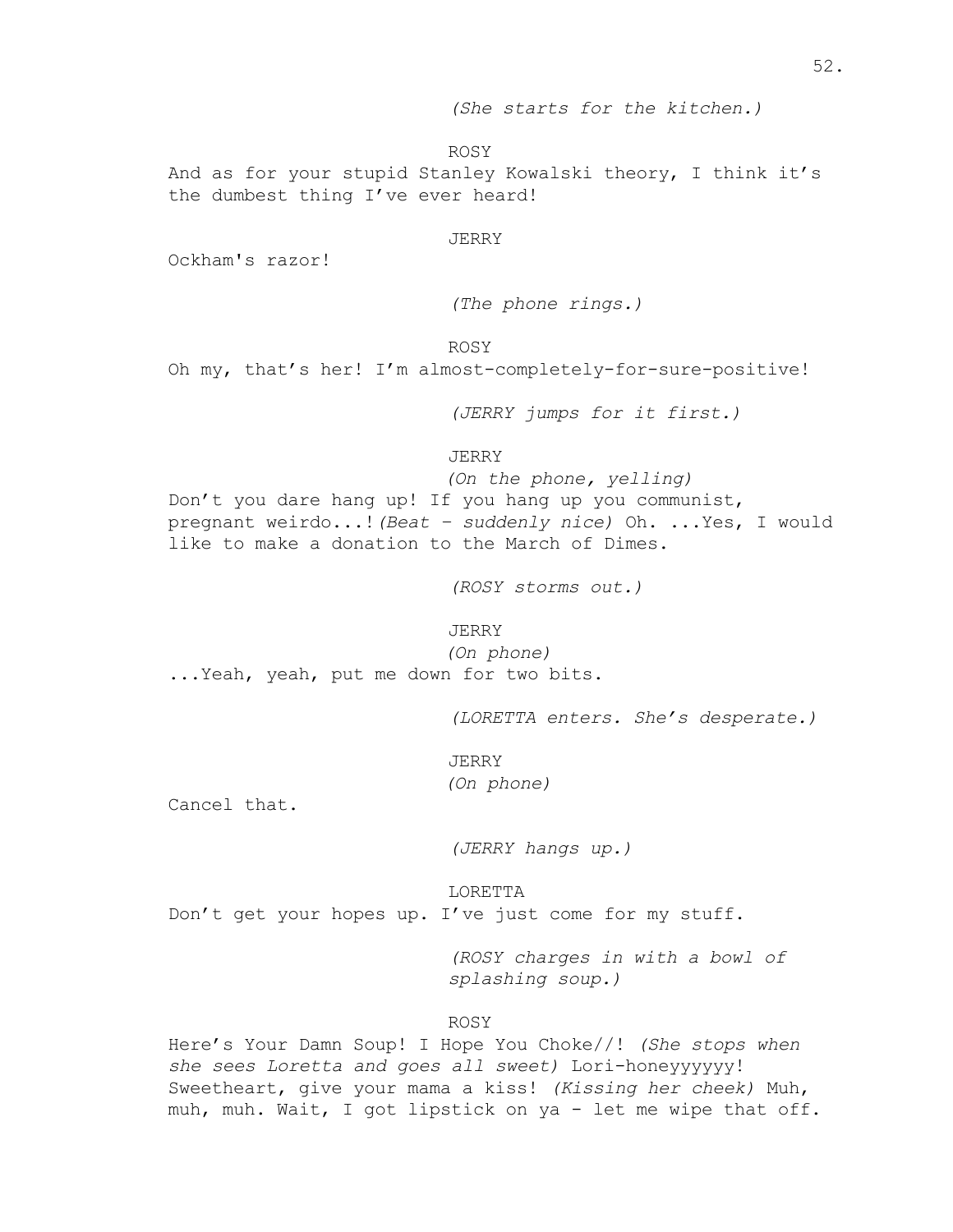*(ROSY dips a tissue in the soup and wipes the lipstick off - As she does the broken handcuff dangles from her wrist. LORETTA sees it.)*

ROSY *(Off the handcuff, innocently)*

...I can explain.

*(ROSY stuffs the handcuff into her sleeve.)*

ROSY

You gotta be hungry. Let me get you somethin' to nosh on.

LORETTA

Mama//

ROSY *(Avoiding the subject)*

Oh, I love that coat!

#### LORETTA

Mama, we need to talk//

### ROSY

But you've made a mistake. If I'm right that's not machine washable. Let me check the tag.

> *(ROSY pulls back LORETTA's collar and inspects the label.)*

### LORETTA

Mama, I know you//

#### ROSY

"Dry clean only." I was right. You'll have to take it back. We can do it tomorrow. Now get off your feet. I'll make soup, oh, and a sandwich! I'll make it with the good cheese Velveeta!

> *(She runs into the kitchen. JERRY and LORETTA glare at each other.)*

(MORE) JERRY *(Righteous)* And so the prodigal daughter returns.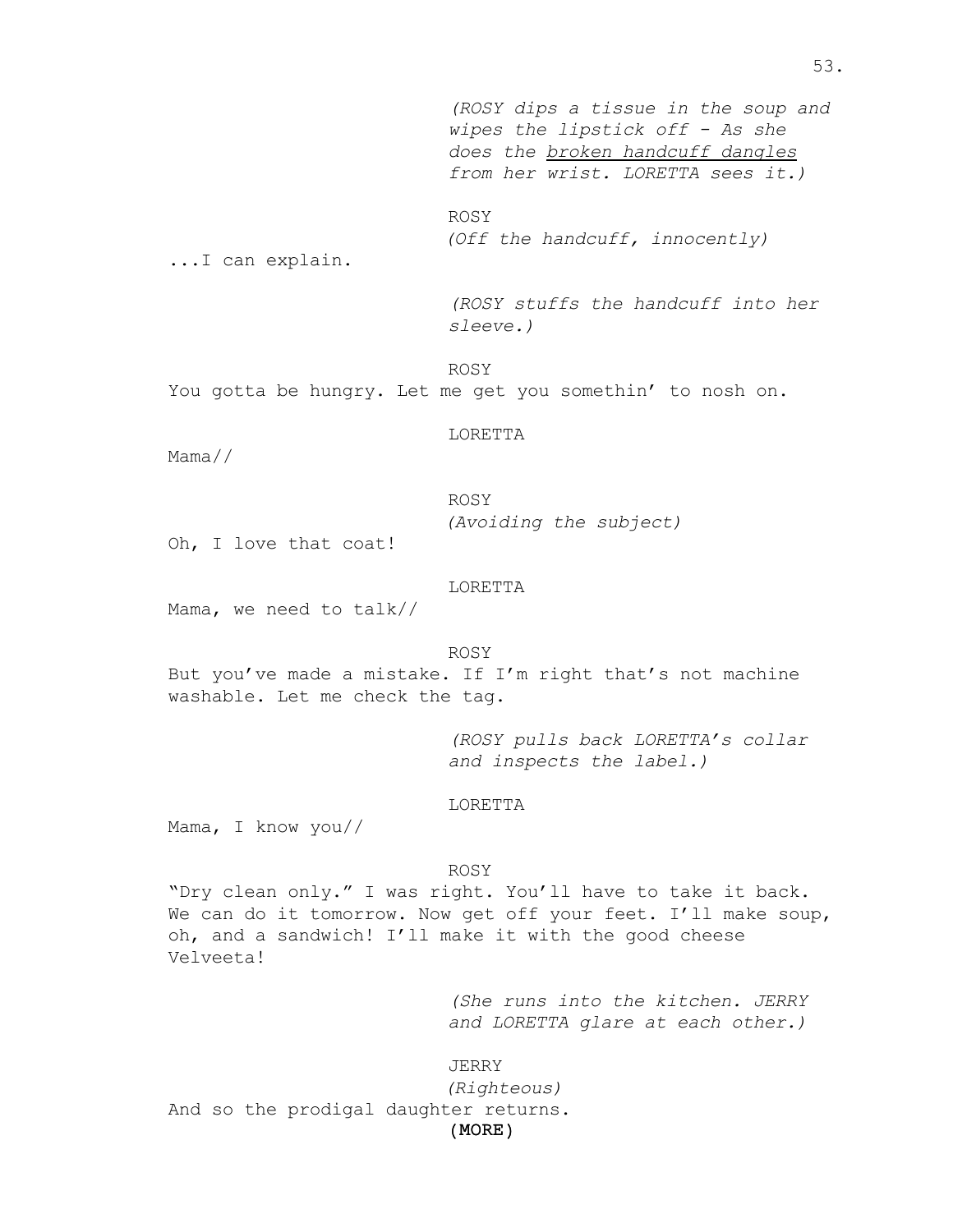Went off to her fancy college thinkin' she was better than the rest of us, got her head full of a bunch of nonsense, experimented with mara-jew-wana no doubt, and now she's an atheist, communist, les-B-ian. This! This is what happens when you attend Harvard! This is what happens when you forget who you are! Am I right? Loretta *Nutt*?! Am I right?!

### LORETTA

### *(Bitter)*

...You're right, Dad, you're always right about everything.

JERRY

I know! Know how I know? Cause my intellectual-logic tells me how to connect dots! *(Loud and proud)* I Am A Dot Connector!!!!!

> *(Outside, the CHRISTMAS CAROLERS enter singing.)*

CHRISTMAS CAROLERS *(Sung to 'Go Tell It On The Mountain')* GO, TELL IT ON THE MOUNTAIN OVER THE HILL AND EVERYWHERE GO TELL IT ON THE MOUNTAIN THAT JERRY NUTT IS A JERK! HIS BREATH SMELLS LIKE DIAPERS HIS FARTS SMELLS EVEN WORSE HE'S STUPID AND HE'S UGLY...

> *(After a slow burn, JERRYS runs out and chases them off.*

### JERRY

Get out! Get out!

CHRISTMAS CAROLERS

Ahhhhhhh!

*(The CAROLERS run for their lives, with JERRY in hot pursuit yelling insults. LORETTA sinks to her knees totally embarrassed.)*

*(Blackout.)*

*END OF ACT ONE*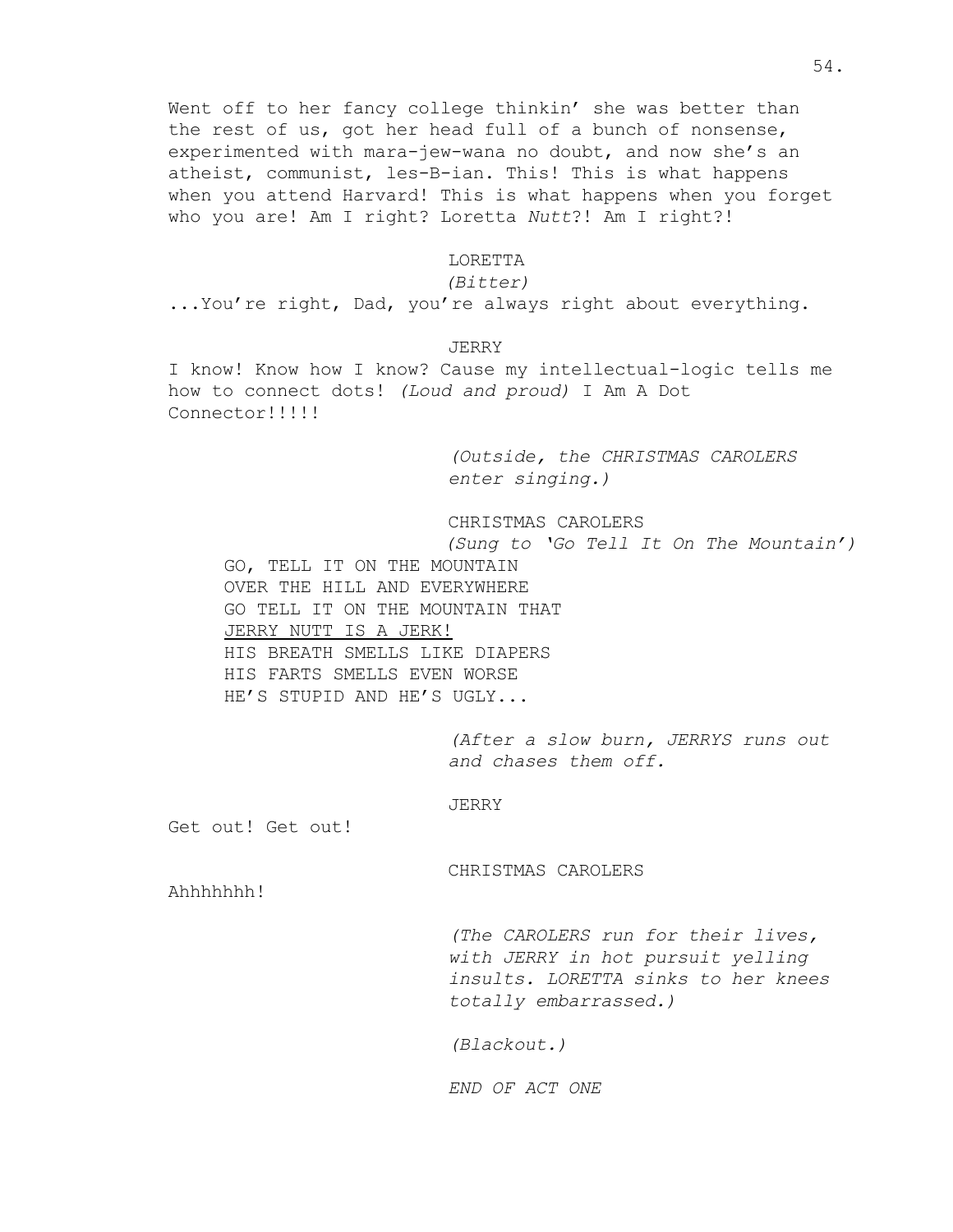# How To Survive Your Family At Christmas

(ACT II)

**OPTIONAL OPENING TO ACT TWO**

*(The CHRISTMAS CAROLERS enter and sing to the audience.)*

CHRISTMAS CAROLERS *(Sung to "O Tannenbaum")* AT CHRISTMAS TIME AT CHRISTMAS TIME THE CHRISTIANS FILL THE PEWS BUT ALL THE SONGS THE CHRISTIANS SING ARE WRITTEN BY THE JEWS IRVING BERLIN, YES HE'S A JEW AND TECHNICALLY JESUS WAS TOO YES, ALL THE SONGS THE CHRISTIANS SING ARE WRITTEN BY THE JEWS

> *(A CHRISTMAS CAROLER holds up a menorah.)*

CHRISTMAS CAROLERS

Happy Hanukkah!

*(The CHRISTMAS CAROLERS quickly exit.)*

*(If you don't want to use this opening, just start with the next scene.)*

# **FINAGLE'S LAW OF DYNAMIC NEGATIVES**

*(Christmas Eve. Living room. ROSY is on the phone. She holds a newspaper.)*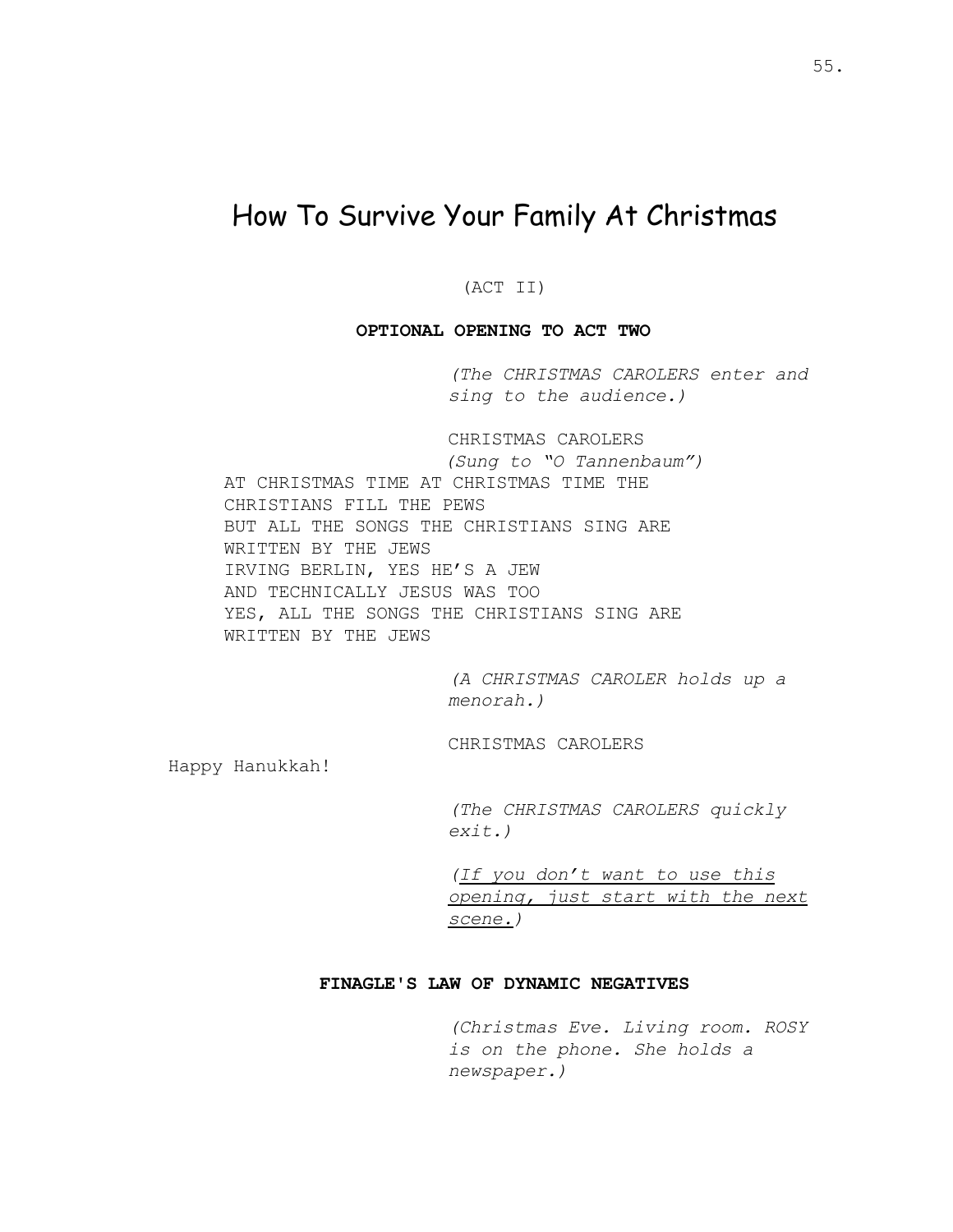ROSY

*(Delightfully upbeat, on phone)* Hellooooo. By any chance is this Barbara Roosevelt, Pulaski High School? ...It's not? ...You sure? I was just going through the paper and I saw this picture of a woman named Barbara Roosevelt on the society page that looks a lot like a Barbara I knew//. ...Well do you know of a Barbara Roosevelt? ...No, this is no sales call. Please don't hang up. Let me say it again real slow just in case you didn't pick up on it. *(Deliberately)* Bar-bar-a-Hil-ton// ...Hello. ...Hello?

> *(The party has hung up. JERRY enters.)*

JERRY

You're on the phone! I told you to steer clear of the phone.

ROSY

I don't just blindly do what you say, Jerry, I need a reason.

JERRY You want a reason, here's a reason. Say something.

ROSY

Like what?

JERRY

Say anything.

ROSY

What should I say?

JERRY Anything that comes into your head.

ROSY

Okay. There's three hundred dollars missing from our savings account.

JERRY

No! Into the button.

ROSY

What button?

JERRY

This here button.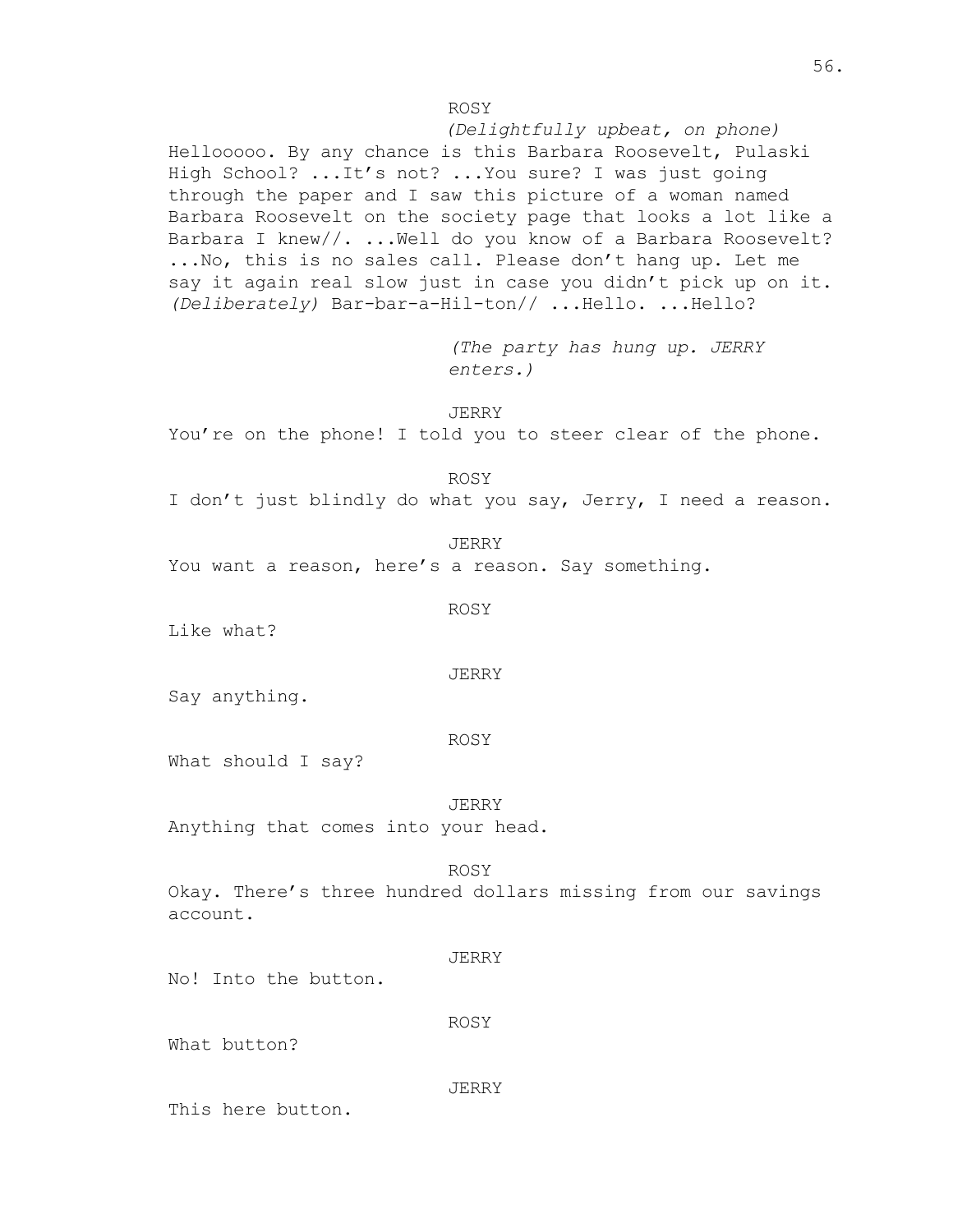*(JERRY holds out an odd looking button on his shirt - it's a microphone.)*

ROSY You want me to talk into your shirt button?

JERRY

Say anything - just say it into the button.

ROSY

Fine. I went to donate to Father Ramona's defense fund and discovered that there's three hundred dollars missing from our savings account.

*(JERRY dials the phone.)*

JERRY

Watch. Listen. Learn. *(On the phone)* Majewski? Did you hear that? ...You did? Ah! It's working.

*(He hangs up.)*

ROSY

What's working?

JERRY

I'm wired. Majewski's listening in from an unmarked cop car out front.

> *(JERRY lifts his shirt and shows ROSY a small black box and mass of wires taped to his t-shirt.)*

ROSY

Are you nuts?

JERRY

No, I'm connecting dots. A confession without a witness is worthless in court.

ROSY

Jerry, I'm putting my foot down, you're not doing this.

JERRY

I've invited Stanley Kowalski for dinner. We're getting a confession.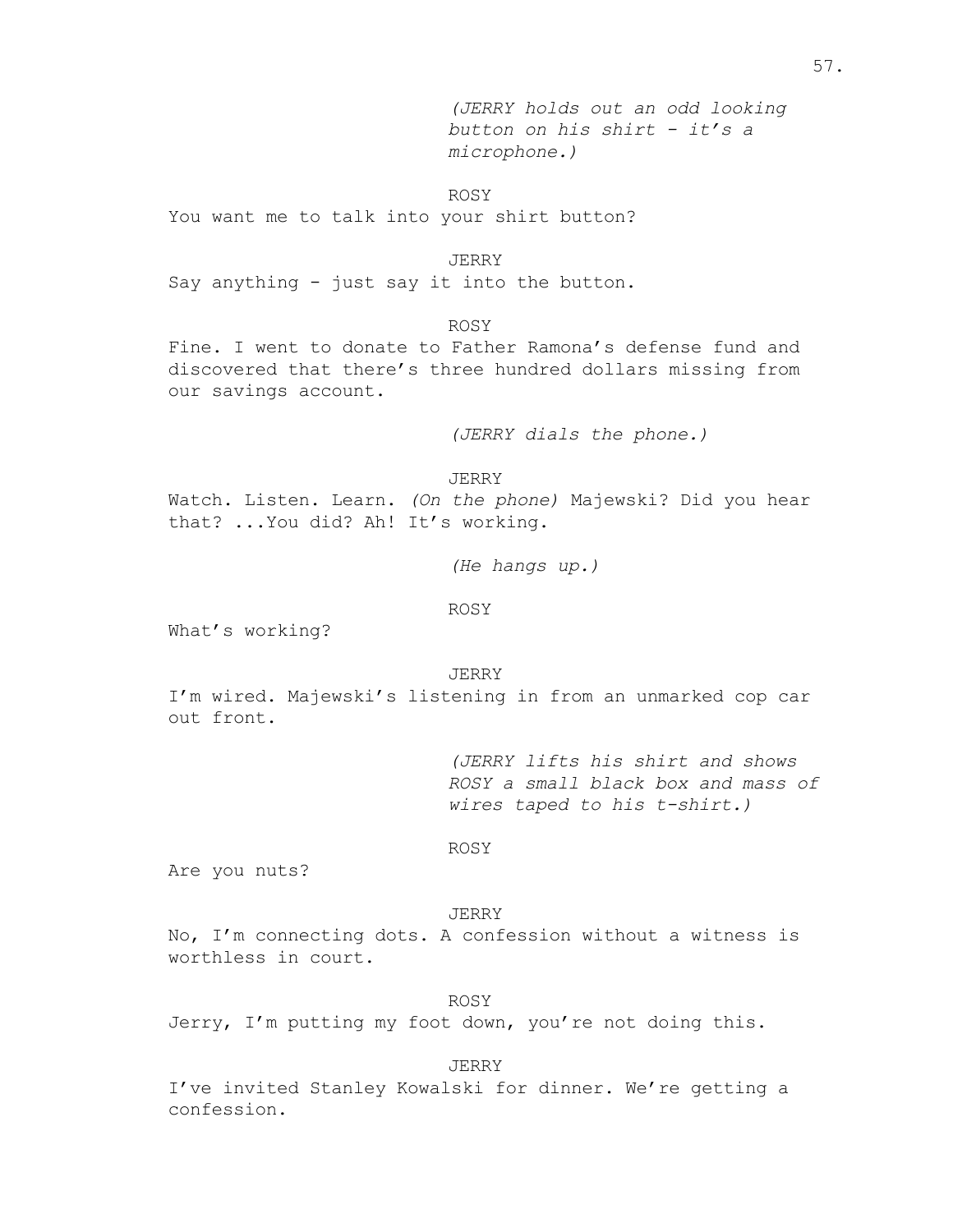ROSY

I'm not going to be part of any crazy scheme.

### JERRY

All you gotta do is act natural like. Let me do the nonchalant probing and you just be yourself - only don't say anything stupid. Now go. Kitchen. Make soup.

#### ROSY

Jerry, there's three hundred dollars missing from our savings account.

#### JERRY

It's unimportant!

### *ROSY*

How can three hundred dollars be unimportant?

### JERRY

Cause when this is done I'll account for every penny. I just need a little retainer money for a papacy litigation I got goin'. *(Into his button)* You there Majewski? Let's do a distance test. *(To Rosy)* Stay. *(Crosses to the other side of the room)* Now say something. Testing one two three. Go ahead say it.

*(ROSY just glares at him.)*

#### JERRY

Say it! Testing one two three.

#### ROSY

You Are A Nutcase!

*(ROSY exits into the kitchen. JERRY picks up the phone.)*

#### JERRY

### *(On phone)*

Did you hear that? She called me a nutcase. ... you couldn't? The sensitivity knob must be screwed up. ...It's up all the way? It must be Finagle's Law of Dynamic Negatives: "What can go wrong, must go wrong and at the worst possible moment."

*(ROSY enters with her coat.)*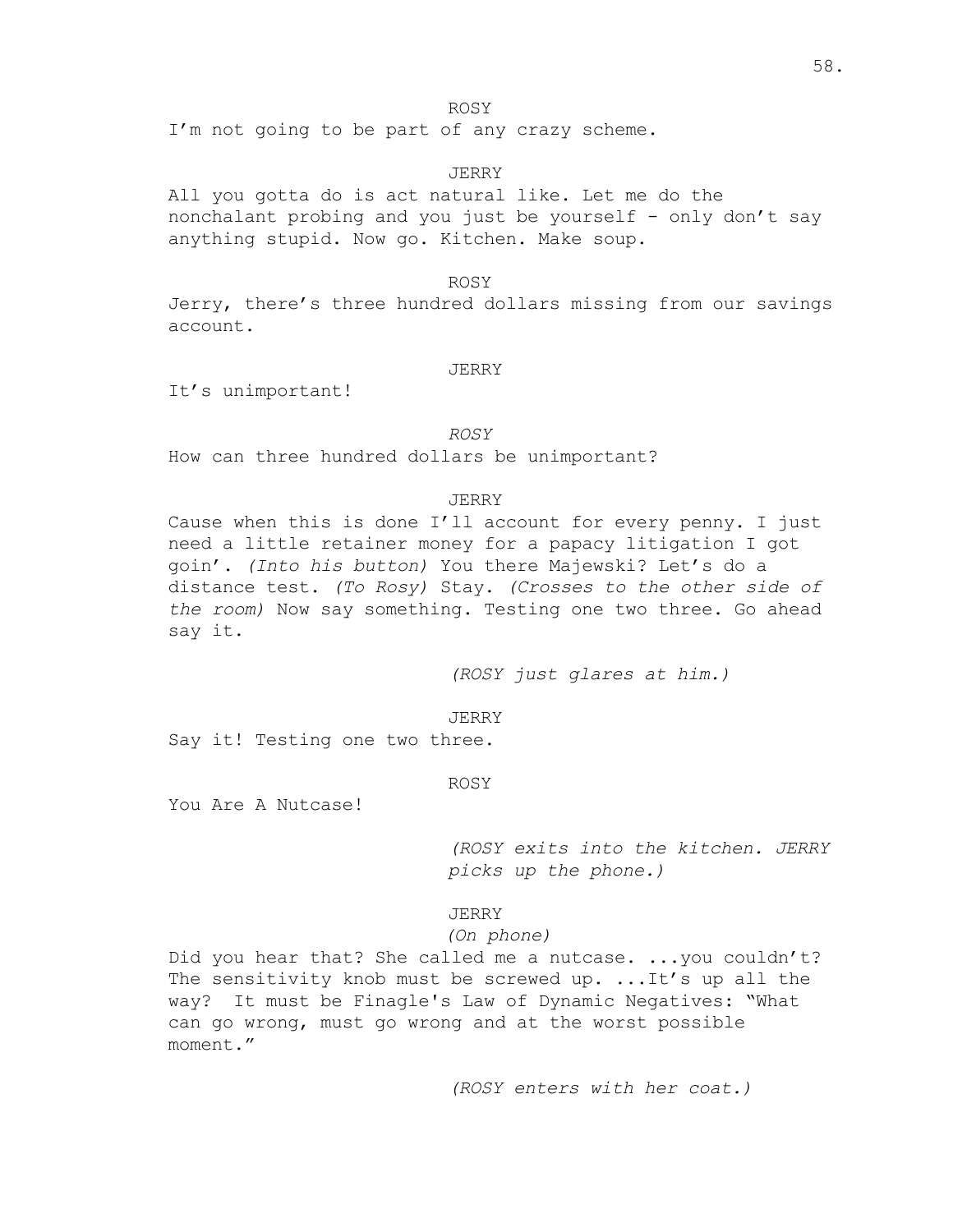JERRY

Where're you goin'?

ROSY

Confession!

JERRY

What the heck do you gotta confess?

ROSY

I'm going to confess that my husband is an idiot!

JERRY

You can't leave right now, the plan is about to be hatched!

ROSY

You heard me, Jerry, you are nutcase! *(Into his button)* You too Majewski.

*(ROSY exits.)*

# JERRY

*(Calling after)*

At least put on a hat! Fine! See if I care! It's snowing; you'll probably die of pneumonia!

*(JERRY runs back to the phone.)*

JERRY

*(On phone)*

Majewski? Did you hear that? She was yelling. You couldn't? Wait! Idea. Maybe my shirt's too thick. That's it! I'll change shirts!

*(JERRY runs out.)*

### **CHRISTMAS IS FOR LOVERS**

*(The hat shop. LANGDON enters reading a law book. The bell over the front door tinkles and LORETTA enters.)*

LANGDON

Welcome to the Mad Hatter//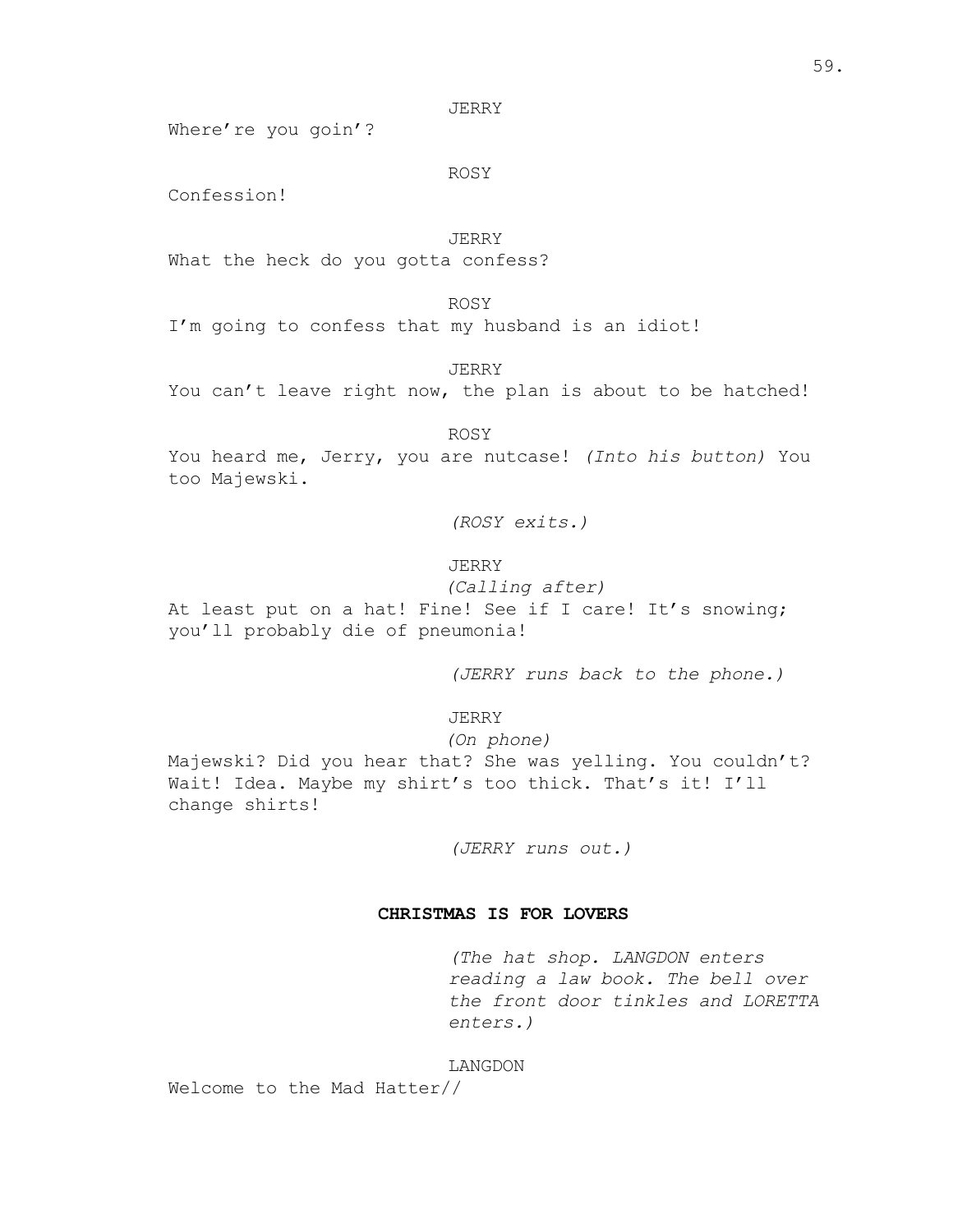LORETTA *(Seeing him)*

Oh my God!

LANGDON

Loretta!

LORETTA

Langdon!

*(Thrilled to see him she runs into his arms. They kiss. Then she stops, pulls away.)*

LORETTA Wait. What are you doing here?

### LANGDON

Selling hats.

LORETTA *(Dumbfounded)*

You... You... What?

LANGDON

I work here.

LORETTA

You what?

LANGDON

Your father hired me.

LORETTA

You met my father?

LANGDON

Yes.

LORETTA Oh, god, no. No. I can't do this.

*(She starts to leave.)*

(MORE) LANGDON Wait! ...He's not that bad. You have nothing to be ashamed of, well, not a lot to be ashamed of.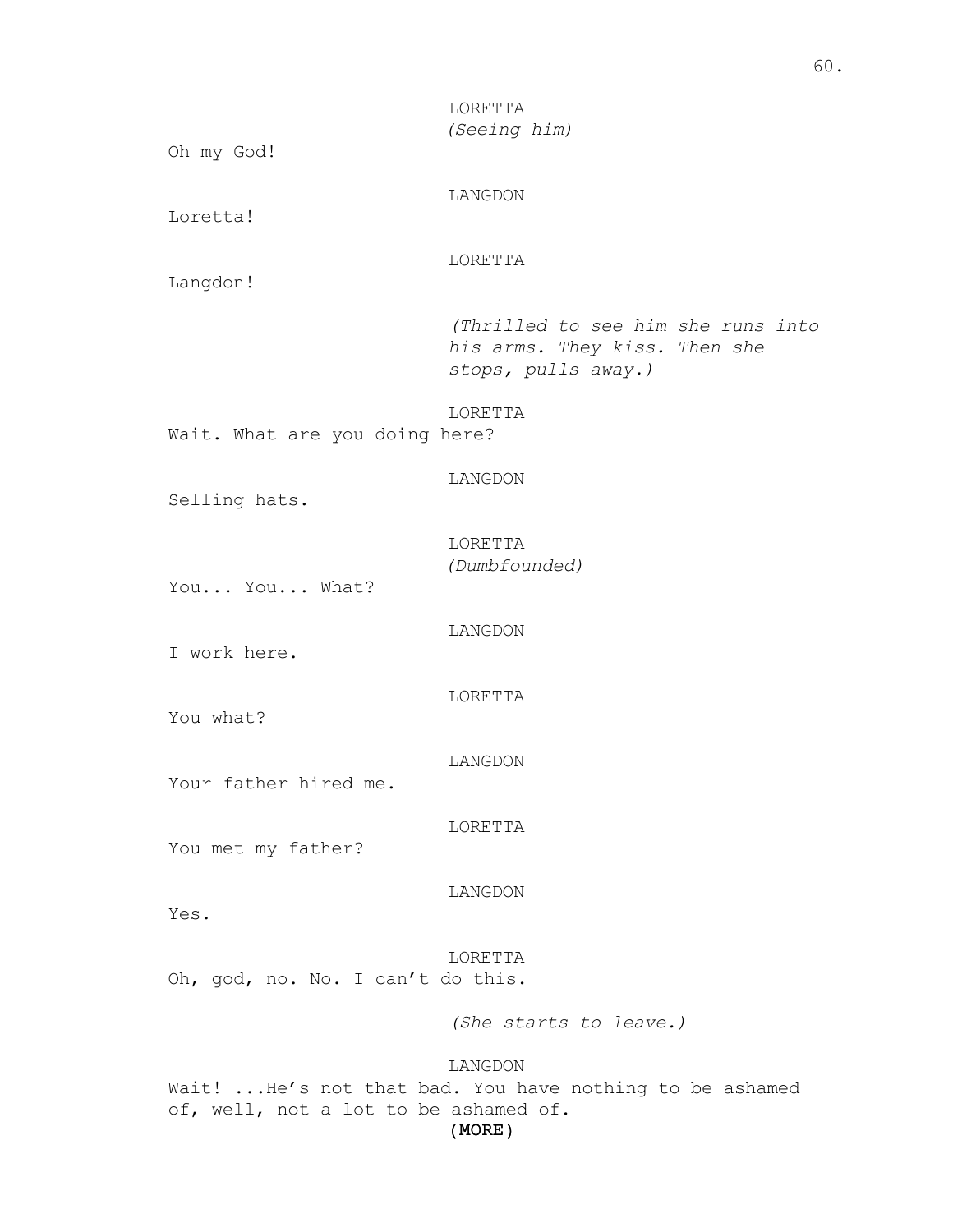He's a little old fashioned, but a hard working man who is committed to his, very, very, very limited point of view.

LORETTA

Does he know who you are?

#### LANGDON

He's clueless.

LORETTA

I can't believe you did this. You lied to me.

LANGDON

I lied? You told me your last name was Coors.

LORETTA

That's different, I was protecting you.

#### LANGDON

From what?

### LORETTA

The Nutt family.

*(She starts to leave.)*

LANGDON

Loretta. Just because we come from different socioeconomic backgrounds that doesn't mean we can't be together//

#### LORETTA

You had no right to come here.

### LANGDON

What else was I supposed to do? I meet a wonderful woman things are going great. Okay, she nearly kills me on my yacht but other than that things are fine. And then one morning I find that she's packed her bags, left an ambiguous note and jumped ship.

### LORETTA

You just don't get it. My childhood was a never-ending trainwreck. At fifteen, I asked for a copy of Mrs. Dalloway, they got me a cat picture book. On my sixteenth birthday I told my mother I wanted tickets to La Traviata. They got me tickets to the Ice Capades! It's like my parents took a snapshot of me when I was eight years old and nothing has changed.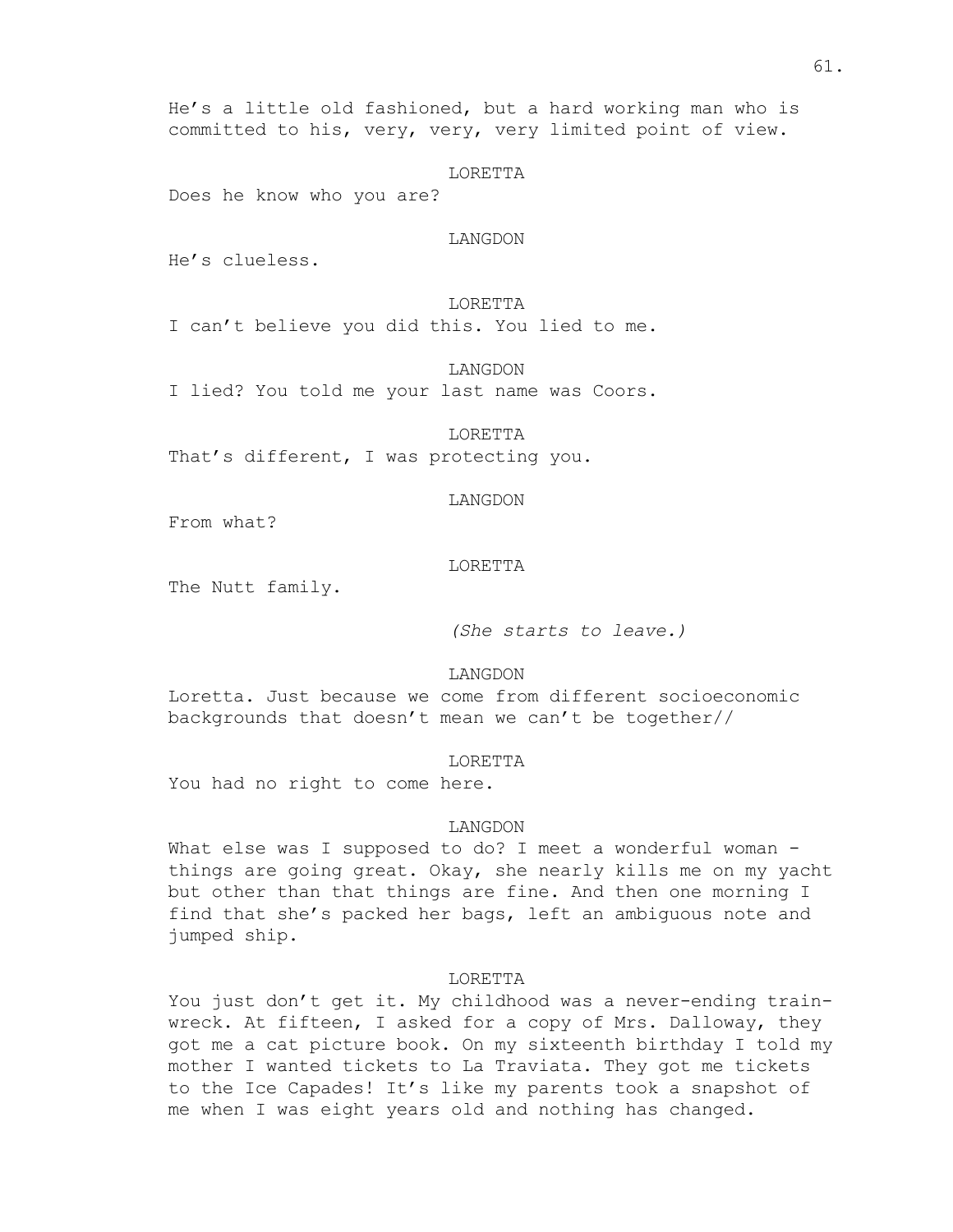#### LANGDON

Isn't that true of all parents? My parents keep buying me books on e.e. cummings. And as you know I've been off cummings for years. It's Tennyson or maybe Yeats. Not cummings.

### LORETTA

Langdon don't you see, before they go to bed your parents read *The Complete History of the Peloponnesian War,* my parents read *Jonathan Livingston Seagull*! Not the book, the Cliff Notes!

### LANGDON

Don't you feel anything for me?

#### LORETTA

Yes. I was taken by your intelligence, how you acted like success was preordained. But... You're a Kennedy and I'm a... a Nutt, it's not going to work.

### LANGDON

Loretta... I was at this wine-and-cheese reception at my parents' estate the other night. I was talking with this antistratfordian scholar about whether or not Shakespeare actually wrote the plays attributed to him//

### LORETTA

What does this have to do with anything?

#### LANGDON

Hear me out. He gave all the standard reasons why not. Shakespeare's lack of education, his lack of knowledge of court life, his parents' rather average standing in society. It was a convincing, if not ironclad argument as to why Shakespeare could never have written the plays attributed to him. But then I came here, to Chicago, and met your father.

#### LORETTA

So?

#### LANGDON

Now I know, that if *you* came from *this* family, Shakespeare wrote those plays.

#### LORETTA

You betrayed my confidence.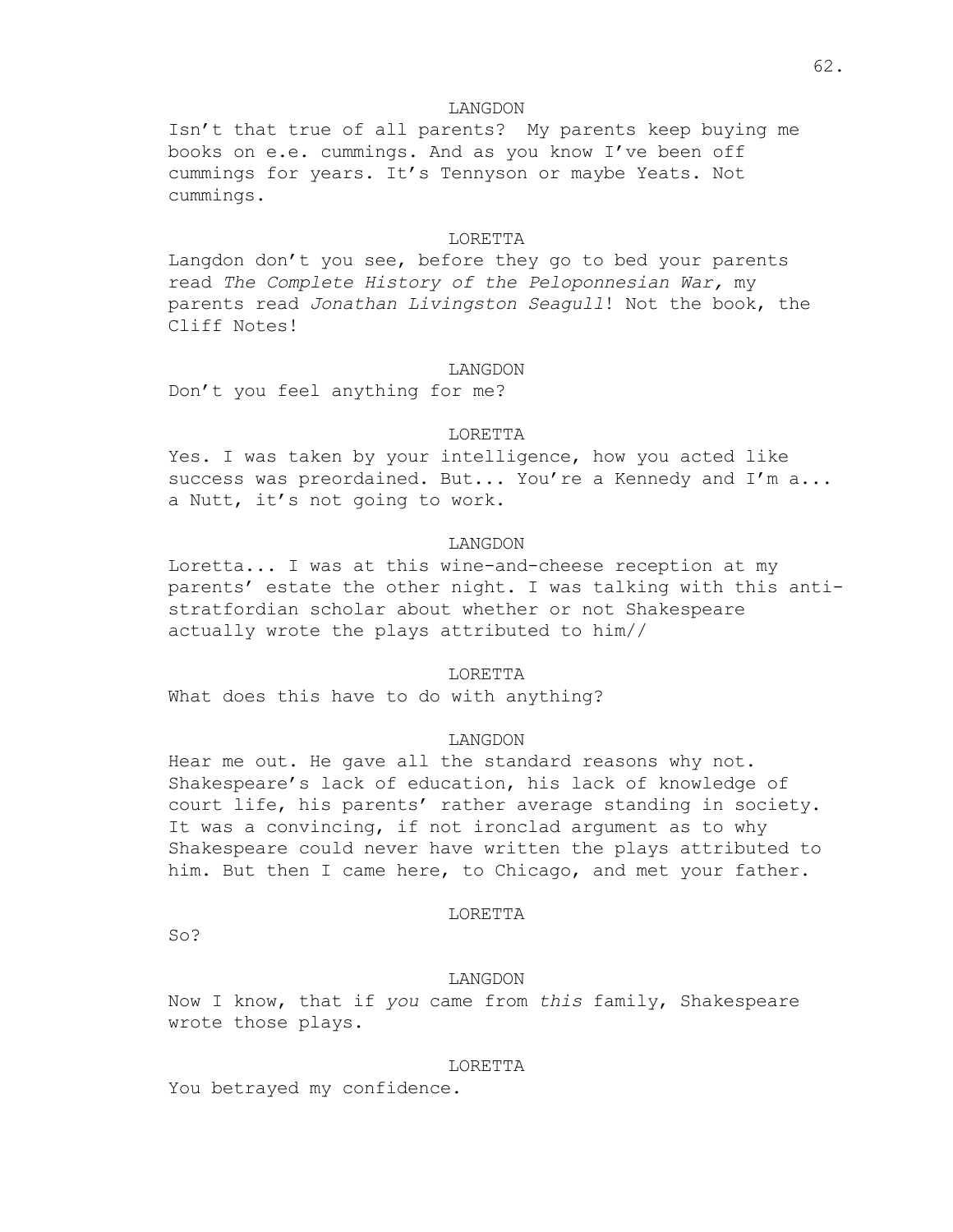### LANGDON

You told me your Porsche was in the shop.

### LORETTA

How did you find me?

### LANGDON

Your roommate helped. Loretta, this fixation you have with your family - So they're just average people. You're not.

### LORETTA

Sorry. Not good enough.

#### LANGDON

Fine, we won't get married. We won't commit. Is that what you want? We'll just continue doing what we're doing. Staying up late arguing about Shakespeare, reading Tennyson - But no commitment.

### LORETTA

*(Hopeful)*

Really? You mean it?

### LANGDON

We'll just have a meaningless physical relationship with no commitment.

### LORETTA

*(Delighted)* That's the nicest thing a man's ever said to me!

> *(She falls into his arms, they kiss.)*

LORETTA *(Through the kiss)*

How's your head?

LANGDON *(Through the kiss)*

What head?

LORETTA *(Through the kiss)*

The bump.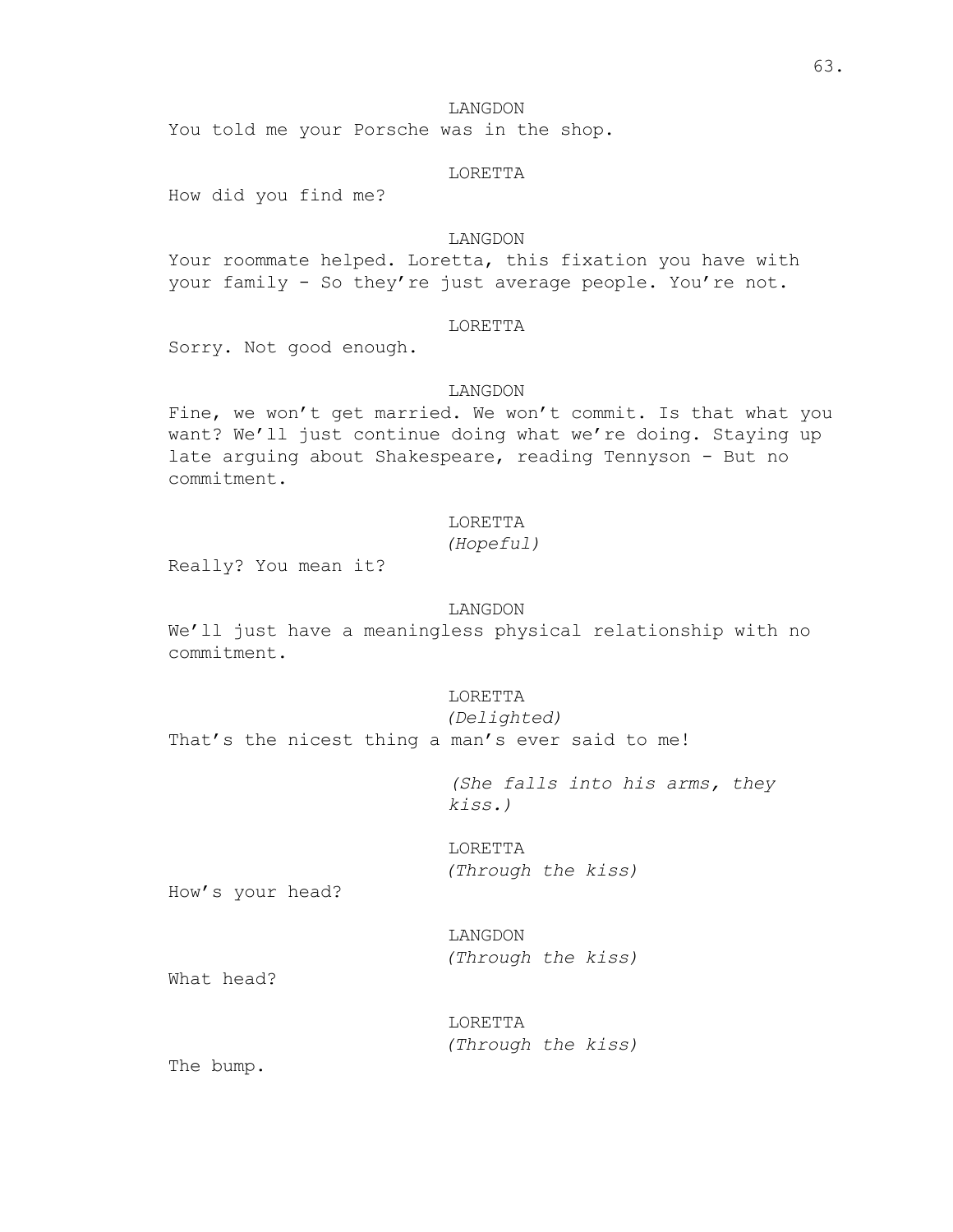Much much better.

LORETTA *(Totally in love)*

Say it.

### LANGDON

Say what?

#### LORETTA

Say *it*.

### LANGDON

*(With a thick Kennedy accent)* "We choose to go to the Moon! We choose to go to the Moon. We choose to go to the Moon in this decade and do the other things, not because they are easy, but because they are hard!"

> *(That melts LORETTA's heart. They disappear beneath the* display counter*, kissing all the way down.)*

#### **JINGLES-BELLS VS. JERRY NUTT**

*(Continuous. Outside, the CHRISTMAS CAROLERS run through chased by angry JERRY.)*

CHRISTMAS CAROLERS *(Singing as fast as they are running)*

JINGLE-BELLS-JINGLE-BELLS-JINGLE-ALL-THE-WAY OH-WHAT-FUN-IT-IS-TO-RIDE IN-A-ONE-HORSE-OPEN-SLEIGH!

> *(Terrified they run for their lives.)*

### **KEYS TO THE HANDCUFFS**

*(ROSY enters the confessional, she is totally alone.)*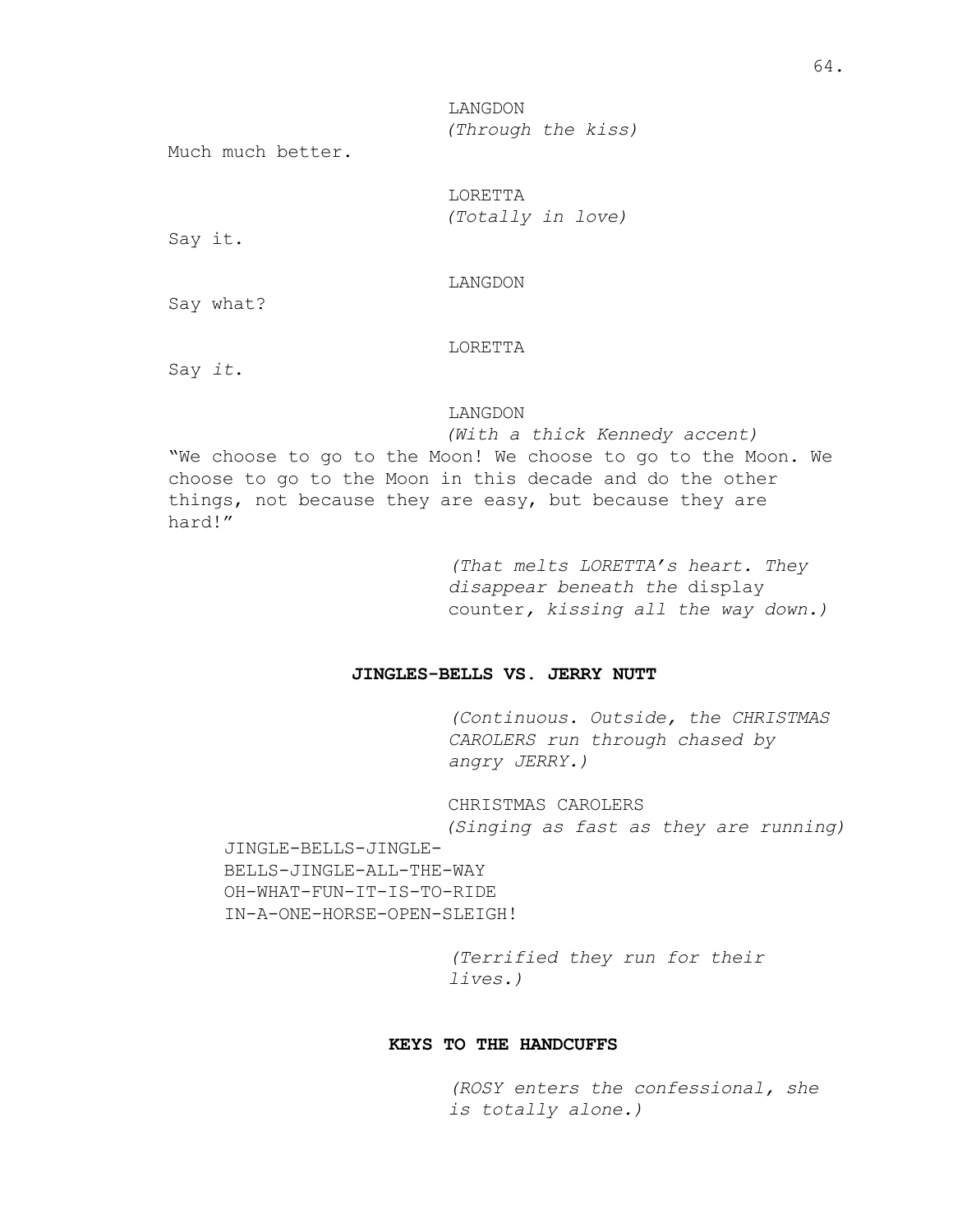### ROSY

# *(Alone)*

Bless me Father for I have sinned. It's been less than twentyfour hours since my last confession. First let me say how sorry I am for yesterday, and I'm sorry you spent the night in jail, but most of all I'm sorry to ask but would ya happen to have the keys to the handcuffs?

> *(She pulls the handcuff attached to her wrist from her sleeve. Beat, she listens, he's not there.)*

ROSY

I see your point. Don't concentrate on negatives. Right?

*(Beat – silence.)*

### ROSY

This time your silence is more meaningful. I think what you are trying to say is, I should confess. Okay, here goes. Back in high school I never missed class. I've never been sick a day in my life. As a result I was to get this attendance medal and give a speech at graduation. In those days I was chubby and everywhere I went I carried cookies. On my way to the podium to give the speech, I tripped and the cookies flew into the air. Little did I know that one rogue chocolatechocolate-chip had lodged in my hairdo.

> *(FATHER RAMONA happens by and hears her voice in the confessional. He quietly slips in.)*

### ROSY

As I spoke everyone started laughing. But to this day, I'm absolutely-almost-totally positive that it was the head cheerleader Barbara Roosevelt who started it. Soon everyone was laughing at me. That's when I called the one-hundred-andforty-seven members of the graduating class a bunch of knuckle-dragging, slack-jawed, pickle-sucking, stupid heads.

> *(ROSY begins to cry. FATHER RAMONA helps her out of the confessional.)*

### ROSY

Will I ever be forgiven?

FATHER RAMONA

...Yes.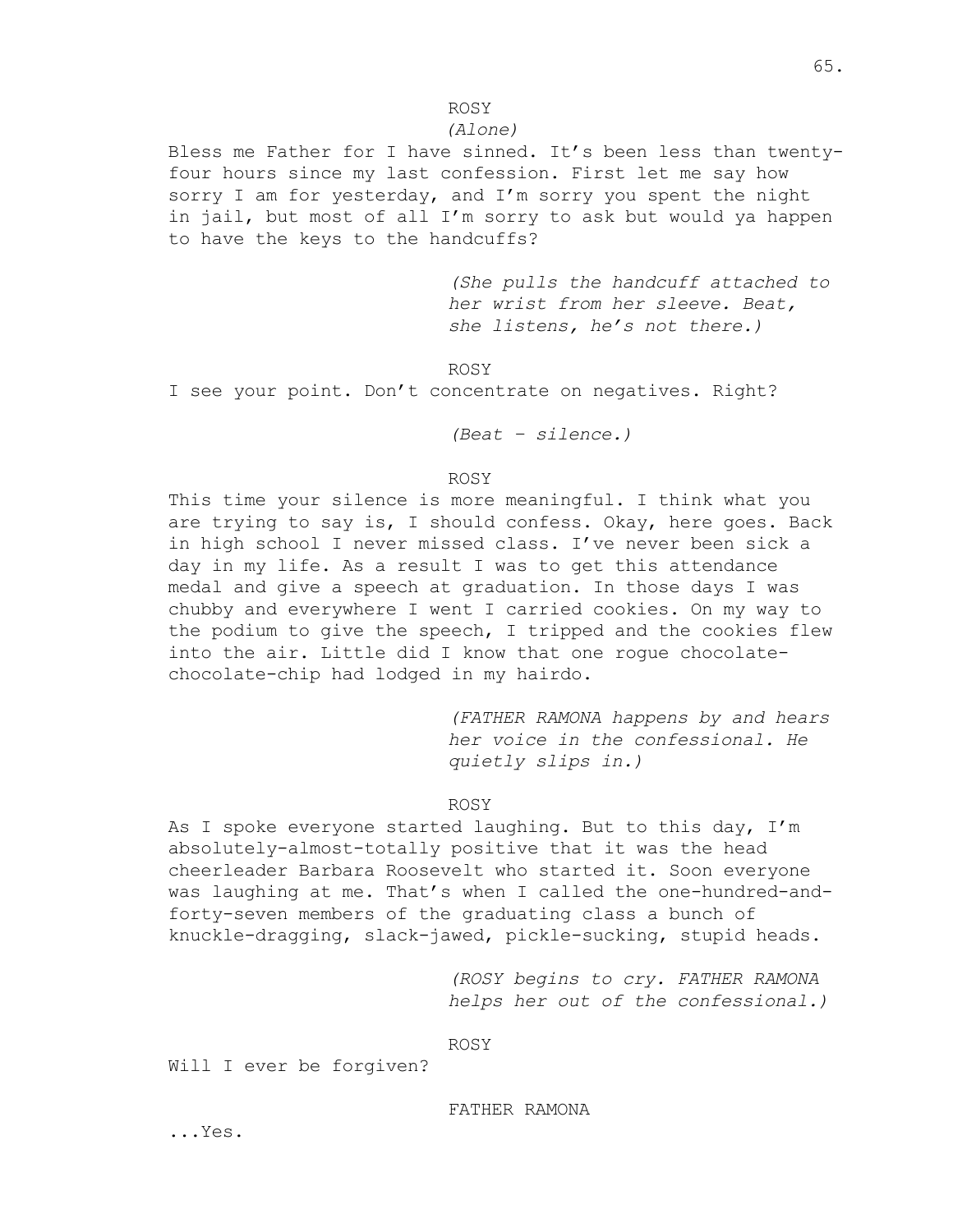ROSY No, I won't, not until I call every member of the graduating class. There's only one left... Barbara Roosevelt.

FATHER RAMONA

Rosy, I've been transferred.

### ROSY

What?

# FATHER RAMONA

Father Sanchez will be taking confessions starting next week. He's a little more by the book than I've been.

ROSY

Oh, no please, you can't go.

### FATHER RAMONA

Before I leave, I need you to do me a favor.

*ROSY* Please tell me it doesn't involve handcuffs.

FATHER RAMONA I need you to take my confession.

ROSY

What's this now?

*(This isn't easy.)*

FATHER RAMONA ...I was the last person to see Charlie alive...

### **EMBRACE YOUR AVERAGENESS**

*(The hat shop. LANGDON and LORETTA come up from behind the hat* display counter wearing hats*. They're still in each other's arms.)*

### LORETTA

How does your head feel now?

### LANGDON

Wonderful.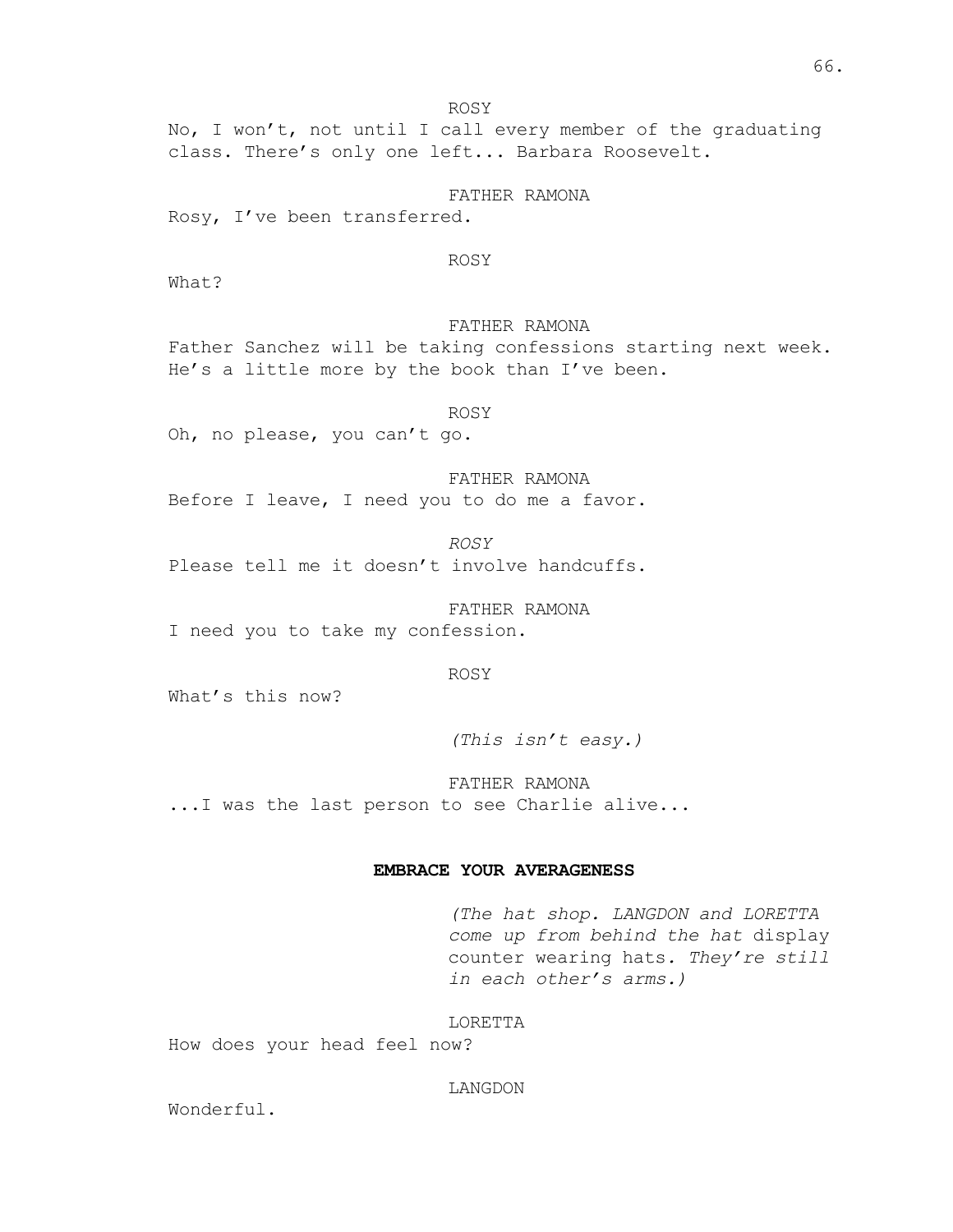#### LORETTA

We have an understanding?

### LANGDON

Understanding?

### LORETTA

You'll quit and tomorrow go back to Cambridge. And I'll join you in a few days. And we'll continue as we were. Then in about a year your family will pressure you to find a proper girlfriend, some suburban royalty and you'll go your way and I'll go mine.

#### LANGDON

Loretta//

*(She silences him with a kiss.)*

*(The bell over the front door tinkles. Someone is entering.)*

# LORETTA *(Looking off)*

It's my mother - Hide!

*(LANGDON dives behind the display counter.)*

*(ROSY enters, jumps.)*

ROSY

Jesus! Mary and Joseph! Oh! Lori-honey you scared me!

### LORETTA

I'm so sorry.

#### ROSY

What the heck are you doin' here? I could've had a heart attack. ...You okay?

LORETTA Me? Fine. Tell you what, let's lock up and go home.

#### ROSY

What's for me at home?

LORETTA You and dad have another fight?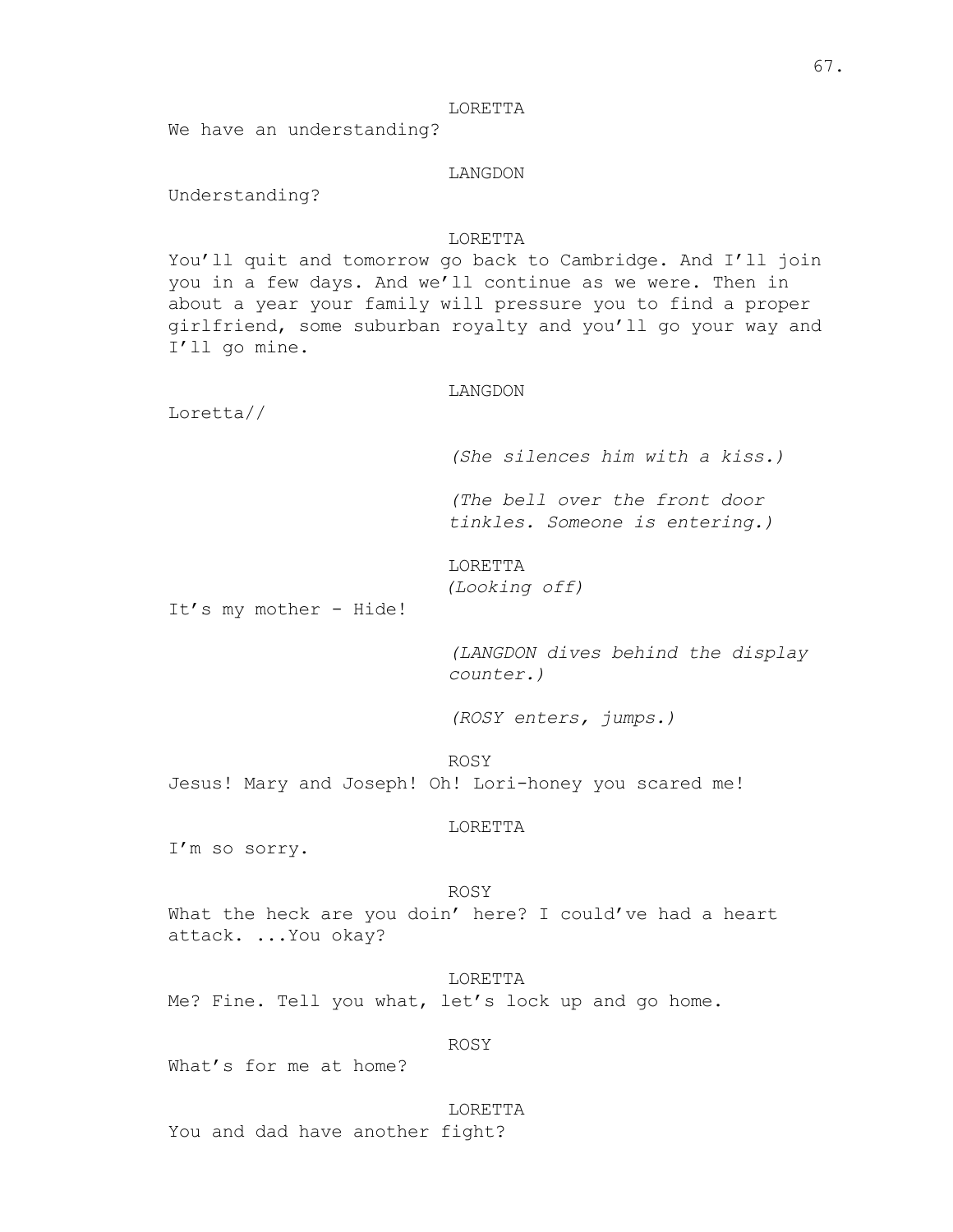ROSY

Of course not. Your father and I never fight.

### LORETTA

Mama//

### ROSY

LORETTA

That's it isn't it?

What?

#### ROSY

That's the reason you broke up with that boy... Cause of your father and I.

### LORETTA

What boy?

ROSY

The boy you won't introduce us to. The boy you're in love with.

# LORETTA

Mama, there were extenuating circumstances.

### ROSY

You're having his baby.

*(Behind the* display counter*, shocked, LANGDON'S head shoots up!)*

*(LORETTA waves him off before ROSY can see him.)*

### LORETTA

Mama, I'm not pregnant.

### ROSY

I saw you at the clinic.

### LORETTA

Mama//

#### ROSY

I've never understood you Lori-honey. Never got why you've never been able to embrace your averageness.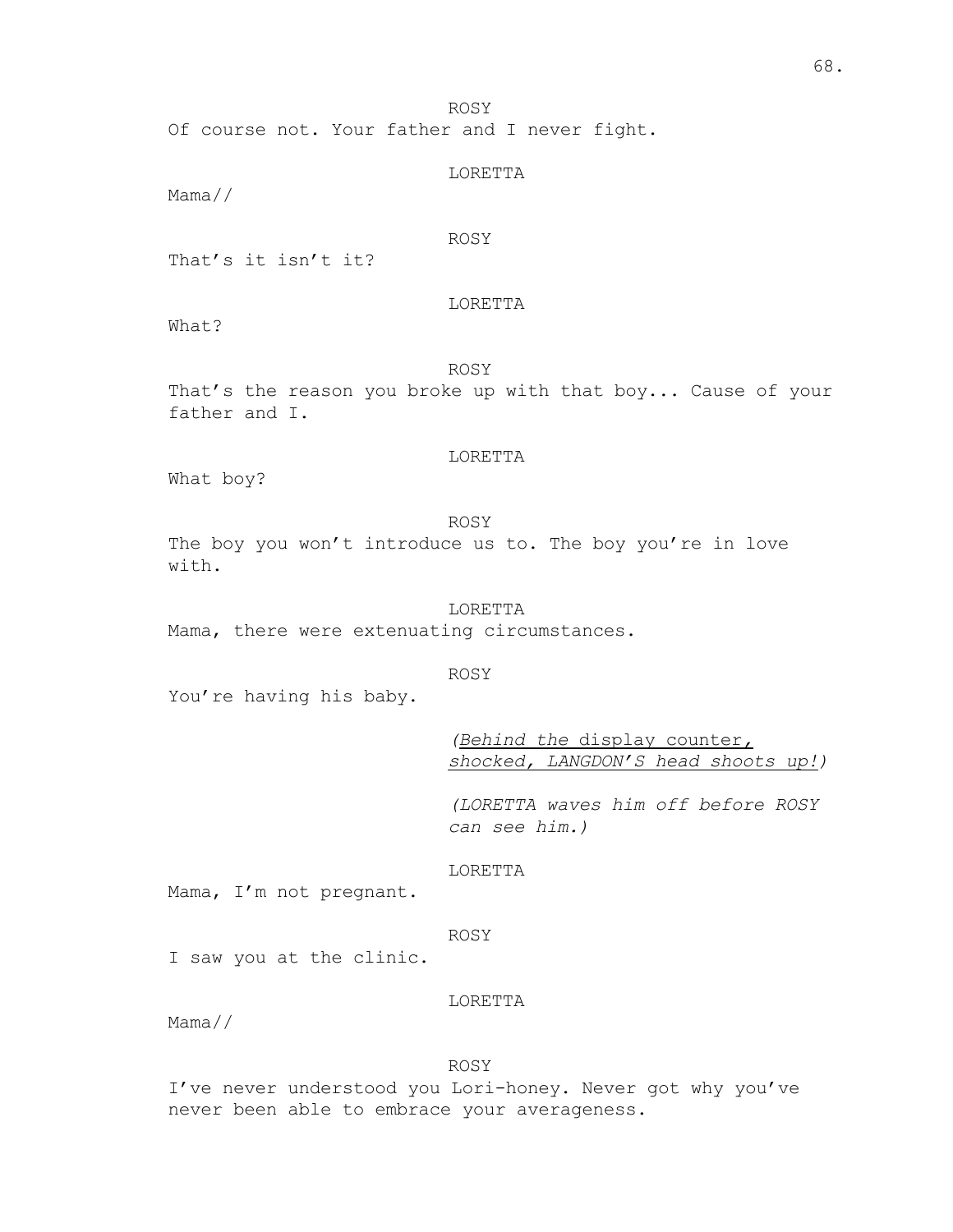### LORETTA

Mama, I graduated first in my class. I have a full ride scholarship to Harvard.

### ROSY

If God didn't want you to be average then why did he give you the last name Nutt? Am I right? Ah! I've stumped the scholar. Wait here. Got ya something.

#### LORETTA

But//

ROSY Don't worry. It's apropos of what we're talking about. "Apropos." Do you know that word?

### LORETTA

Yes, mama.

### ROSY

Your father tells me it's Latin for "kinda on the subject."

*(ROSY exits into the back room.)*

*(The moment she's out, LANGDON runs for the door.)*

LORETTA *(Hopeful)*

Call me?

*(He doesn't have time to answer. He's gone.)*

LORETTA *(Heartbroken)*

...Or not.

*(ROSY enters with a hatbox.)*

ROSY

Someone there?

### LORETTA

No mama. It's nothing.

#### ROSY

I thought I heard the door.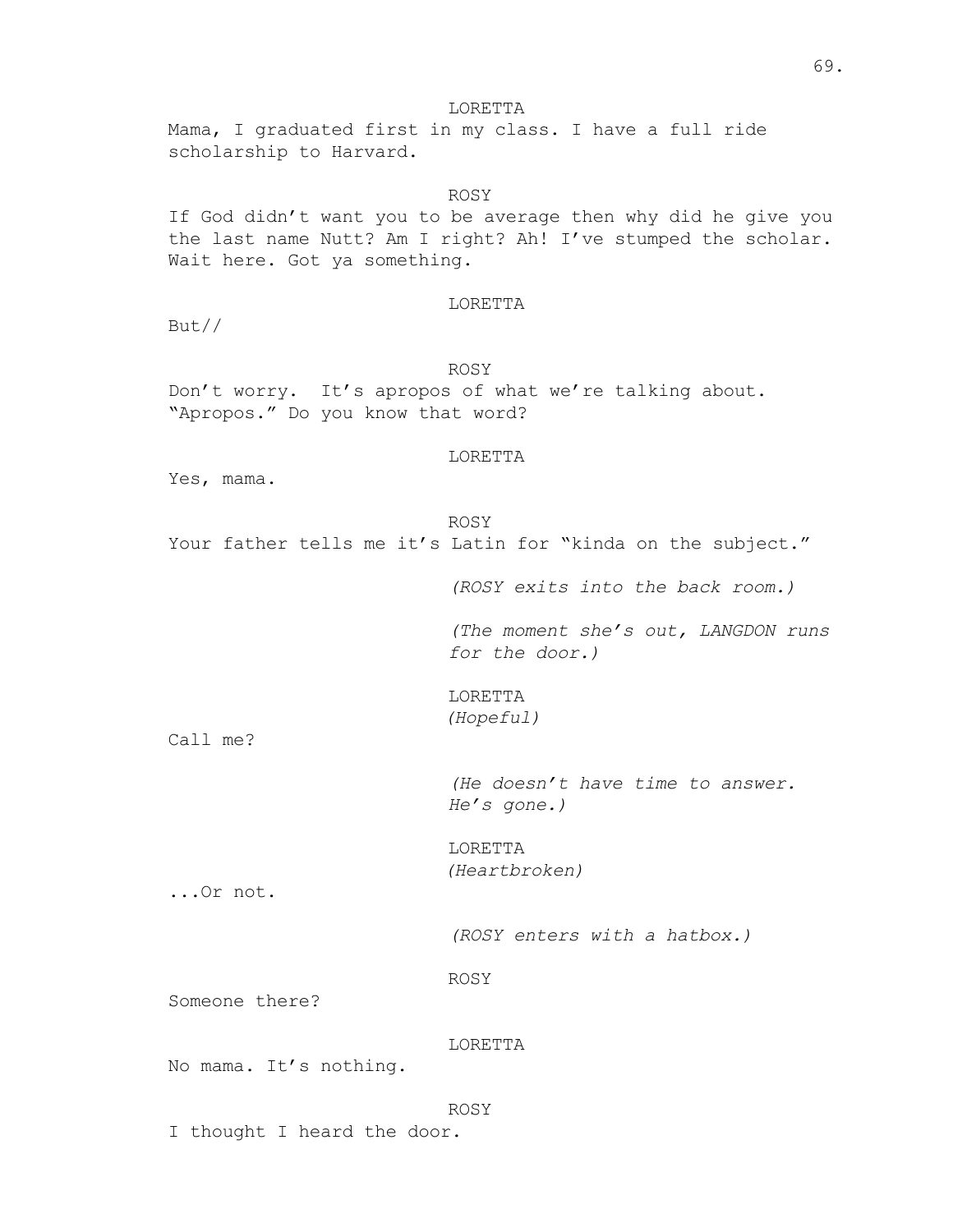LORETTA *(Depressed, defeated)* No, I think that door's closed for good.

ROSY Such a long face. This'll cheer you up.

*(ROSY hands LORETTA a hatbox.)*

Open it.

### LORETTA

Mama, I don't need a hat.

ROSY

ROSY

Nor do I, never wear'em, but now and then I make an exception.

> *(ROSY opens the hatbox. Inside is a simple wedding veil.)*

LORETTA

It's beautiful, Mama.

#### ROSY

Ya like it?

### LORETTA

...Sure.

#### ROSY

It's the only hat I've ever worn. I met your father when I was the hat-check girl at the Starliner dance club on Michigan Avenue. One thing I learned working there - A hat is what a person hopes to be - Not who they are. It's yours.

#### LORETTA

Mama...

#### ROSY

Look inside the rim. Go on.

*(LORETTA looks inside the rim of the wedding veil. She finds a small envelope.)*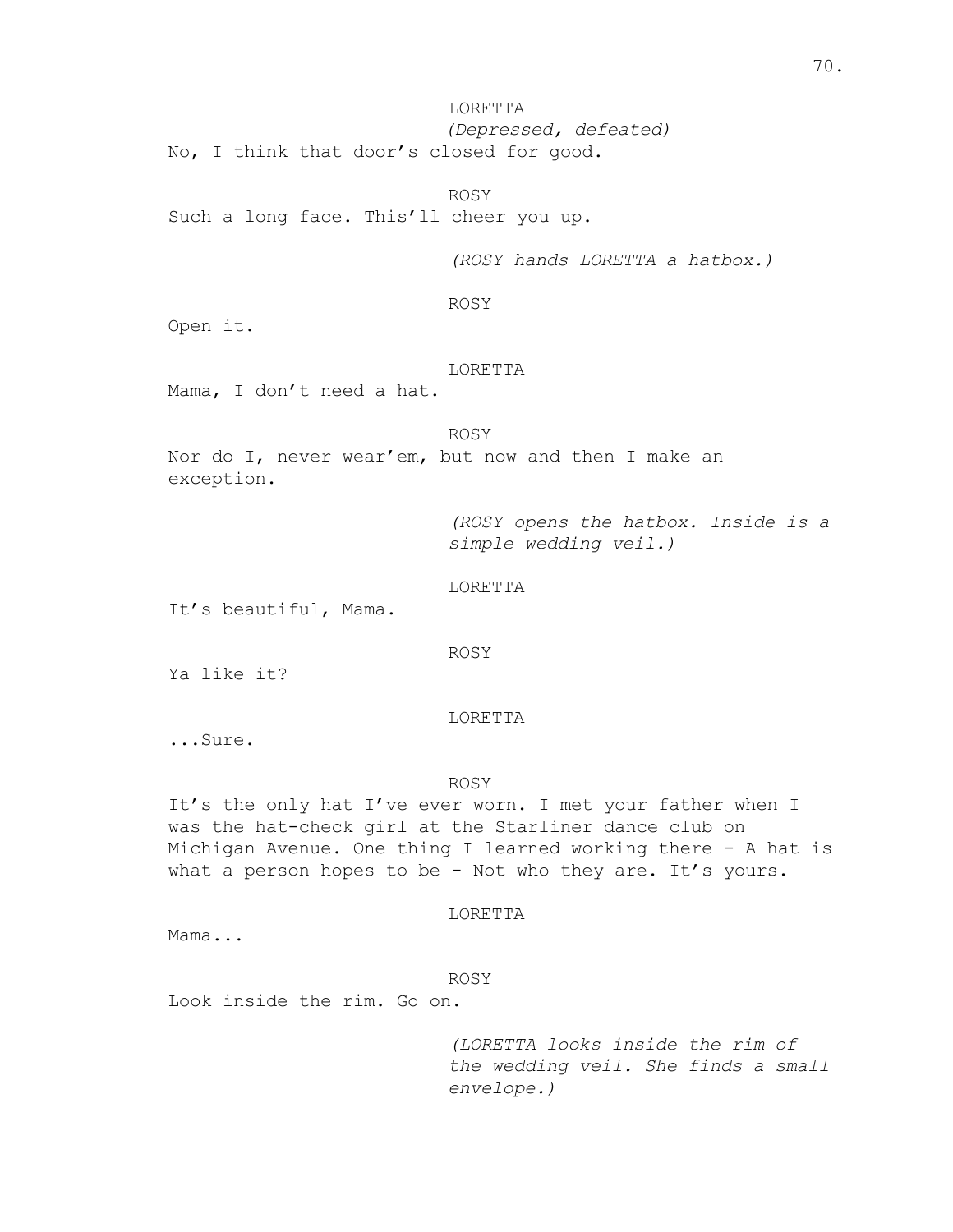ROSY

Was going to give it to ya for Christmas but ya need it now.

LORETTA

Oh Mama.

### ROSY

Open it.

### LORETTA

Thank you, but//

ROSY I spent my whole allowance on it.

*(LORETTA opens the small envelope.)*

# LORETTA

*(A tear)*

Two tickets - To the Ice Capades.

ROSY Whatcha think? Just us girls?

> LORETTA *(Wiping a tear)*

Sure mama.

ROSY

You like it so much you're crying. *(A tear)* Now you got me going...

LORETTA Mama, please understand, I'm not average.

ROSY

Of course you are. Don't worry, God loves average people, that's why he made so many of them.

# **WE ALL NEED FORGIVENESS**

*(The lights fade to the living room. JERRY enters wearing a thin shirt.)*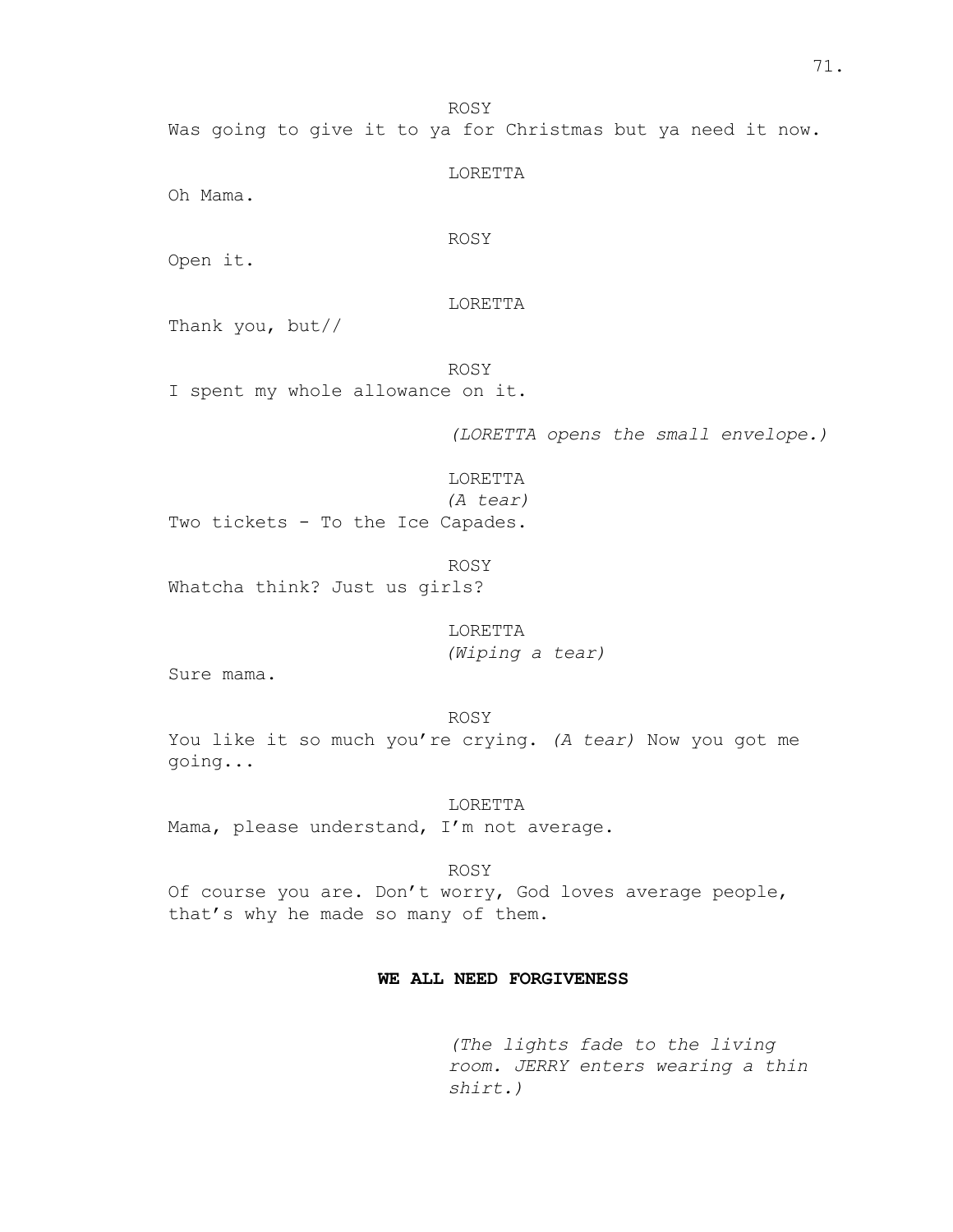*(Talking into his button)*

Okay. Fifth time is a charm. The thinnest shirt I own. This has gotta work. Can you hear me? Testing one two three. Ring once for yes. Twice for no.

> *(JERRY runs over to the phone. It rings once.)*

JERRY

Yes!

*(The phone rings a second time.)*

JERRY

Darn.

*(Then a third ring. JERRY answers.)*

## JERRY

*(On phone)*

I said once for yes, twice for no! There was no three rings in the equation. ...What? ...If you don't hear me how would you know to ring twice? ...Look don't get all mental on me// ...What? ...Bogey? Whadya mean, "Bogey approaching"?

*(Doorbell.)*

# JERRY

*(on phone)* Bogey at the door! Act natural! *(He hangs up and calms himself)* It's open!

> *(LANGDON enters without a coat - He's freezing.)*

### LANGDON

Hello, Mr. Nutt.

#### JERRY

Welcome// Where's your coat?

#### LANGDON

Oh. I... I forgot it.

#### JERRY

You forgot your coat?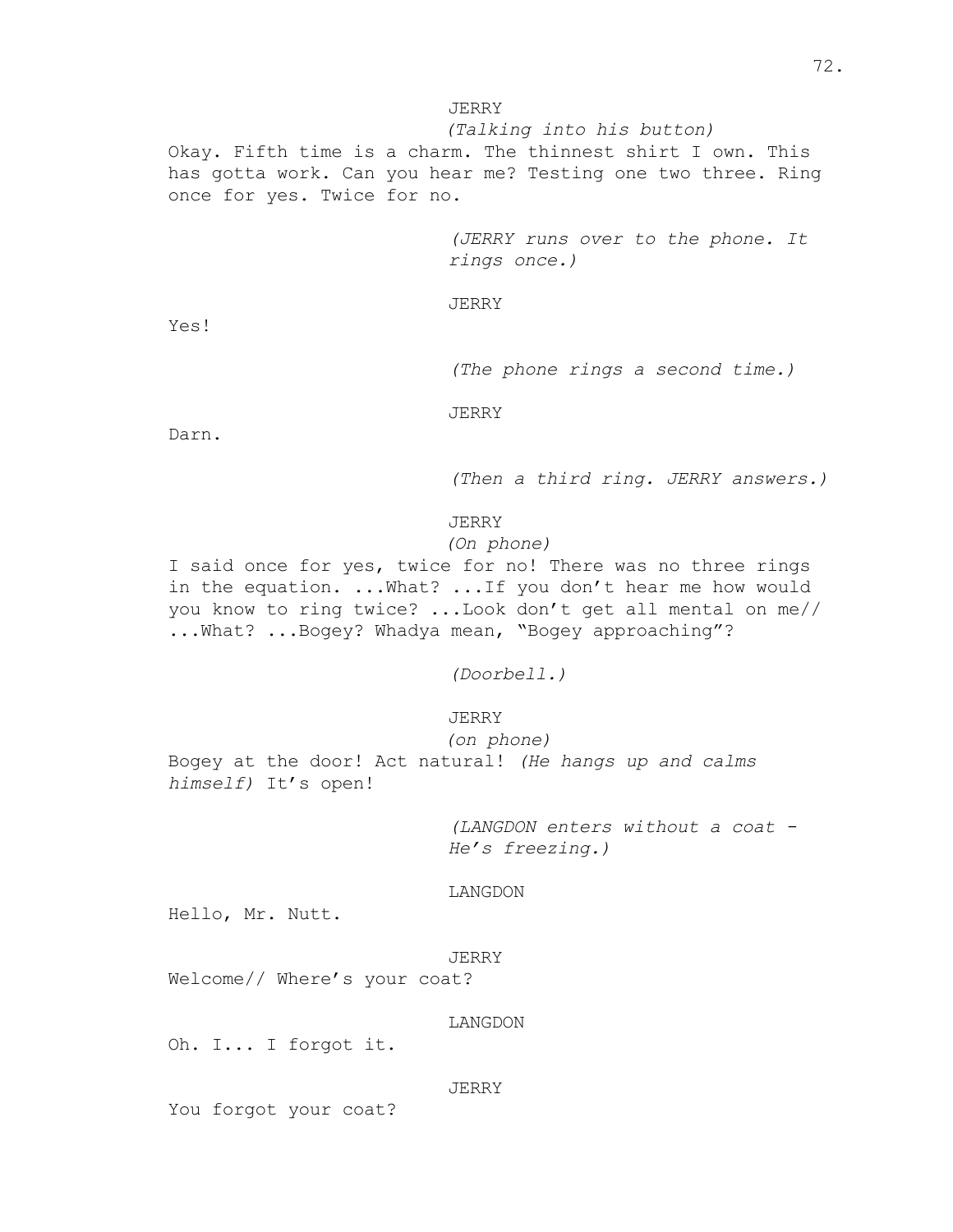## LANGDON

It's only twenty blocks and a short train ride from the shop. *(Shaking)* I'm not cold.

JERRY Thank you for coming over for dinner. Any business?

## LANGDON

A customer came in, she browsed a bit but no sale.

# JERRY

She'll be back. Did you know that the average customer tries on a hat three times before they buy it? That's why I have a grace policy. Return it in one week – no questions asked. Know why?

#### LANGDON

*(Still trying to get warm)*

No.

### JERRY

Cause I'm into forgiveness.

### LANGDON

Oh.

# JERRY

You know I was thinking the other day. What is forgiveness? Did you ever think about that?

### LANGDON

Sure, I guess.

#### JERRY

I dare say that some people couldn't survive without forgiveness. I mean their *guilt* must be tearing'em apart. *(Hinting)* Night after night they lay in bed and all they can think is I'm not forgiven. I'm going to heck. Know what I mean, heck - you got your flames, your smoke, your thick smoke. And pain, lots of pain. Then more smoke.

### LANGDON

Do you feel guilty about something?

#### JERRY

Me? I regret nothing. I mean not even things I've done by *accident*. *(Hinting)* Know what I mean, by... *accident*?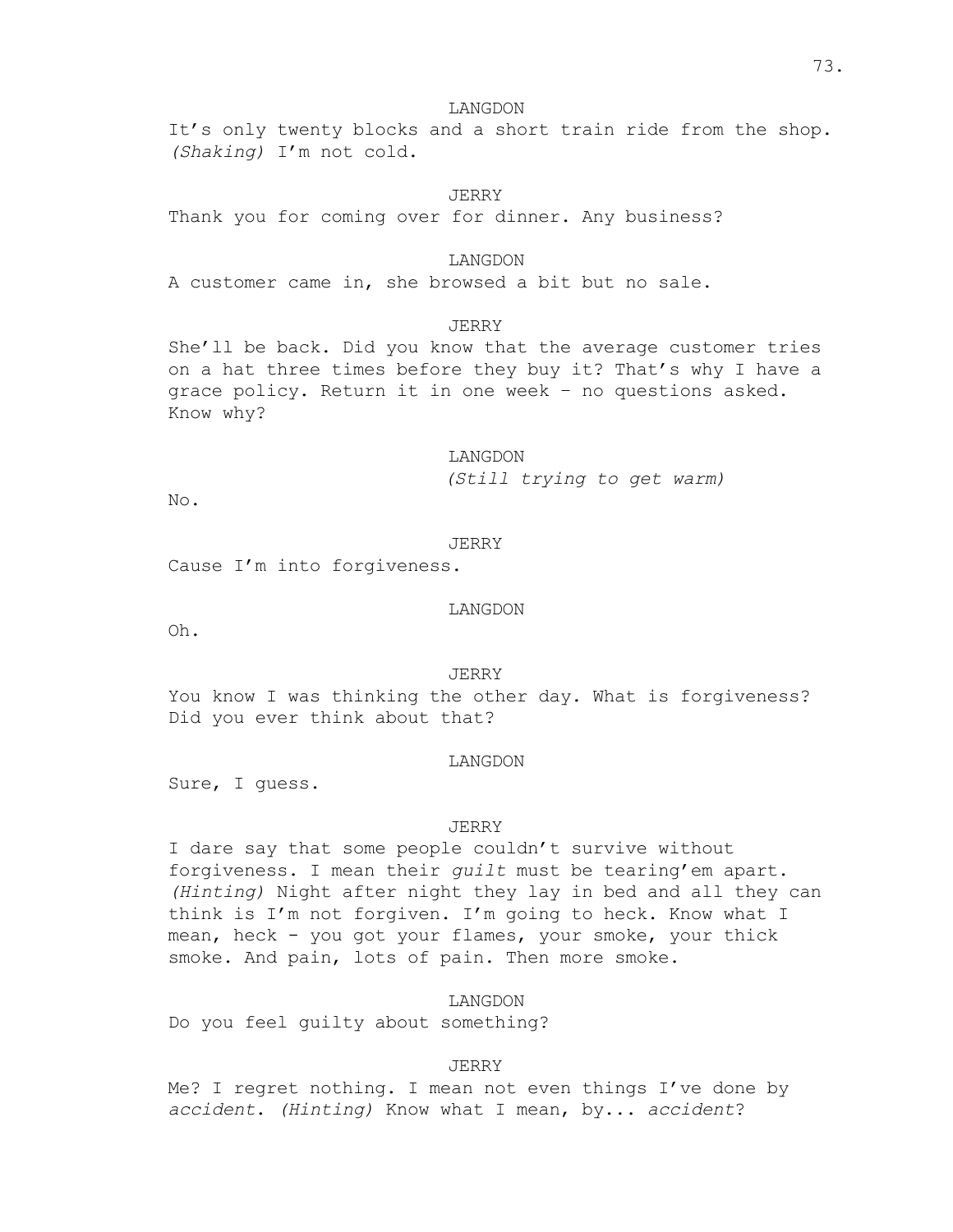### LANGDON

Okay, I get your point.

JERRY Point, I'm not making a point.

LANGDON

Mr. Nutt, may I call you Jerry?

# JERRY

No.

LANGDON ...Mr. Nutt, there's something I need to confess.

## JERRY

I'm all ears.

### LANGDON

I've lived a charmed life.

*(LANGDON walks away.)*

## LANGDON

Pretty much everything I've wanted I got. I guess what I'm trying to say is...

> *(He turns to find JERRY is standing only inches away.)*

## LANGDON

...Could you not stand so close?

### JERRY

Why of course.

*(JERRY moves back one inch.)*

## LANGDON

I've made mistakes in my life.

## JERRY

I'm sure you have.

### LANGDON

Big mistakes.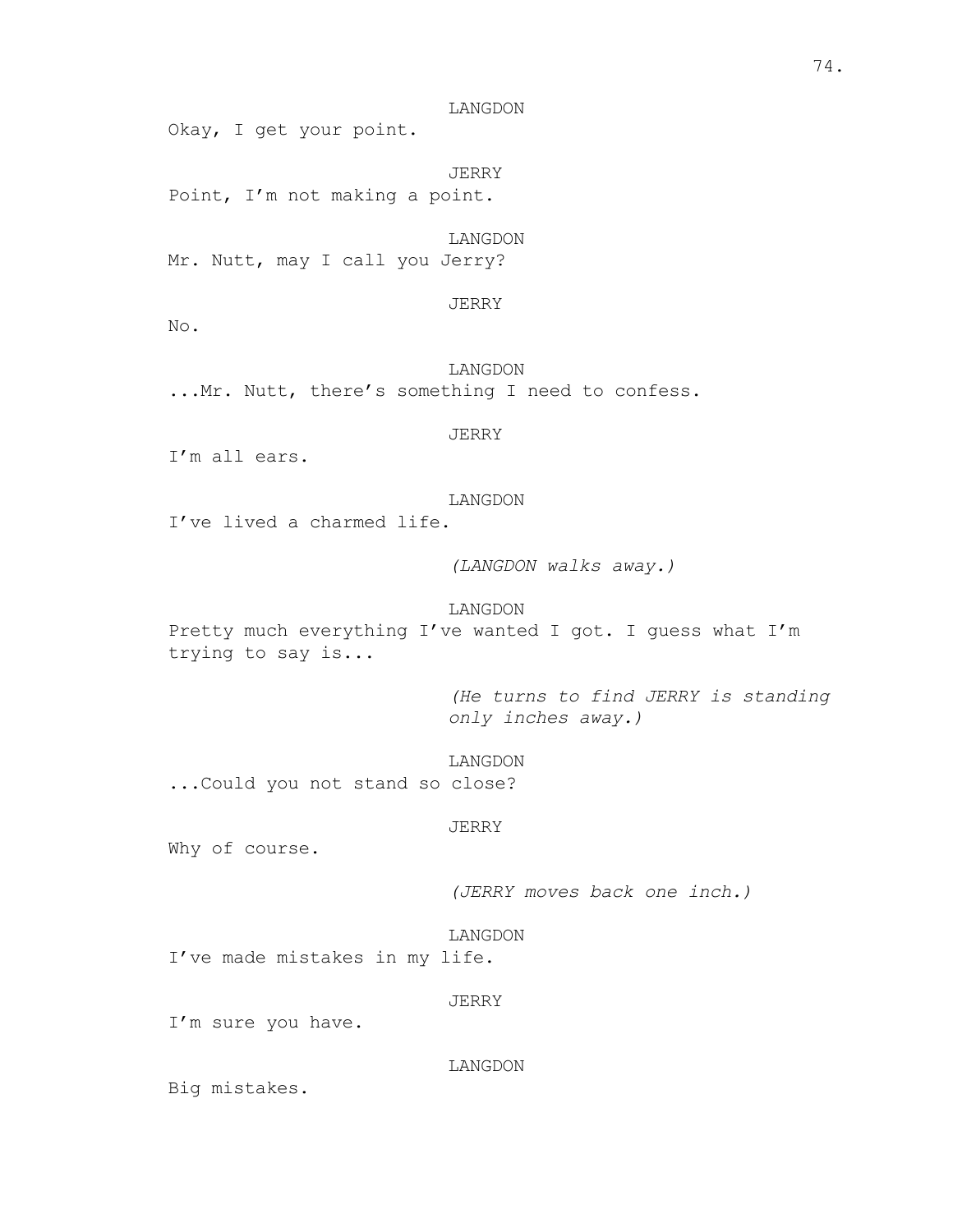I'm all ears.

### LANGDON

For one thing, I lied to you about who I am.

### JERRY

You've been lying to me? I shall take your confession. *(Whispering into his button)* Hit record.

### LANGDON

Excuse me?

#### JERRY

You were saying.

LANGDON

A few years ago... I've never told anyone this before.

JERRY

I'm sure you've kept it under your hat.

LANGDON I was driving home from Harvard after a party.

### JERRY

Harvard?

### LANGDON

Yes, I attend Harvard. I had had a few. It was dark... No, that's not it. I simply wasn't paying attention.

### JERRY

And you ran a red light.

### LANGDON

Yes. How did you know?

### JERRY

I used my intellectual logic.

# LANGDON

I broad-sided a Volkswagen.

#### JERRY

You mean a Chevy.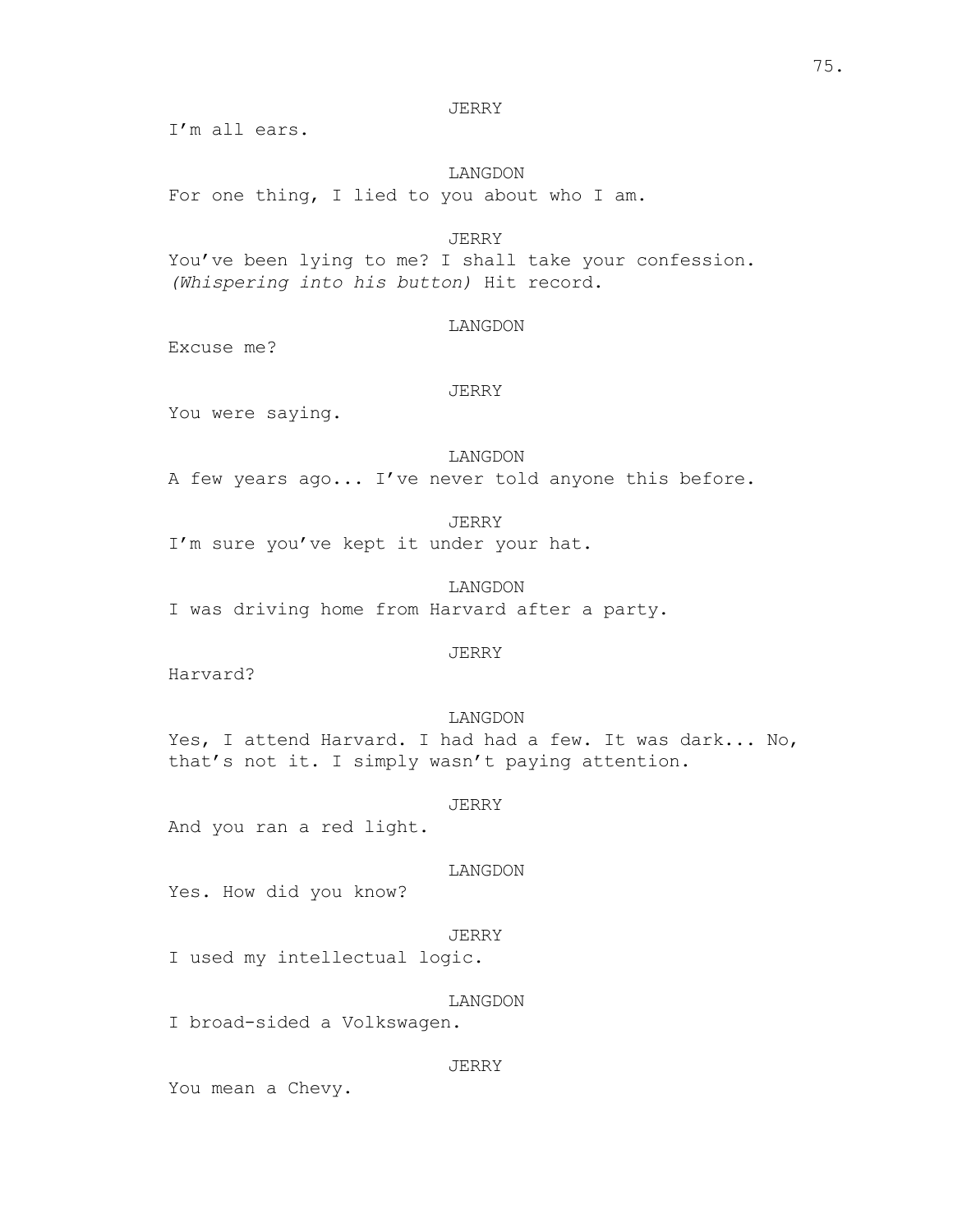### LANGDON

No, it was a Volkswagen.

JERRY

We can work out the details later.

### LANGDON

A young man was driving.

### JERRY

Very young.

### LANGDON

He and his wife... They survived. With injuries.

JERRY

Wait a minute, what wife? Charlie had no wife//

## LANGDON

Please, it'd be best if I did this without interruption. After the accident, I didn't immediately check on the couple. Instead, selfishly, the first thing I did is call my father's Manhattan attorney. That night, he made a few phone calls and everything was taken care of. The couple's medical bills were paid and they got a handsome pay off. In the end, I didn't even get points on my driver's license. Mr. Nutt, if I had been born into another family I'd have a record, maybe even jail time, but I was born into the right family and so I am allowed an endless string of second chances. Then, six months ago I met someone. She told me about her brother Charlie and for the first time I realized how a single action, one small gesture can affect the world. Before her, everything was replaceable. But now I know I can never replace her... Mr. Nutt, the only forgiveness in life comes when we don't repeat our mistakes. And so I'm here to tell you that I love your daughter, she's having your grandchild, and I'd like your permission for her hand in marriage.

*(Beat, JERRY is dumbfounded.)*

# JERRY

*(Slowly getting angry)* This only goes to prove what I've always known to be true  $-$ Go to Harvard and you'll become impregnated by a homoerectus!!!

*(The phone rings. JERRY answers.)*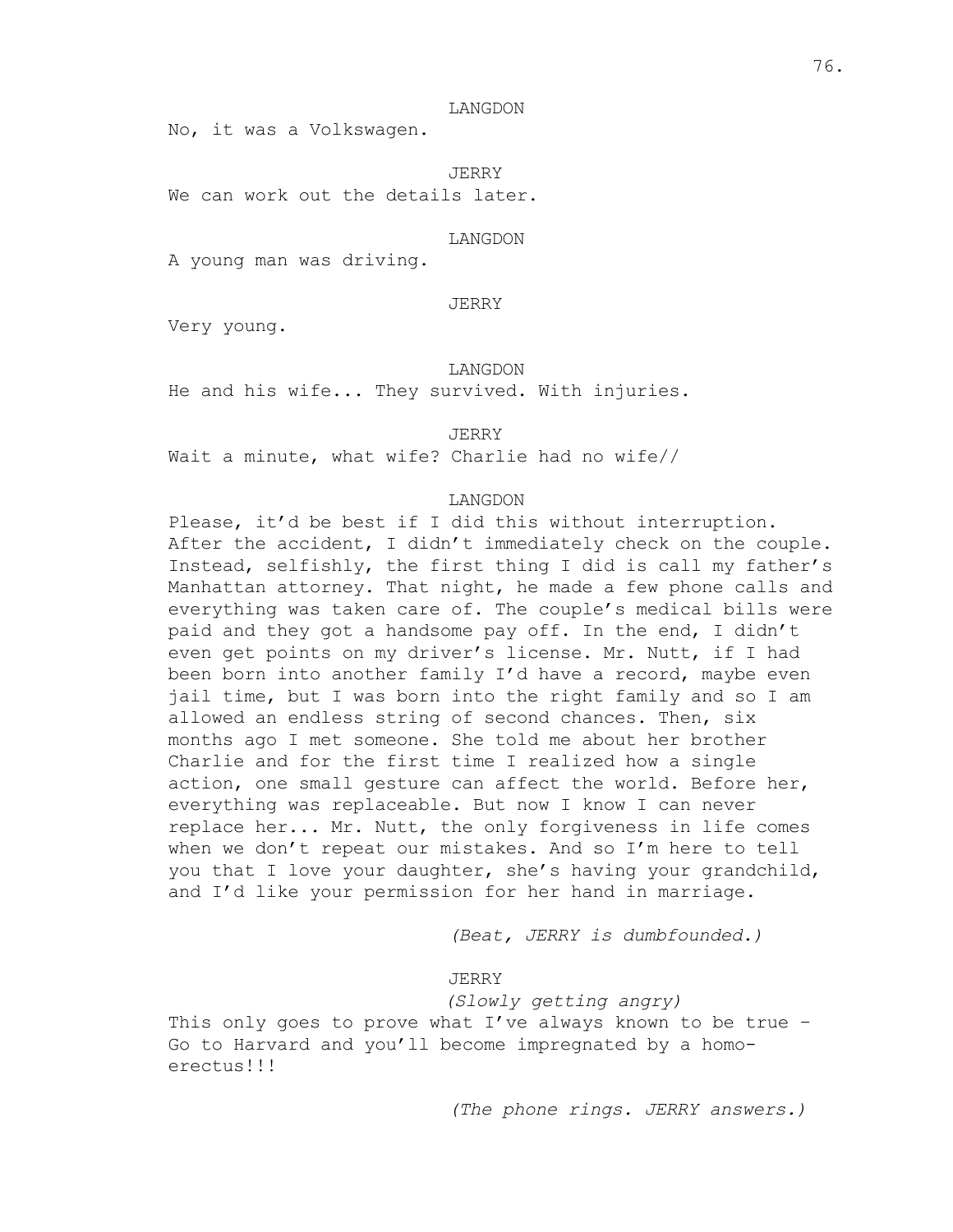*(Pissed, on phone)* What?! Bogey? ...Who? ...Father Ramona. *(Hangs up)* You. Kitchen. Now.

### LANGDON

But//

# JERRY

You want my daughter's hand in marriage then get in the kitchen and check the soup.

### *(Doorbell.)*

LANGDON

Soup?

JERRY There's soup on the stove. Check it!

> *(JERRY shoves LANGDON into the kitchen.)*

*(Doorbell.)*

*(JERRY sits nonchalantly pretending to read Rosy's upside down Modern Catholic Magazine.)*

JERRY *(Nonchalant)*

It's open.

*(FATHER RAMONA tentatively enters.)*

FATHER RAMONA

Hello, Mr. Nutt. I can't stay.

### JERRY

Too bad we're making soup.

FATHER RAMONA

Rosy here?

#### JERRY

She's out.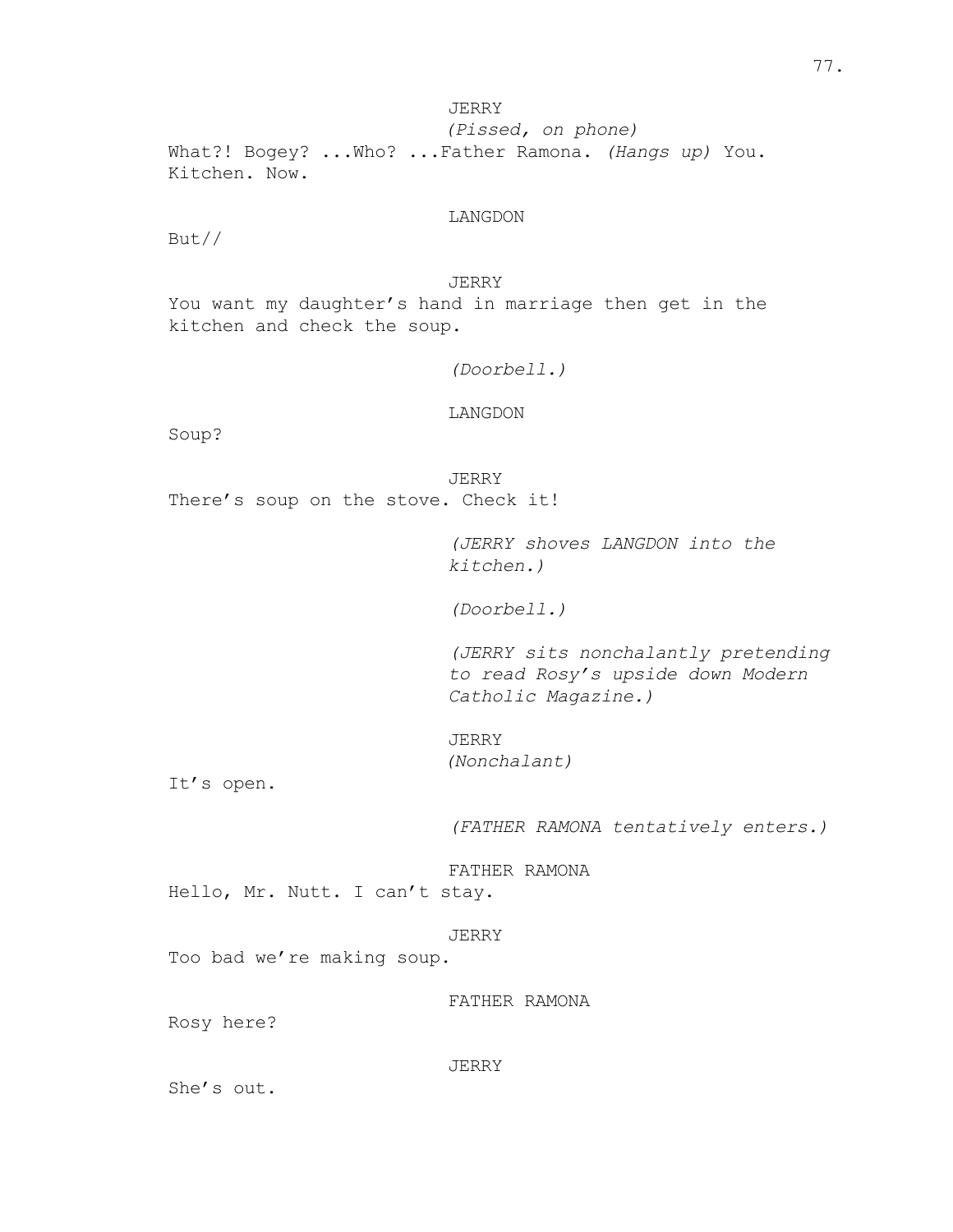78.

# FATHER RAMONA

Good. I just wanted to give you this.

### JERRY

What's this?

*(FATHER RAMONA hands JERRY a letter.)*

FATHER RAMONA

A letter from the Cardinal. Sorry it's in Latin. But you said that you knew Latin.

### JERRY

Of course, Latin's no problem.

FATHER RAMONA As you can see it officially undoes the baptism//

> JERRY *(Pretending to read the letter)*

Of my son.

# FATHER RAMONA

And offers the church's//

#### JERRY

*(Pretending to read the letter)* Apologies. Of course that's what it says, it's all very clear. But isn't there something else?

> *(Beat. FATHER RAMONA takes out a check and hands it to JERRY.)*

JERRY *(Reading the check)*

One thousand smackers.

# FATHER RAMONA

It's everything that I have in the world, but if it makes you forget this unfortunate incident.

#### JERRY

Yes. Everything seems to be in order. There's only one problem, I can't accept this.

FATHER RAMONA

Thank God.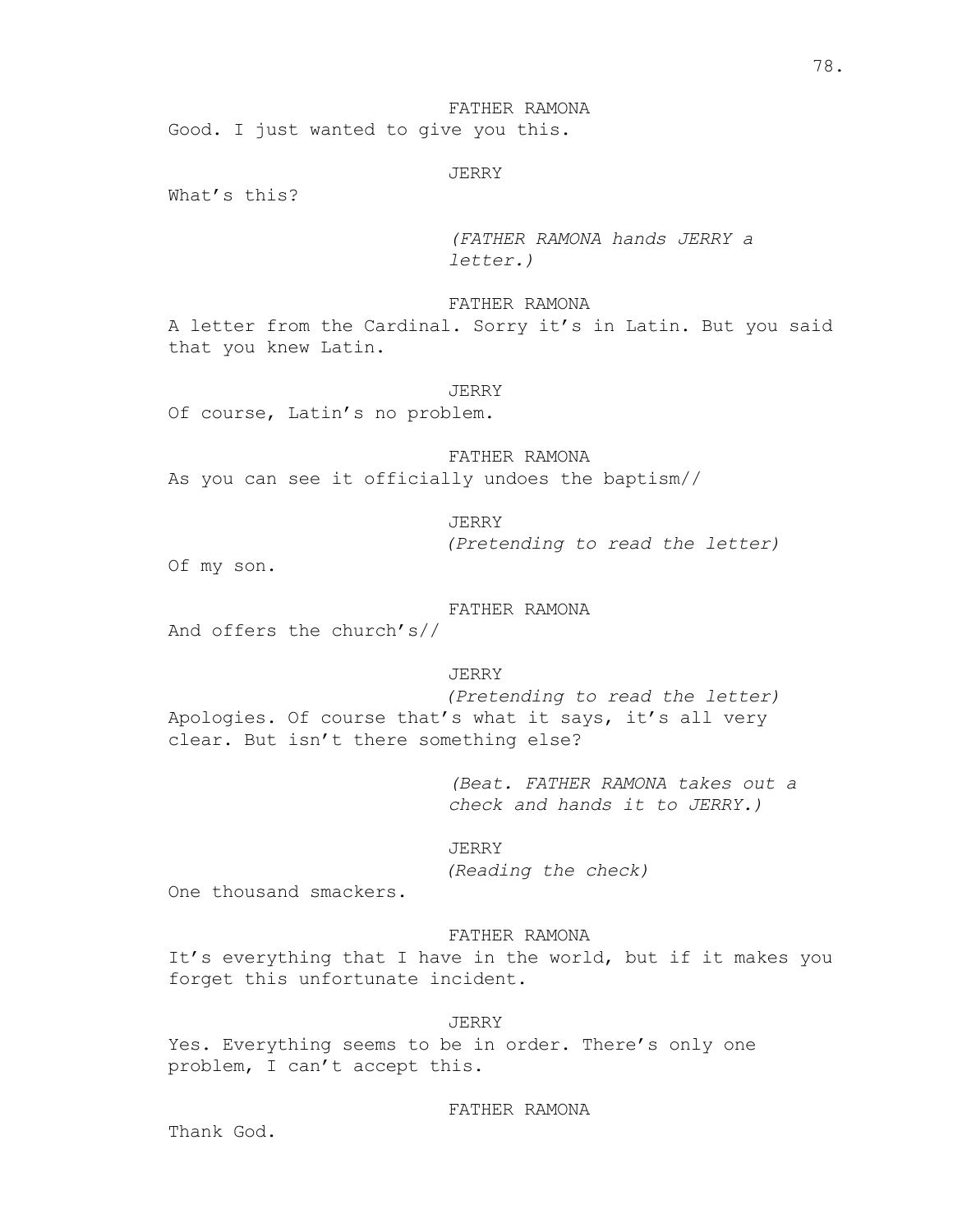I can't accept it cause you didn't sign it.

*(JERRY hands FATHER RAMONA a pen. He reluctantly signs the check.)*

JERRY

Well, everything worked out for the best. You know where the door is.

> *(FATHER RAMONA starts for the door.)*

FATHER RAMONA

Mr. Nutt... I've never met anyone like you.

JERRY

I am what I am.

### FATHER RAMONA

You're the only person I've ever met who has no regrets. You've never, for a moment, doubted yourself, your purpose, or your parenting skills. You are the only guilt free person I've ever met.

### JERRY

Thank you.

### FATHER RAMONA

I hope you don't take this as an insult but I can't help but think... How boring your life must be.

### JERRY

Not an insult at all. Know how I know? Hanlon's razor  $-$  A corollary of Finagle's law: "Never attribute to malice that which can be explained by foolishness. *(Beat)* While shaving."

## FATHER RAMONA

Bless you Mr. Nutt. And may God have pity on your guilt free soul.

> *(He heads for the door. Just as he reaches it...)*

### JERRY

Wait.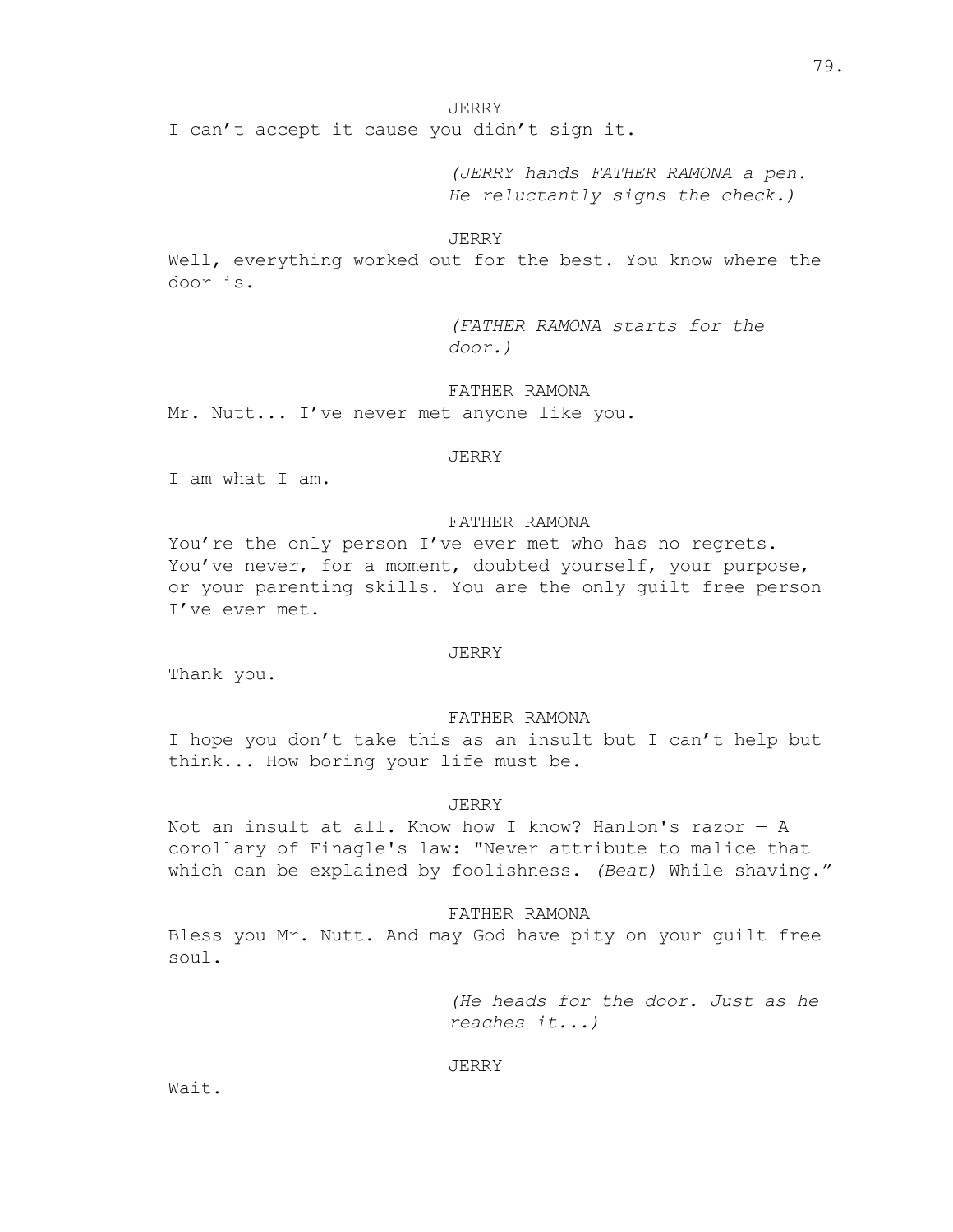*(Pause, JERRY is off in his own world. He has a change of heart.)*

### FATHER RAMONA

Yes?

### JERRY

*(Taken with guilt)*

Father Ramona... Before you leave... Would you be so kind as to take my confession?

#### FATHER RAMONA

Ah... If you want.

JERRY Forgive me father, I used to be a smoker.

### FATHER RAMONA

Smoking isn't a sin.

## JERRY

*(This isn't easy)*

It was a Christmas eve... Three years ago... I was tired... I'd worked all day. I needed a smoke. Only I promised Rosy that if she'd stop taking hits of the Jim Beam she hides under the counter I'd stop smoking. ...I broke that promise.

> FATHER RAMONA *(Confused)*

And you are forgiven.

*(A tear comes to JERRY.)*

### JERRY

You don't understand, Father, I knew I couldn't slip down to the store to buy some cigs so I asked my son Charlie to do it for me. *(For the first time there is a crack in his armor)*He had just got his drivers license, so I made him this deal. He could take the Chevy for a ride if he picked me up some Viceroy lights. ...He said he'd only be gone twenty minutes...

> *(FATHER RAMONA puts a comforting hand on his shoulder. Beat.)*

JERRY

I've never been able to forgive myself.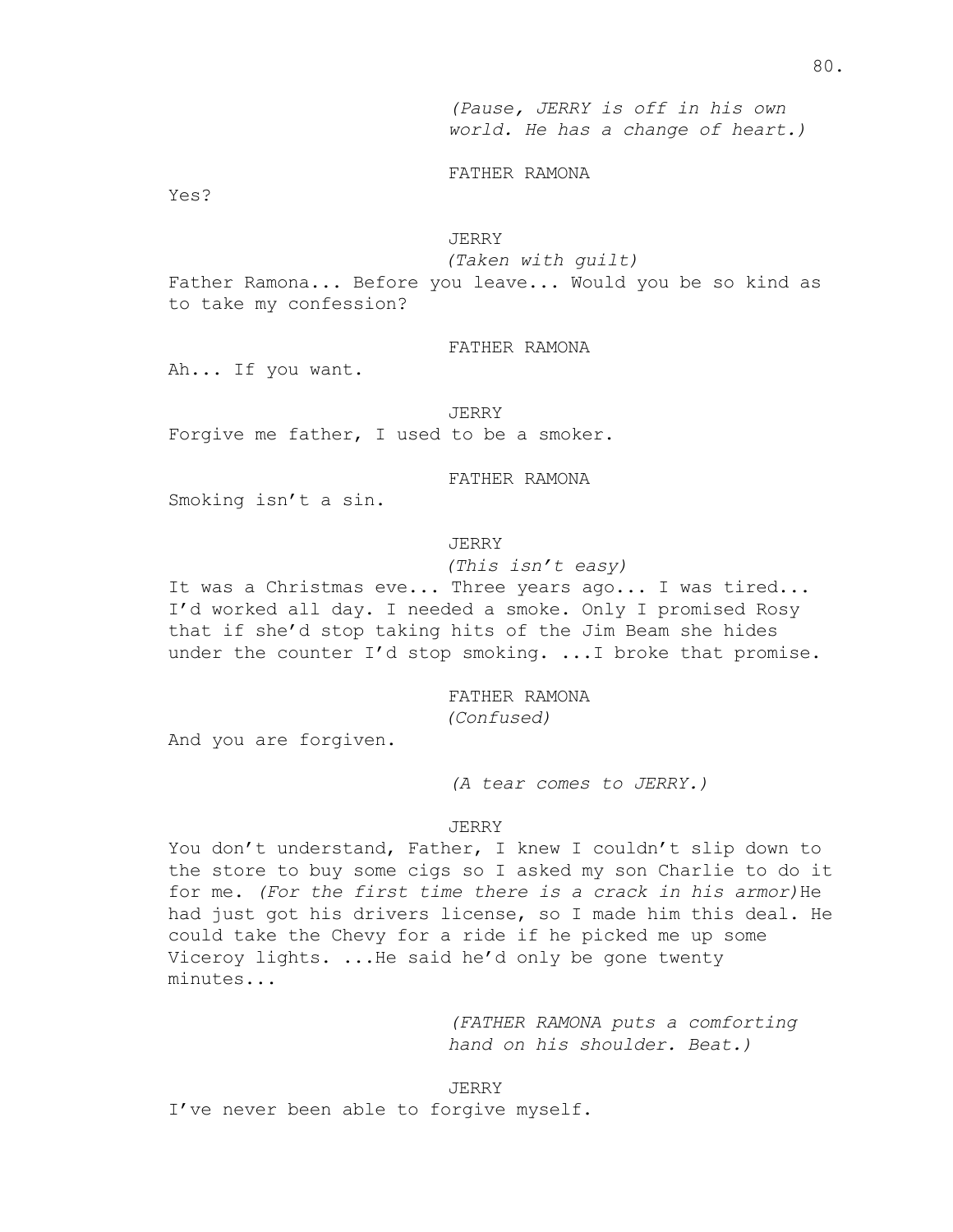*(A beat. FATHER RAMONA weighs his next words.)* FATHER RAMONA ...Nor have I. *(That stops JERRY. He slowly connects the dots.)* JERRY ...Charlie. ...It was... you. *(FATHER RAMONA shakes his head yes. It's a painful confession.)* FATHER RAMONA *(Quietly)* I was just out of seminary. And I was young and confused... *(FATHER RAMONA cries. Beat.)* JERRY *(Forgiving)* ...But God does... God forgive us. *(Beat. JERRY rips up the check.) (Just then, LORETTA enters.)* LORETTA What? What are you doing? JERRY What does it look like? I'm taking confession. *(Just then LANGDON enters from the kitchen.)* LANGDON Soup's fine// Loretta! LORETTA Langdon! What're you...? LANGDON Checking the soup.

*(ROSY enters with the hatbox.)*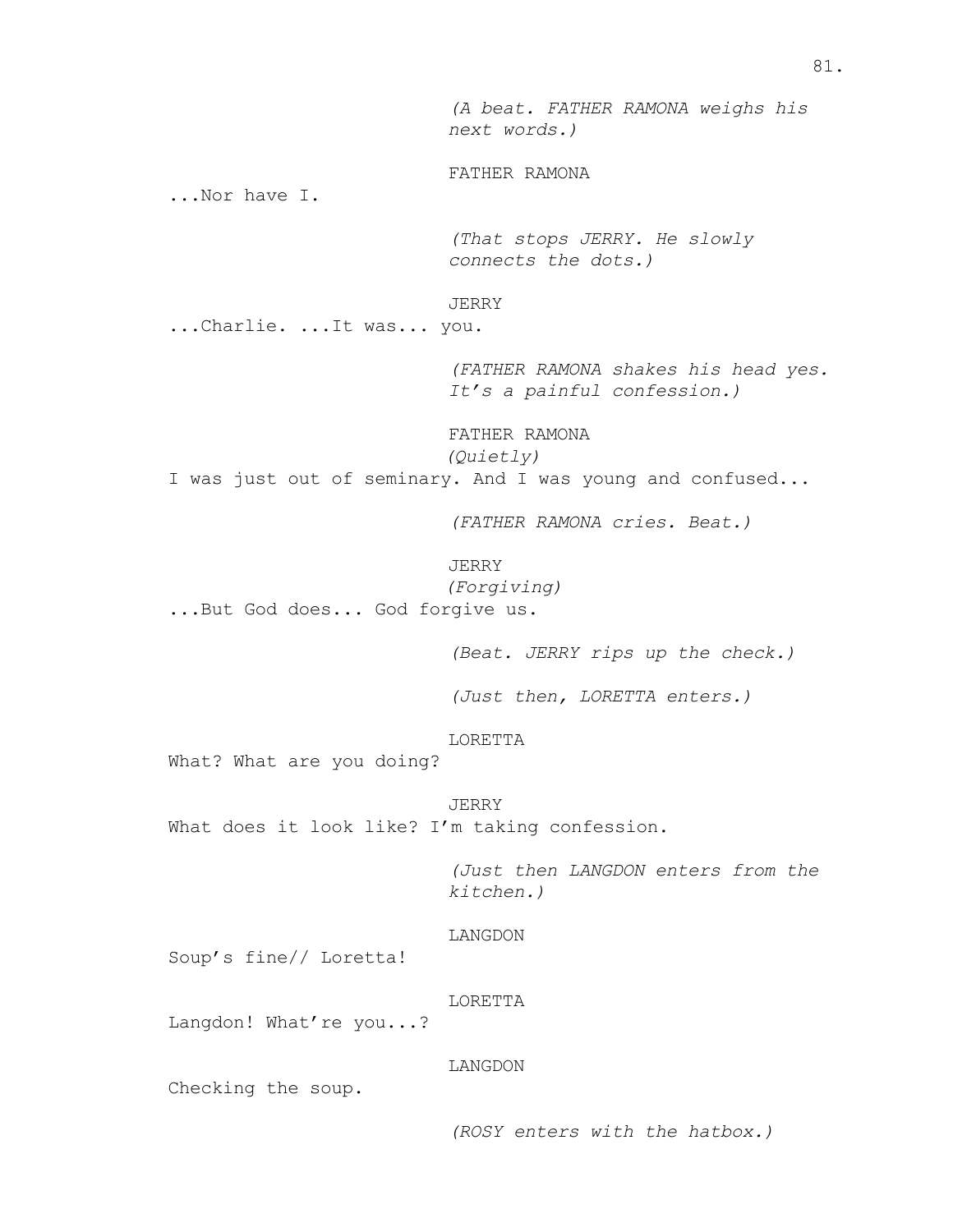ROSY

I'm home// What's this? A party? I'll make Trail Mix.

LANGDON

Mrs. Nutt?

### ROSY

Yes.

### LANGDON

I'm in love with your daughter, and I'd like your permission to marry her.

### ROSY

Oh. My. God. You're the boy who impregnated my Loretta and totally ruined our lives forever. *(Up beat)* A pleasure to meet you.

## LORETTA

*(To Langdon)*

What are you doing?

### LANGDON

If your family is such a concern, I thought I'd make sure it was okay with them. Mrs. Nutt, may I have permission to marry your daughter?

### ROSY

That depends, do you love her?

### LANGDON

More than anything.

ROSY *(To Loretta)*

Do you love him?

### LORETTA

Mama//

ROSY

Be honest, do you love him?

### LORETTA

Yes, but//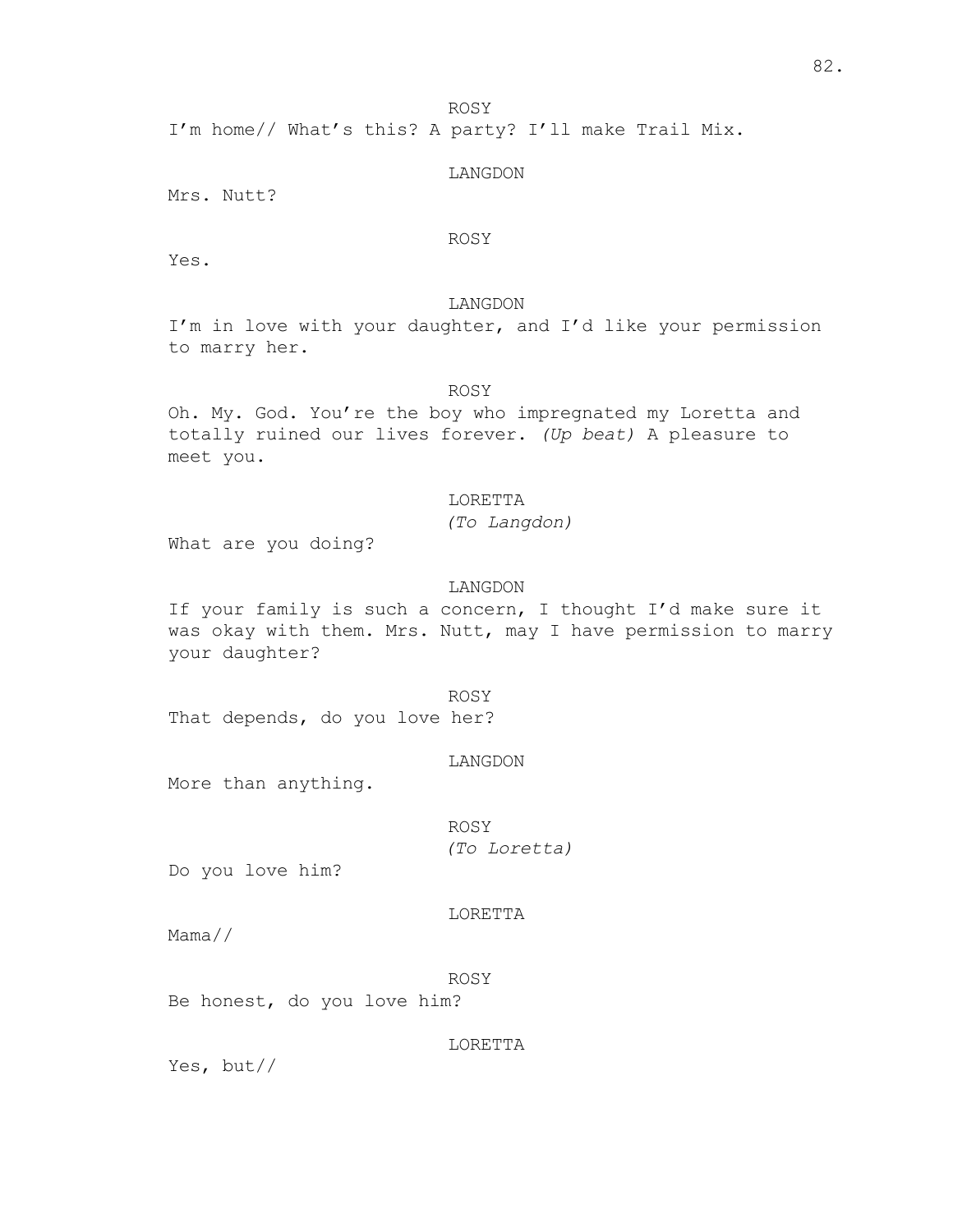ROSY Good enough! Welcome to the family! What timing, we just happen to have a Priest on the premises!

> *(ROSY takes the wedding veil out of the hatbox and plants it on LORETTA'S head.)*

LANGDON

Mr. Nutt do you give us permission?

#### JERRY

Stanley Kowalski, I just want you to know that I think you're a horrible human being, and I'll never forgive you for ruining my daughter's life, but let's deal with that at a later date, for now, welcome to the family!

ROSY Father Ramona, let's unlock the church!

LORETTA Wait wait wait! *(To Langdon)* I'm sorry, Langdon//

### JERRY

Langdon?

#### LORETTA

But when you marry you not only choose a person but their family. I can't expose you to mine. And I'm not comfortable with yours. I'm sorry.

*(LORETTA heads for the door.)*

ROSY

Lori-Honey. Wait!

### LORETTA

Mama, no.

#### ROSY

What about the child?

#### LORETTA

Don't ask.

### ROSY

Loretta. Please. Wait. There's something I need to tell you. Something I've held back for a very long time.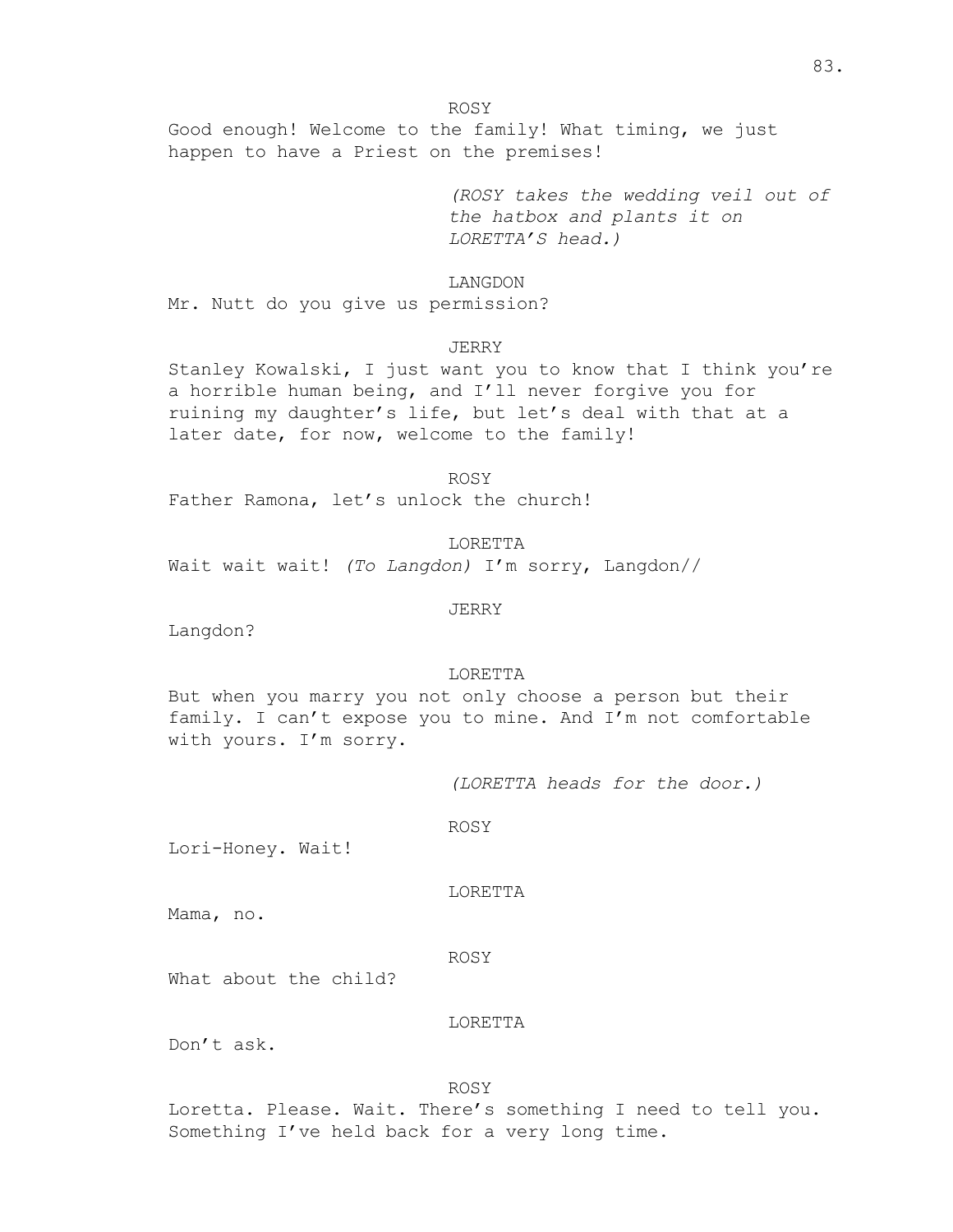#### LORETTA

Tell me later.

## ROSY

No, because I don't know if I'll have the strength to tell you later. Lori-Honey, when your father and I were first married. We wanted children. You can't imagine how much we wanted children. Am I right?

#### JERRY

Who doesn't want children?

### ROSY

But there were complications. I saw lots of doctors. I swear there's hardly a doctor between here and Michigan Avenue we didn't see.

### LORETTA

Mama//

### ROSY

But then one day I found out that I was with child. I can't tell you the joy that came into this home. Suddenly your father and I started getting along. The hat business picked up. And then the blessed day came. And after eighteen hours of horrible excruciating, I-thought-it-would-never-end-oh-my-God-pain-pain-pain-labor, suddenly I held in my hands a beautiful baby... boy.

# LORETTA

*(Confused)*

Mama, I'm your oldest.

#### ROSY

Sort of...

### LORETTA

...What are you...?

### ROSY

We tried so hard to have a baby. The first time round we... we failed. Two years before I had Charlie, Father Gorzynski came to us and said that he knew of a baby that was up for... adoption.

#### LORETTA

...Mama...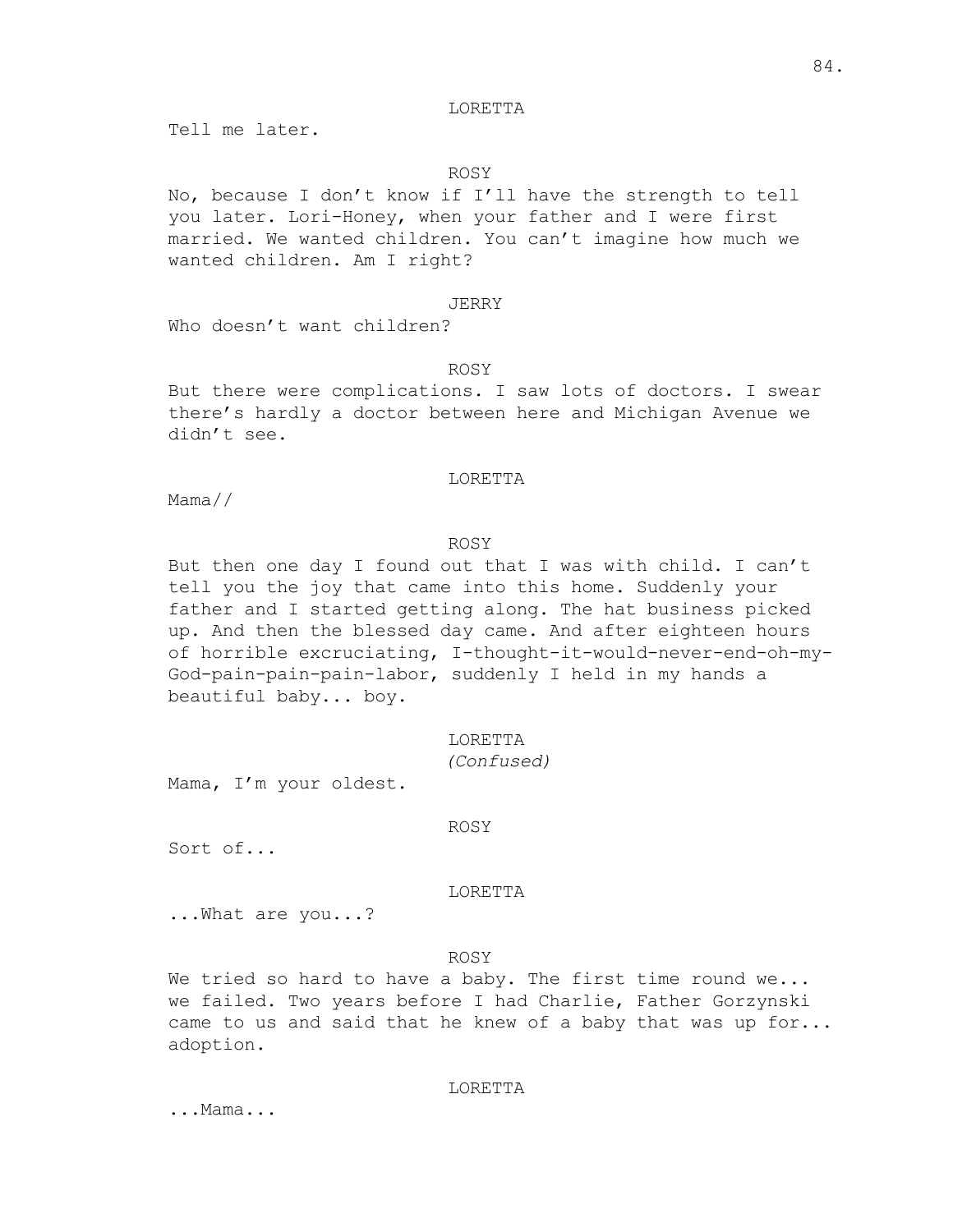A wonderful little baby girl.

# LORETTA *(Tears)*

...Mama...

# ROSE

# *(Tears)*

The most beautiful thing I'd ever seen. Her hands, so small. And those clear bright eyes. But soon we discovered that she wasn't like us. She liked art. And algebra. And funny tasting French cheese.

#### LORETTA

*(Her breath is taken away)*

You're... You're not serious...

*(Tears roll down LORETTA's cheeks.)*

ROSY

Haven't you always known in your heart?

### LORETTA

...When I was ten I used to go through your drawers trying to find the adoption papers.

ROSY

I did a terrible thing. Not wanting this day to come. I put them in the garbage. I'm so sorry, Lori-Honey, please forgive me.

### LORETTA

...Who were my real parents?

### ROSY

They were nice people but way too young. It broke your mother's heart to put you up for adoption. It broke her heart to pieces but she knew it was for the best. I heard that, years later, after they went to Princeton, your real parents got back together. And married.

#### LORETTA

Where are they now?

ROSY *(Making things up)* ...They became Peace Corps volunteers.

### (MORE)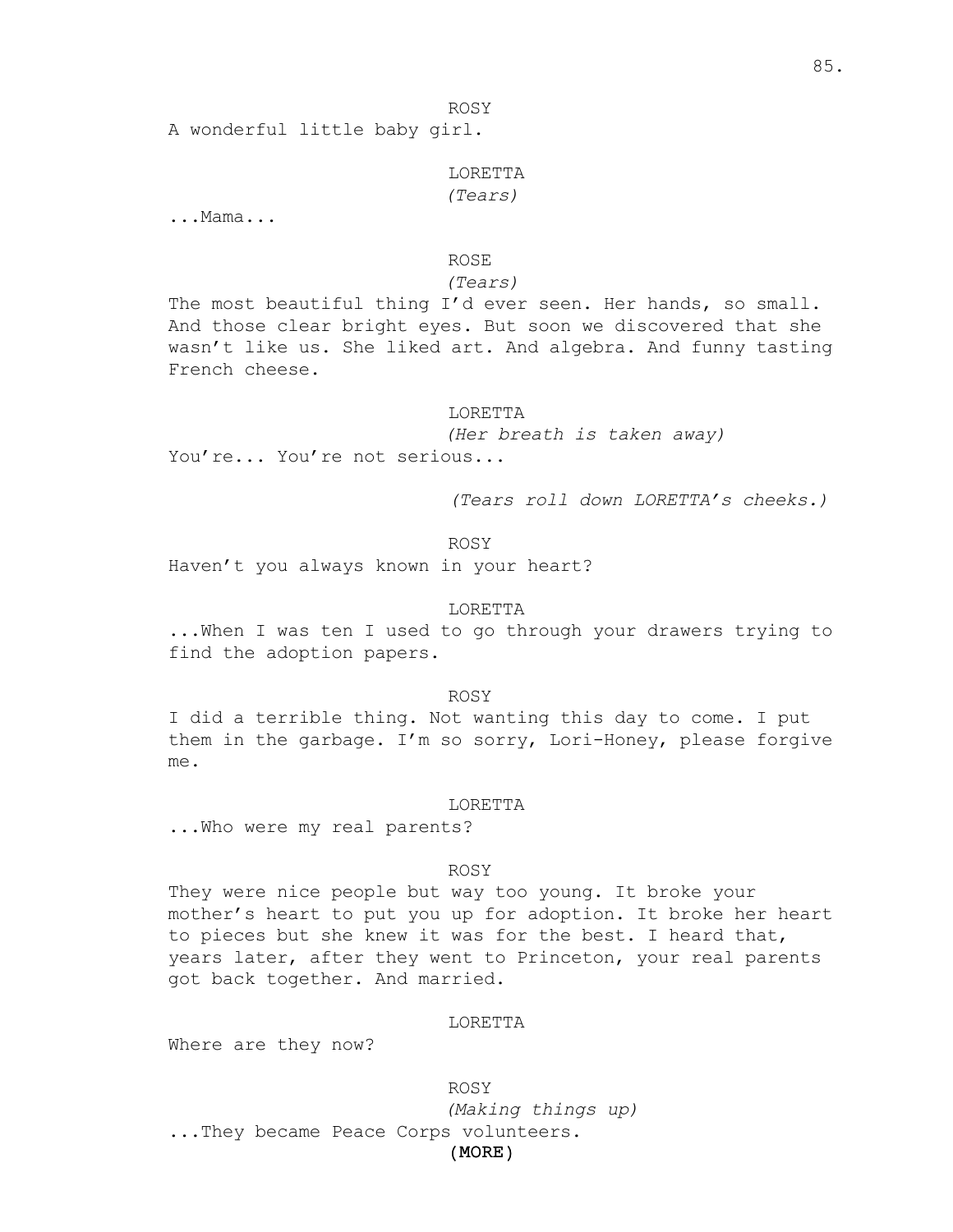They were on a boat heading out to help people someplace. It was a winter's morn. A terrible storm came up. Their boat was like a sieve and they were lost... Haven't I always said, avoid water.

*(ROSY cries. LORETTA hugs her.)*

ROSY

I was just so proud of you. I wanted you to be all mine. Forgive me?

LORETTA

Oh, mama, there's no need to forgive.

ROSY So you see you're not a Nutt. You were never a Nutt.

#### LORETTA

But then what am I?

ROSY

Your last name is... is...

LORETTA

Yes?

ROSY

...Hilton.

LORETTA

Hilton?

ROSY

That's right.

LORETTA Loretta Hilton. Wow. That's a name.

*(LANGDON kneels.)*

LANGDON Loretta Hilton, will you marry me?

LORETTA

Kennedy weds Hilton. Not bad.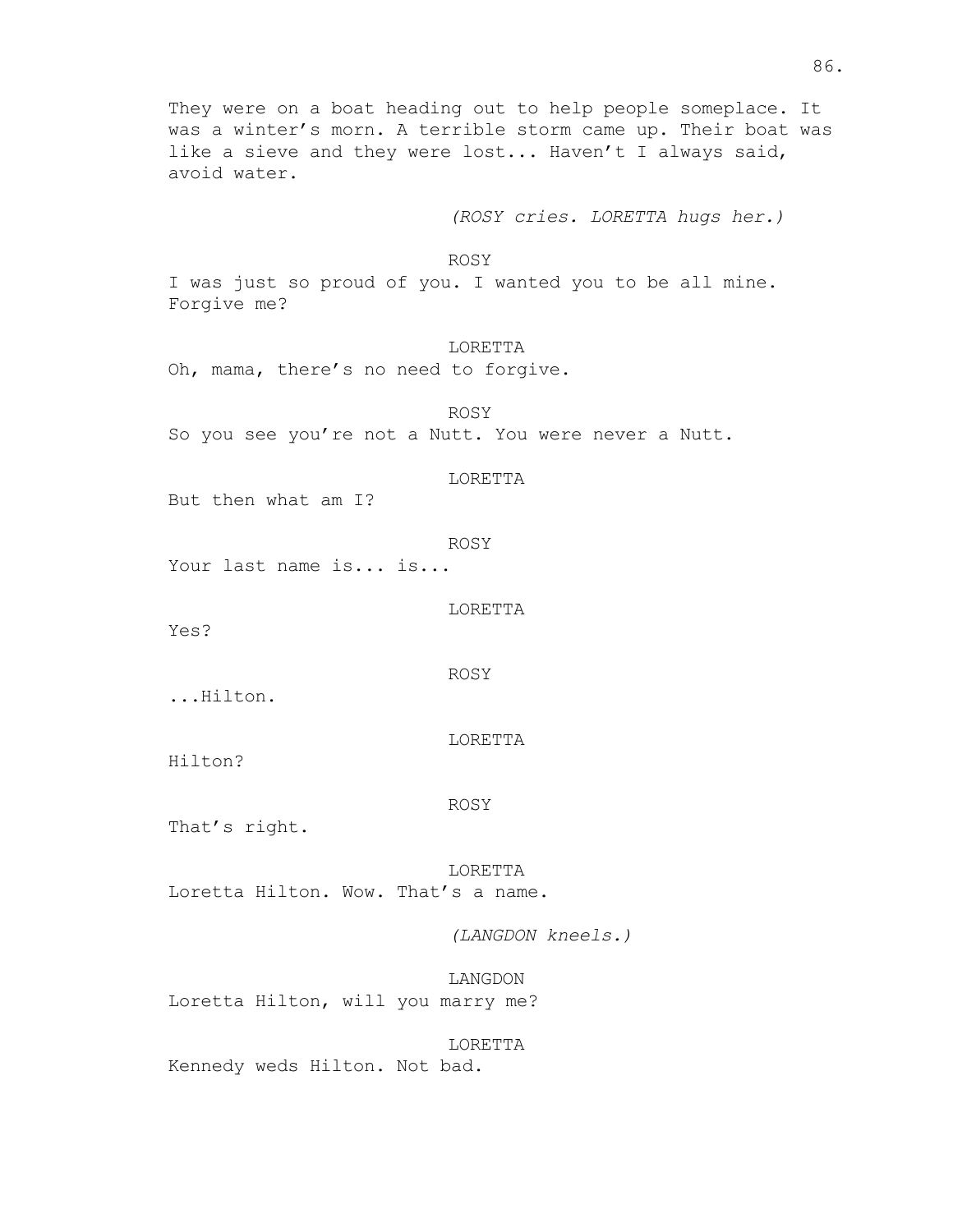*(LORETTA and LANGDON kiss. They continue a long passionate kiss during the following.)*

#### JERRY

Wait a minute. Kennedy! You told me your last name was Kowalski!

#### FATHER RAMONA

My children, look at the time, It's twelve-o-one. It's Christmas morning! Let's unlock the church!

### ROSY

Yes! Let's unlock//!

#### JERRY

Wait! I withdraw my permission!

### ROSY

Let's get the heck out of here before they change their minds!

JERRY My daughter will not marry a Kennedy!

*(ROSY runs out.)*

# LANGDON

*(Talking through the kiss)*

I love you, Loretta Hilton.

### LORETTA

*(Talking through the kiss)*

I love you, Langdon Kennedy.

*(FATHER, LANGDON and LORETTA exit.)*

JERRY

*(Yelling after)* Did you hear me?! I withdraw my permission! I do not give permission! Do you hear me? I do not give permission!

> *(But no one is listening to him. JERRY follows shouting as the lights fade to...)*

### **EPILOGUE**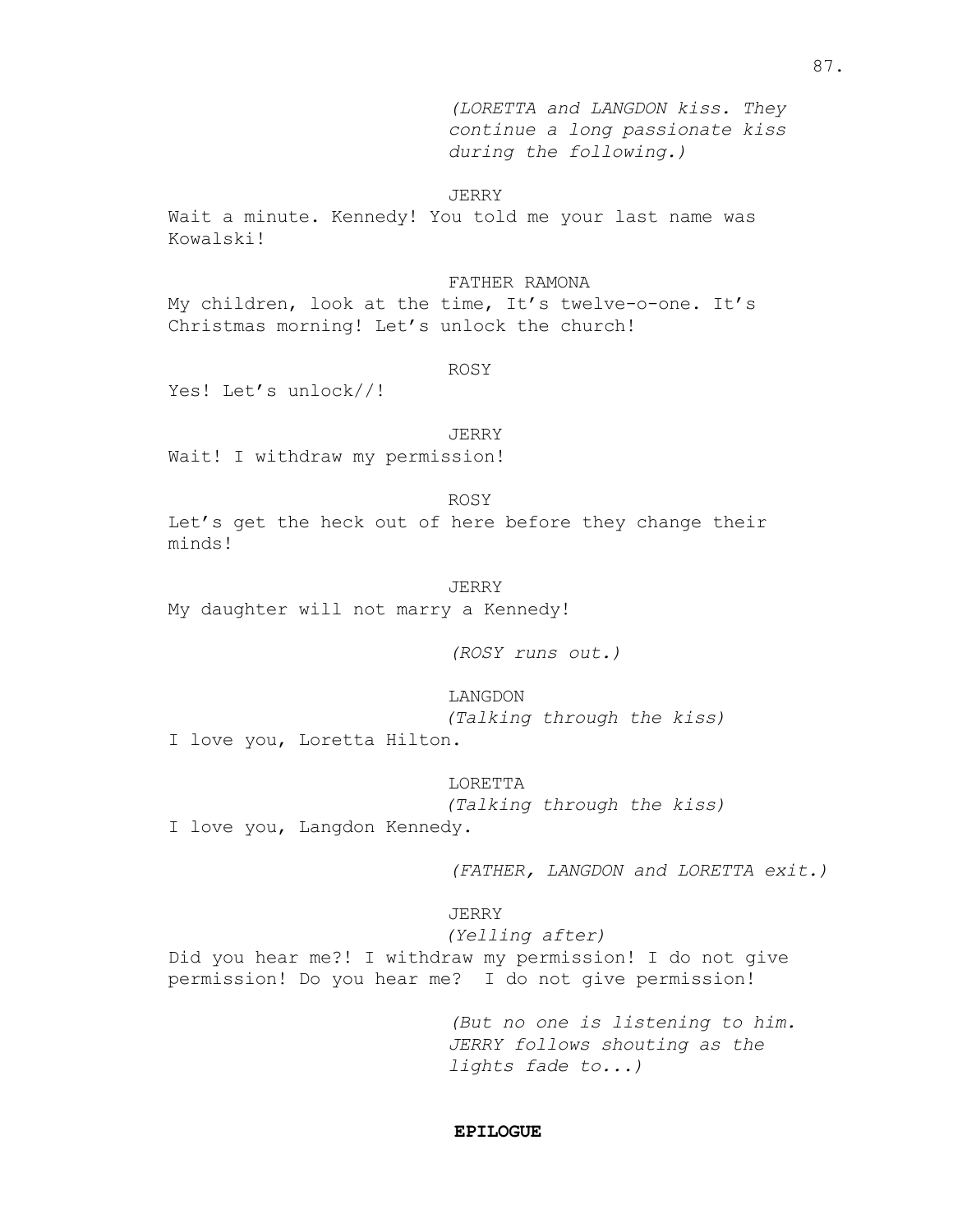*(Lights up on the CHRISTMAS CAROLORS who quietly hum 'Silent night."*

CHRISTMAS CAROLERS MMMM. MMMM. (ETC.)

> *(LORETTA enters and talks to the audience.)*

LORETTA

*(To the audience)*

Early Christmas morning, Langdon and I wed. Later that day we caught a flight to Cambridge. At the airport I told Rosy that she'd not lost a daughter but gained a son. Later that night, missing her daughter and new son, I can't help but think that she must've gone back to her small Chicago home and cried herself to sleep.

> *(The lights up on the living room, ROSY enters in a bath robe. At first it appears that ROSY is crying. But it's really a sneeze. ROSY has a cold. JERRY enters with hot soup.)*

JERRY

Did I not tell you to wear a hat! Did I not say, if you go outside without a hat you'll get sick?

> ROSY *(Blowing her nose)*

Get me some Vicks vapor rub.

JERRY

Rosy, we need to talk.

*(ROSY blows her nose.)*

JERRY

Why did you tell Loretta she was adopted? You know she's our child. You know it and I know it. *(Doubting)* I'm right, right?

ROSY Yes, she's your child. And mine.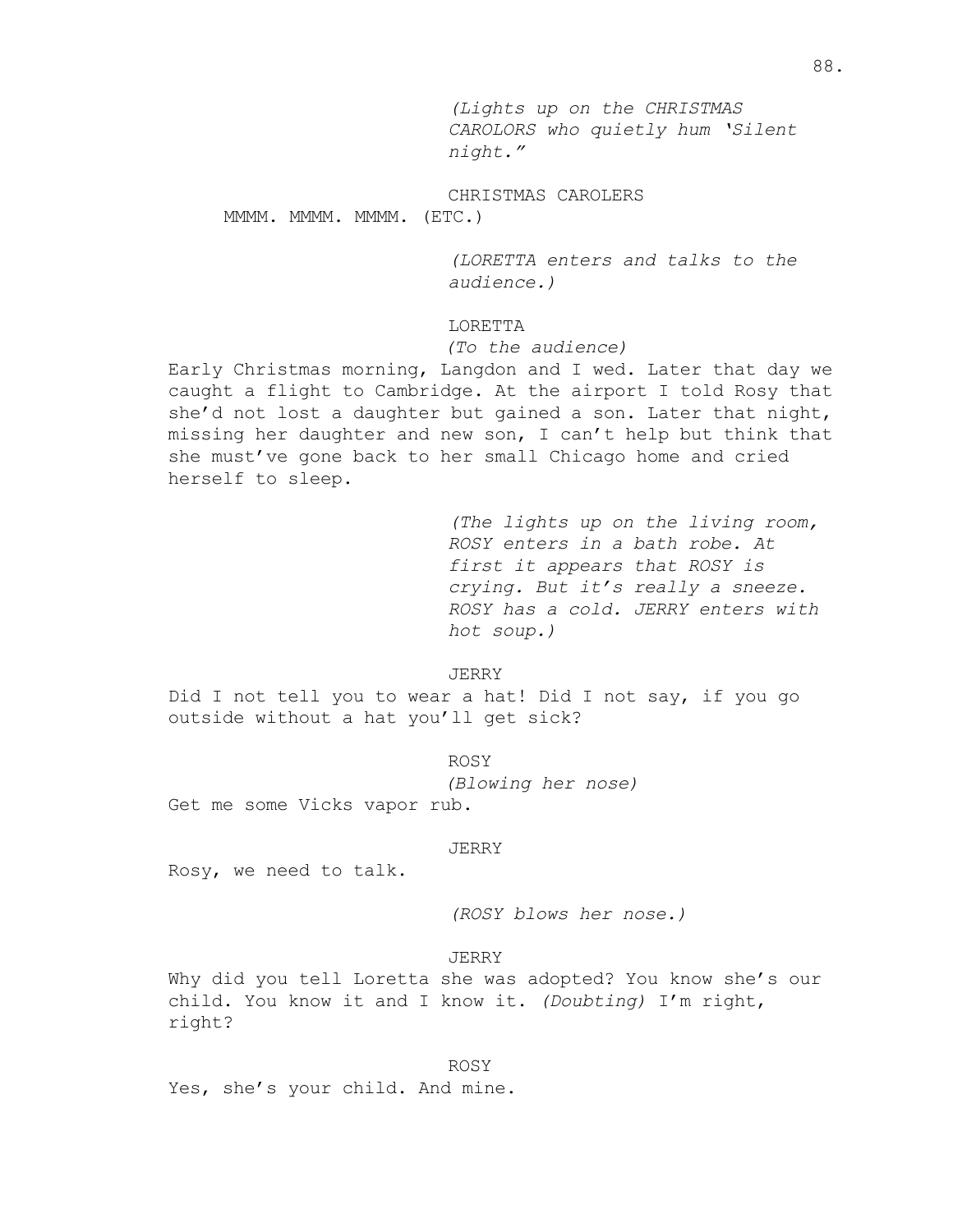Then why?

ROSY

Jerry, being a parent isn't easy. And to be honest, I doubt if anyone has ever got it right. But one thing I know for sure – They'll never grow up, unless you let'em go.

#### JERRY

But she's going to find out.

#### ROSY

Sure she will, she's smart. But she'll also know why I did it and she'll forgive me.

*(The phone rings.)*

ROSY That's her. Third time she's called tonight!

JERRY It's good to have a daughter that calls.

### ROSY

#### *(On phone)*

Hello, Lori-Honey did you make it home safe? ...What? ...I'm so sorry. ...Yes, this is Rosy Nutt, formerly Rosy Grabowski. ...Yes, Pulaski High School. Who's this? *(Stunned)* ...Oh. My. God. *(To Jerry)* It's Barbara Roosevelt! *(Back to the phone)* I've been trying to get hold of you for years and years. Oh, Barbara there's something I've gotta say// ...What? ...You're calling people on your Karma list? ...Oh no, you never treated me poorly in high school. And if you did I totally forgot. ...Well, if you insist. *(Pause – She listens - tears of joy come to her)* Yes. I gladly forgive you. From the bottom of my heart.

*(ROSY laughs through her tears.)*

ROSY

Bless you, Barbara Roosevelt, bless you.

*(JERRY puts a comforting arm on ROSY.)*

*(The lights come up on LORETTA.)*